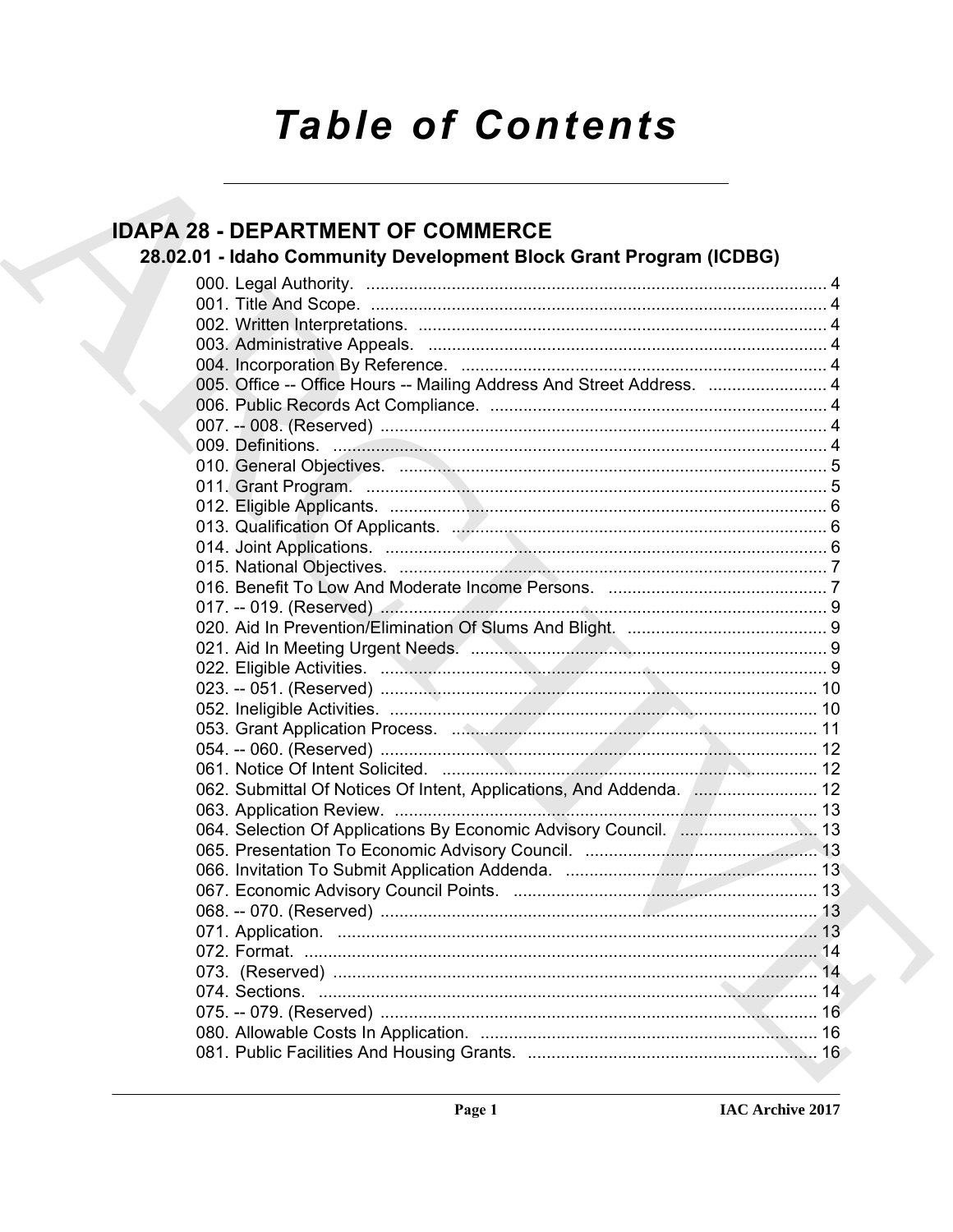# Table of Contents (cont'd)

|  | 096. Review And Ranking Narrative For Business Expansion Projects.  25 |  |
|--|------------------------------------------------------------------------|--|
|  |                                                                        |  |
|  |                                                                        |  |
|  |                                                                        |  |
|  |                                                                        |  |
|  |                                                                        |  |
|  |                                                                        |  |
|  |                                                                        |  |
|  |                                                                        |  |
|  |                                                                        |  |
|  | 109. Application. 36                                                   |  |
|  |                                                                        |  |
|  |                                                                        |  |
|  |                                                                        |  |
|  |                                                                        |  |
|  |                                                                        |  |
|  |                                                                        |  |
|  |                                                                        |  |
|  |                                                                        |  |
|  |                                                                        |  |
|  | 135. Accessibility Tag-On For Persons With Disabilities Funding. 37    |  |
|  |                                                                        |  |
|  |                                                                        |  |
|  |                                                                        |  |
|  |                                                                        |  |
|  |                                                                        |  |
|  |                                                                        |  |
|  |                                                                        |  |
|  |                                                                        |  |
|  |                                                                        |  |
|  |                                                                        |  |
|  |                                                                        |  |
|  |                                                                        |  |
|  |                                                                        |  |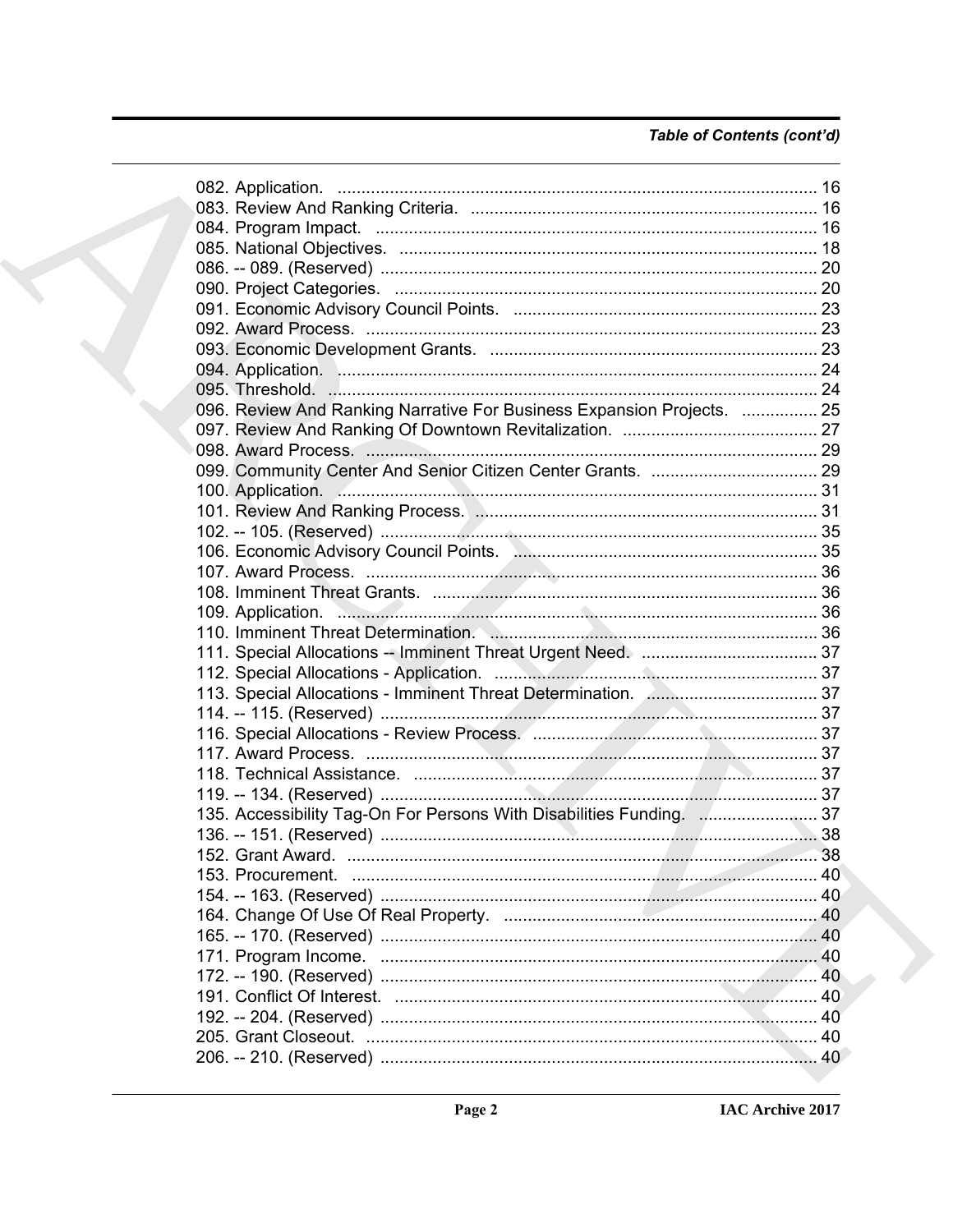# *Table of Contents (cont'd)*

| 213. Grant Administrator Application Process And Annual Review.  41 |
|---------------------------------------------------------------------|
|                                                                     |
|                                                                     |
|                                                                     |
|                                                                     |
|                                                                     |
|                                                                     |
|                                                                     |
|                                                                     |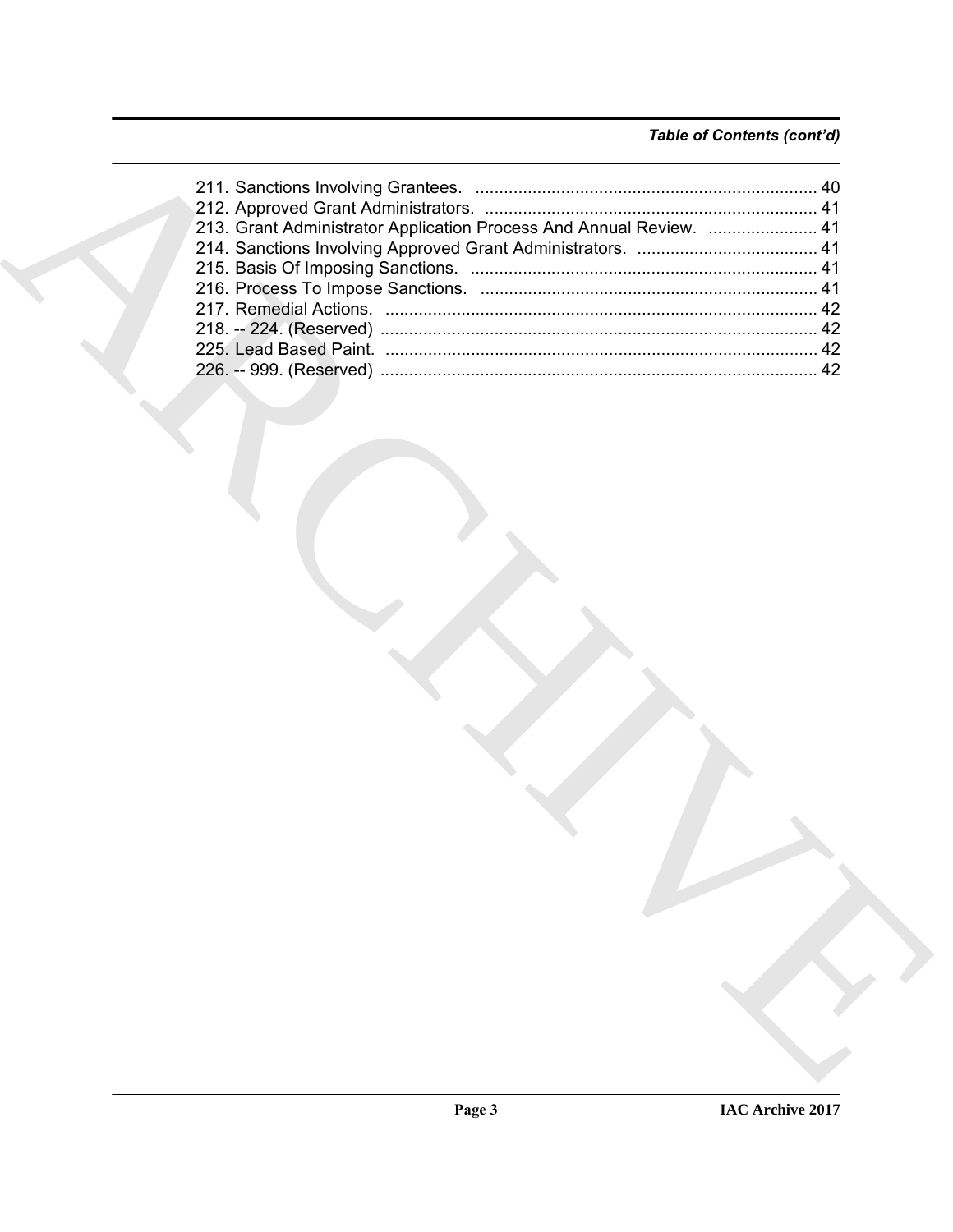### **IDAPA 28 TITLE 02 CHAPTER 01**

# **IDAPA 28 - DEPARTMENT OF COMMERCE**

# <span id="page-3-1"></span><span id="page-3-0"></span>**28.02.01 - IDAHO COMMUNITY DEVELOPMENT BLOCK GRANT PROGRAM (ICDBG)**

# <span id="page-3-2"></span>**000. LEGAL AUTHORITY.**

**C[H](http://commerce.idaho.gov/)APTER 01**<br>
28.02.9 • DANO COMMUNITY DEVELOPMENT BLOCK GRAMT PROGRAM (COBG)<br>
18.02.9 • DANO COMMUNITY DEVELOPMENT BLOCK GRAMT PROGRAM (COBG)<br>
18.021 University (ASS) SCORES (ASS) (Community Development Act of UPFs to al In 1981 Congress amended the Community Development Act of 1974 to allow states to assume the Department of Housing and Urban Development's State Community Development Block Grant Program. The Department of Commerce, through these rules, is implementing the state's administration of the State Community Development Block Grant program as authorized by the Housing and Community Development Act of 1974, as amended, (42 USC, Sec. 5301) and Department of Housing and Urban Development Rules 24 CFR, Part 570, Subpart I. Funds which are appropriated annually by Congress are allocated by statutory formula to each state. This chapter is adopted<br>in accordance with Section 67-4702(2). Idaho Code. (7-1-16) in accordance with Section  $67-4702(2)$ , Idaho Code.

# <span id="page-3-3"></span>**001. TITLE AND SCOPE.**

These rules establish the process and procedures for application for and the awarding of Idaho Community Development Block Grants. Since the application process is competitive in nature, close attention to these requirements is necessary to prepare a successful project. Contact with Department staff is helpful, and encouraged, in determining eligibility for a proposed project. Department staff is also available for technical assistance and answers to questions about the rules. (7-6-94) answers to questions about the rules.

# <span id="page-3-4"></span>**002. WRITTEN INTERPRETATIONS.**

The Department may have written statements that pertain to the interpretation of these rules or to the documentation of compliance with these rules. These documents are available for public inspection at the Department's office.  $(3-29-10)$ 

# <span id="page-3-5"></span>**003. ADMINISTRATIVE APPEALS.**

IDAPA 04.11.01, "Idaho Rules of Administrative Procedure of the Attorney General," Section 100, et seq., shall apply.  $(3-29-10)$ 

# <span id="page-3-6"></span>**004. INCORPORATION BY REFERENCE.**

IDAPA 28.02.01 incorporates by reference the following: (3-29-10)

**01. 24 CFR 570.489, dated April 1, 2014**. Access to this document is available through the Department of Commerce website at http://commerce.idaho.gov/.

**02. 24 CFR 570.611, dated April 1, 2014**. Access to this document is available through the ent of Commerce website at http://commerce.idaho.gov/. (7-1-16) Department of Commerce website at http://commerce.idaho.gov/.

# <span id="page-3-7"></span>005. OFFICE -- OFFICE HOURS -- MAILING ADDRESS AND STREET ADDRESS.

The street address of the office of the Idaho Department of Commerce is 700 W. State Street, Boise, Idaho 83720. The mailing address of the Department is P. O. Box 83720, Boise, Idaho 83720-0093. The office is open from 8 a.m. to 5 p.m., except Saturday, Sunday, and legal holidays. The telephone number of the Department is (208) 334-2470. The Department's facsimile number is (208) 334-2631.

# <span id="page-3-8"></span>**006. PUBLIC RECORDS ACT COMPLIANCE.**

Department records are subject to the provisions of the Idaho Public Records Act, Title 74, Chapter 1, Idaho Code.  $(3-29-10)$ 

# <span id="page-3-9"></span>**007. -- 008. (RESERVED)**

# <span id="page-3-10"></span>**009. DEFINITIONS.**

For the purposes of these rules, the following words are defined. (7-6-94)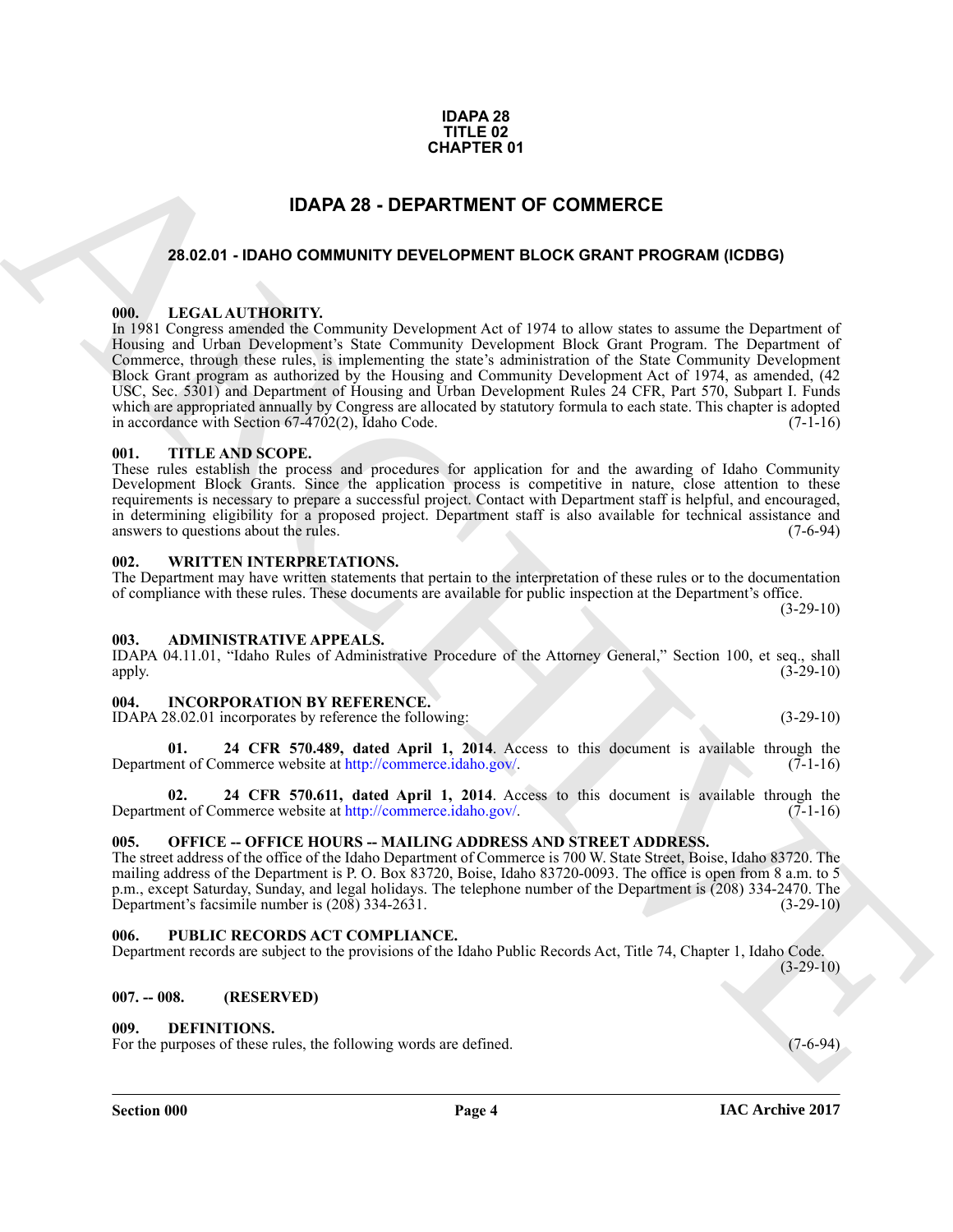<span id="page-4-2"></span>**01. Allocation**. The state of Idaho's share of the Small Cities Community Development Block Grant Program as determined by the funding formula contained in the Housing and Community Development Act of 1974, as amended.  $(7-6-94)$ 

<span id="page-4-3"></span>**02. Appropriation**. The Federal funding, as set by Congress, for the Department of Housing and Urban Development (HUD). (7-6-94)

**03. CDBG**. The Community Development Block Grants, especially the State Program administered by (7-1-16) HUD. (7-1-16)

<span id="page-4-7"></span><span id="page-4-6"></span><span id="page-4-5"></span><span id="page-4-4"></span>**04. Department**. The Idaho Department of Commerce. (3-29-10)

**05. Grant**. The transfer of ICDBG funds, in accordance with state and federal law, from the Department to a unit of local government for the specific purpose of accomplishing the project described in the Application. (7-6-94)

**06. ICDBG**. The Idaho Community Development Block Grants. The Idaho Department of Commerce ered Small Cities ICDBG Program. (7-6-94) administered Small Cities ICDBG Program.

# <span id="page-4-9"></span><span id="page-4-8"></span><span id="page-4-0"></span>**010. GENERAL OBJECTIVES.**

**Expansion of Connective Construction** Based Connective Connective Connective Connective Connective Connective Connective Connective Connective Connective Connective Connective Connective Connective Connective Connective **01. National Objectives**. The primary objective of this program is to develop viable communities by expanding economic opportunities and providing decent housing, "principally for persons of low and moderate incomes." Consistent with this primary objective, projects funded under Idaho's Community Development Block Grant Program must be designed so that each activity will benefit either low and moderate income persons, will aid in the prevention or elimination of slums and blight, or will meet other community development needs having a particular urgency because of existing conditions which pose a serious and immediate threat to the health or welfare<br>of the community where other financial resources are not available to meet such needs. (7-6-94) of the community where other financial resources are not available to meet such needs.

<span id="page-4-10"></span>**02. State Objectives**. The state's objective of the Idaho Community Development Block Grant (ICDBG) program is to assist Idaho communities in developing their economy, public facilities and housing to provide greater opportunities, principally for low and moderate income citizens, through: increasing economic opportunities by assisting business expansions and job creation; improving community infrastructure to accommodate economic growth and eliminate health and safety problems; improving housing stock and expanding housing choices: and rebuilding or revitalizing blighted areas. housing choices; and rebuilding or revitalizing blighted areas.

# <span id="page-4-1"></span>**011. GRANT PROGRAM.**

<span id="page-4-12"></span>**01. Grant Types**. The following six (6) types of grants are available under the Idaho Community Development Block Grant program: Public Facility or Housing (PFH); Economic Development (ED); Community Center (CC) or Senior Citizen Center (SR): and Imminent Threat (IT). Center  $(CC)$  or Senior Citizen Center  $(SR)$ ; and Imminent Threat  $(IT)$ .

**02. General Descriptions**. In any project, eligibility must meet two (2) tests. First, the project must be described by one (1) or more eligible activities (Section 022) and second, the project must qualify in a national objective (Section 015).  $(7-6-94)$ objective (Section  $015$ ).

# <span id="page-4-13"></span><span id="page-4-11"></span>**03. Public Facility or Housing Grants**. (7-6-94)

**a.** Public facility projects are those that construct or improve facilities including, but not limited to, sewer or water systems, streets, curbs, gutters, and sidewalks, fire stations, public medical and health facilities, libraries, group homes, publicly owned commercial or industrial property. Some public facilities such as city halls, courthouses, police stations, jails, and schools are by definition ineligible (Section 052) or have extreme difficulty meeting a national objective. (7-1-16) meeting a national objective.

**b.** Housing projects are those that improve or rehabilitate housing units for low and moderate income families. Projects include, but are not limited to, rehabilitation of public housing, rental rehabilitation, owner-occupied housing rehabilitation, acquisition of real property for rental rehabilitation, acquisition of land and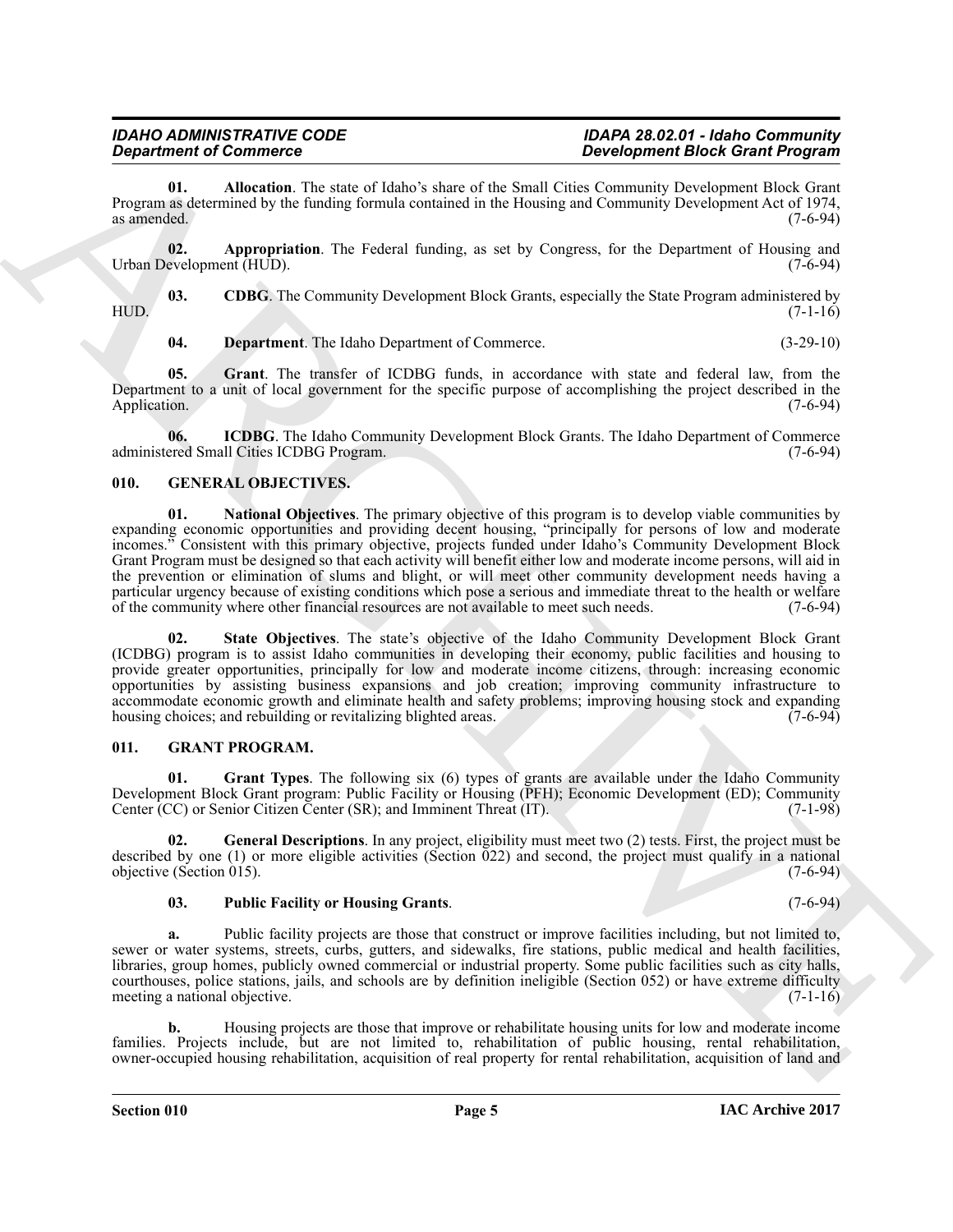site development for new rental housing, replacement housing, rehabilitation of school buildings into housing, acquisition of sites, site development and acquisition of manufactured housing for manufactured home parks.

 $(7-1-16)$ 

<span id="page-5-5"></span>**04. Economic Development Grants**. There are two (2) types of Economic Development projects.

(7-6-94)

**a.** The first is the provision of infrastructure, usually sewer, water, or street, to a specific business expansion or new location. Manufacturing or processing companies are the more competitive projects. The grant funds assist with the public costs of extending services in exchange for a commitment from the business to create jobs for low and moderate income persons. (7-6-94)

**b.** The second grant is to assist with downtown revitalization. The downtown merchants and landowners must organize themselves and develop a plan of specific improvement actions. The downtown area must meet the slum and blight national objective. (7-6-94) (7-6-94)

<span id="page-5-4"></span>**05. Center and Park Grants**. Community Center Grants, Senior Center Grants, and Public Park Grants are specific types of public facility projects. Funds are set aside for these facilities only. Community Centers, Senior Centers, and Public Parks must be owned or operated for the benefit of all project area or neighborhood residents. (7-1-16)

<span id="page-5-7"></span>**06.** Imminent Threat Grants. Imminent Threat projects are those which correct or eliminate a recent human health or safety (see Section 021 and Section 108). (7-6-94) threat to human health or safety (see Section  $021$  and Section  $108$ ).

<span id="page-5-6"></span>**07.** Grant Award System. Since demand for grants far exceeds available funds, a competitive system is used to select grants, except for the imminent threat and technical assistance grants. Grant applications shall be submitted, rated and selected for funding according to the criteria and procedures established by these rules. (7-6-94)

# <span id="page-5-3"></span><span id="page-5-0"></span>**012. ELIGIBLE APPLICANTS.**

Applicants for the Idaho Community Development Block Grants are limited to general purpose units of government in Idaho. Those include incorporated cities not designated by HUD as an "entitlement city" and counties. Counties may apply on behalf of unincorporated communities (a community not organized, incorporated or chartered under the laws of the state of Idaho) or unincorporated urbanized areas (suburban areas of a city not annexed into the city). Special purpose districts are not eligible, although they may be involved in the execution of a project by mutual agreement. Indian tribes are not eligible to apply since funds are available to them under a special HUD program.

(7-6-94)

# <span id="page-5-9"></span><span id="page-5-1"></span>**013. QUALIFICATION OF APPLICANTS.**

**Dependent of Conservers" : Dependent of the state of the state of the Proposition Conserverse Conserverse Conserverse Conserverse Conserverse Conserverse Conserverse Conserverse Conserverse Conserverse Conserverse Cons** Applicants shall only apply for a grant for a project which lies within their jurisdictional or impact area boundary. The project must address the needs of the residents of their jurisdiction or impact area. Applications shall not be submitted in behalf of other jurisdictions solely for administrative convenience (see Section  $014$ ). Counties may apply in behalf of more than one (1) unincorporated community or unincorporated urbanized area. However, counties may apply for only one (1) grant which has county-wide benefit. Counties or cities may apply on behalf of senior citizen groups for a senior citizen facility grant. Applying for a PFH grant does not disqualify an applicant from applying for a CC or SR grant. Applicants shall apply for only one (1) project from each setaside with the exception of economic development projects. In accordance with Subsection 082.05 of these rules, applicants must be eighty percent (80%) drawn down from any prior PFH grants as of the last date for accepting applications. ED applicants for job creation projects may apply for one (1) ED grant in any quarterly application cycle. If applicants have an existing ED grant it must be under contract prior to submitting a new ED application. A county or a city shall not be eligible to apply for a grant if it has unresolved audit findings, any unresolved disallowed costs, or any unresolved prior performance<br>problems from any previous grants in any category. (3-19-99) problems from any previous grants in any category.

# <span id="page-5-8"></span><span id="page-5-2"></span>**014. JOINT APPLICATIONS.**

A city and a county may apply jointly when solving a shared problem requires mutual action. A "shared problem" must lie in areas of contiguous or overlapping jurisdictions, and this must be documented in the Application. One (1) unit must be designated as the responsible unit for administrative purposes. Written cooperation agreements must also be submitted. The cooperation agreement must cover the entire project from application to operation and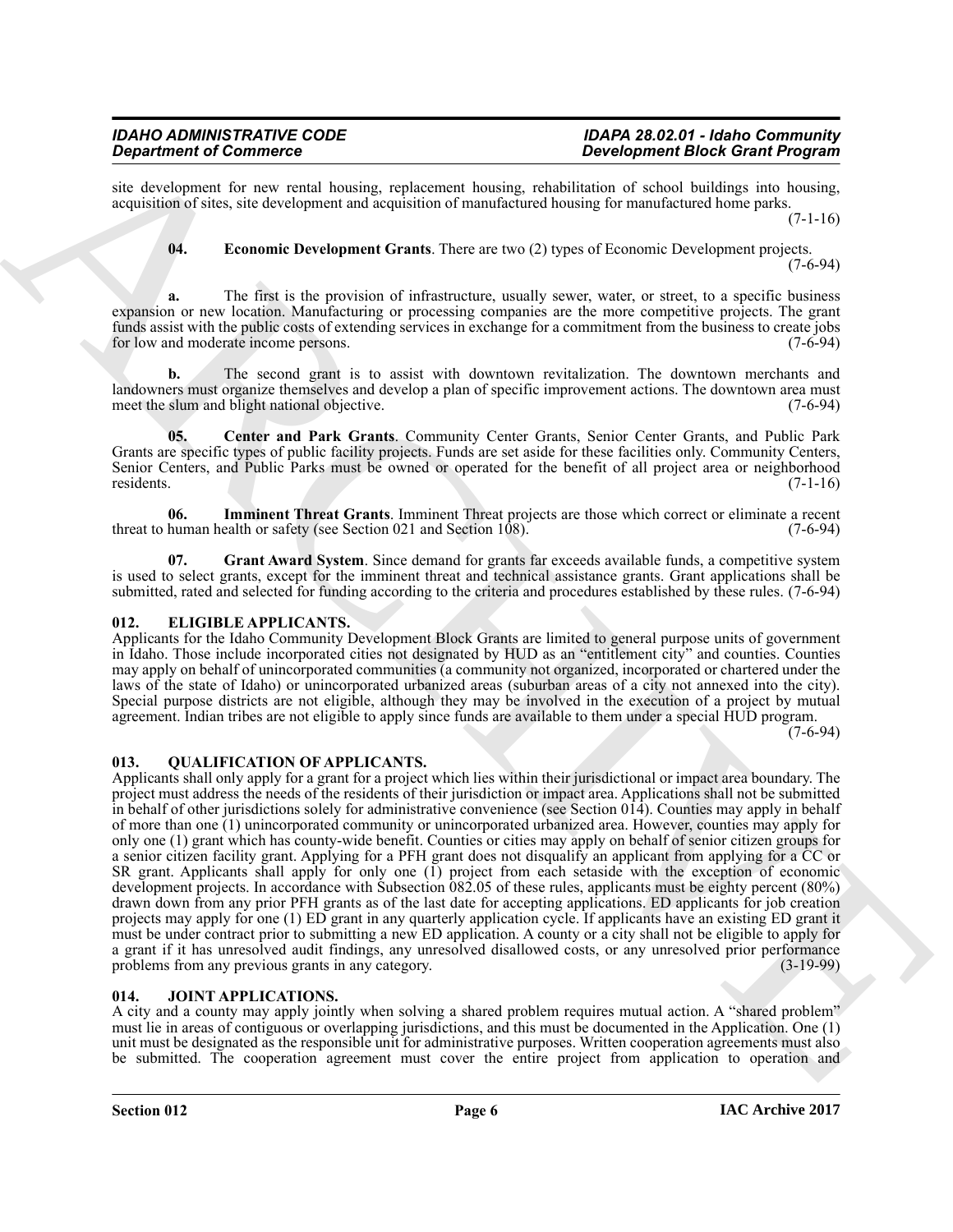maintenance. A joint application solely for administrative convenience or one (1) in which several jurisdictions are addressing similar, but unrelated, circumstances does not qualify as a joint application to solve a mutual problem. (7-6-94)

# <span id="page-6-7"></span><span id="page-6-0"></span>**015. NATIONAL OBJECTIVES.**

To receive ICDBG funds, each eligible activity within a project (Section 022) must serve one (1) of the following national objectives: principally benefit at least fifty-one percent  $(51%)$  low and moderate income persons; aid in the prevention or elimination of slum and blight; or meet other community development needs having a particular urgency because of existing conditions which pose a serious and immediate threat to the health or safety of residents where other financial resources are not available. (7-6-94)

# <span id="page-6-4"></span><span id="page-6-2"></span><span id="page-6-1"></span>**016. BENEFIT TO LOW AND MODERATE INCOME PERSONS.**

**Experimente of Construction** and the state interaction of the state interaction of the state interaction of the state interaction of the state interaction of the state interaction of the state interaction of the state in **01. Definition**. Members of a family having an income within family income standards established by HUD for housing and community development programs. Unrelated individuals are considered one (1) person families. Low income is defined as families with income of fifty percent (50%) or less of the county median income. Moderate income is defined as families with income of eighty percent (80%) or less of the county median income. HUD established that county median income is the greater of either the county median income or the median income of the "non-entitlement" area of the state. Activities considered to benefit LMI persons are divided into four (4) categories: area benefit activity, limited clientele activity, housing activity, and job creation or retention activity.

(7-6-94)

<span id="page-6-3"></span>**02. Area Benefit Activity**. A grant project which meets the needs of LMI persons residing in an area where at least fifty-one percent (51%) of the residents are LMI persons. The benefits of this project are available to all persons in the area regardless of income. Such an area need not have the same boundaries as census tracts or other officially recognized boundaries but must be the entire area served by the project. A project that serves an area that is not primarily residential in character (i.e. street construction in an industrial park) shall not qualify under this category. (7-6-94) category. (7-6-94)

<span id="page-6-6"></span>**03. Limited Clientele Activity**. A grant project which benefits a specific group of people, at least fifty-one percent (51%) of whom are LMI persons. Limited clientele activities also include special projects to remove material and architectural barriers which restrict the mobility and accessibility of elderly or adults with disabilities to publicly-owned and privately-owned non-residential buildings. To qualify in limited clientele activity, the activity must meet one (1) of the following tests: (7-1-16)

**a.** Benefits a clientele group who are generally presumed to be principally LMI persons. Currently, the following groups are presumed by HUD to meet this criterion: elderly persons, homeless persons, adults with disabilities, migrant farm workers, abused children, battered spouses, illiterate adults, or adults living with the disease AIDS;  $(7-1-16)$ 

**b.** Information on family or household size and income proves that at least fifty-one percent (51%) of tele are persons whose family income does not exceed the LMI limit; or (7-1-16) the clientele are persons whose family income does not exceed the LMI limit; or

**c.** Income eligibility requirements limit the activity exclusively to LMI persons; or (7-6-94)

**d.** By the nature and location it may be concluded that the clientele will primarily be LMI persons; or  $(7-6-94)$ 

**e.** A special project directed to removal of material and architectural barriers which restrict the mobility and accessibility of elderly or persons with disabilities to publicly owned and privately owned non-residential buildings, facilities and improvements, and the common areas of residential structures containing more than one (1) dwelling unit. (7-6-94)

<span id="page-6-5"></span>**04. Housing Activity**. A grant project which adds to or improves permanent, residential structures which, upon completion, will be occupied by LMI households. This project may include, but not necessarily be limited to, the acquisition or rehabilitation of property and conversion of non-residential structures.  $(7-1-16$ limited to, the acquisition or rehabilitation of property and conversion of non-residential structures.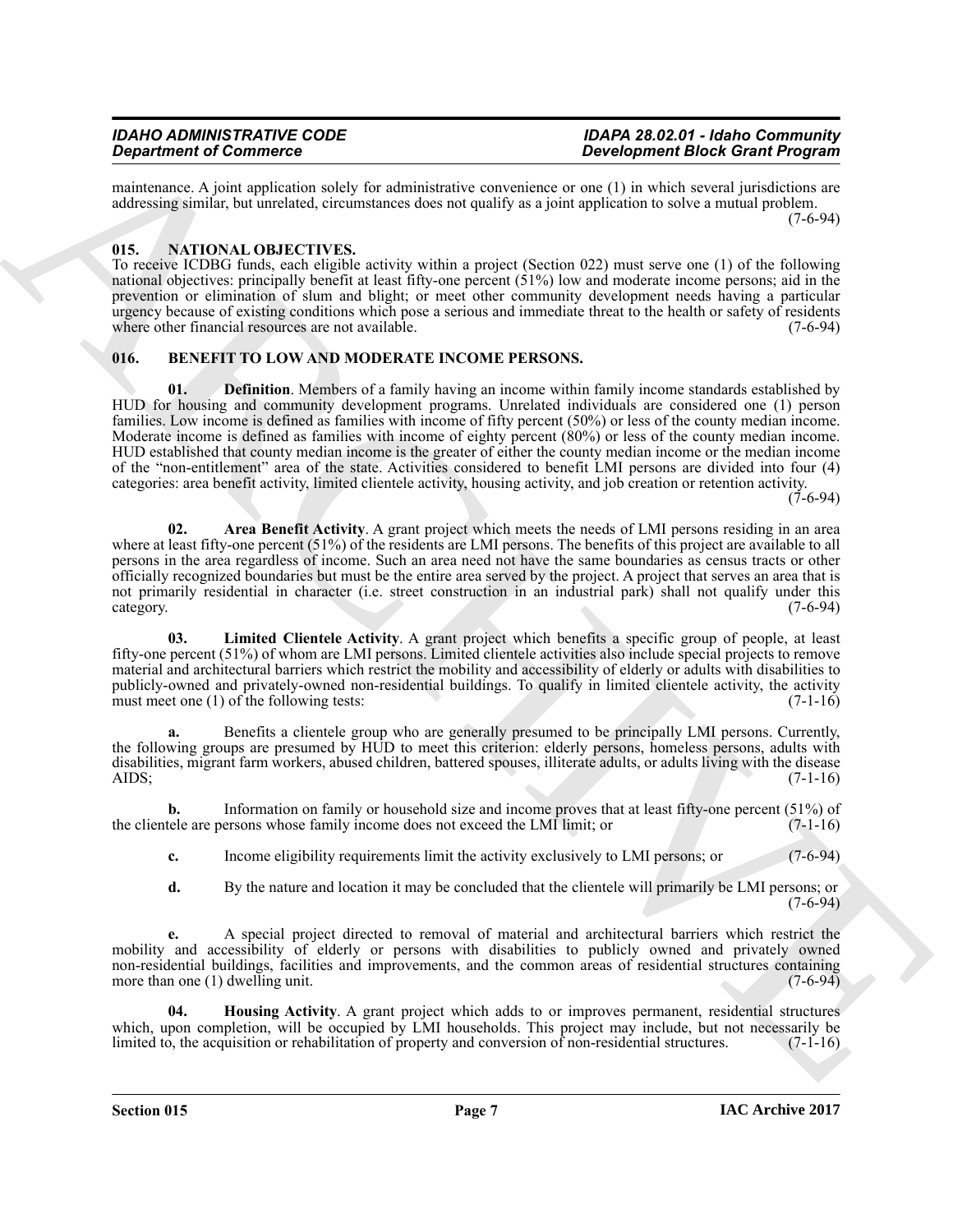**Expansion of Commute con-**<br> **ARCHIVE COMPARTIES** And the state of the state of the state of the state of the state of the state of the state of the state of the state of the state of the state of the state of the state o **a.** The housing may be either one (1) family or multifamily structures. If the structure contains two (2) dwelling units, at least one (1) must be so occupied, and if the structure contains more than two (2) dwelling units, at least fifty-one percent (51%) of the units must be so occupied. Where two (2) or more rental buildings being assisted are or will be located on the same or contiguous properties, and the buildings will be under common ownership and management, the grouped buildings may be considered for this purpose as a single structure. For rental housing, occupancy by low and moderate income households must be at affordable rents to qualify under this criterion. The unit of general local government shall adopt and make public its standards for determining "affordable rents" for this  $p$ urpose. (7-6-94)

**b.** The following shall also qualify under this criterion. When less than fifty-one percent (51%) of the units in a structure will be occupied by low and moderate income households, ICDBG assistance may be provided in the following limited circumstances: the assistance is for an eligible activity to reduce the development cost of the new construction of a multifamily, non-elderly rental housing project; not less than twenty percent (20%) of the units will be occupied by low and moderate income households at affordable rents; and the proportion of the total cost of developing the project to be borne by ICDBG funds is no greater than the proportion of units in the project that will be occupied by low and moderate income households. (7-6-94)

**05. Job Creation or Retention Activity**. A grant project which creates or retains permanent jobs, at least fifty-one percent (51%) of which are either taken by LMI persons or considered to be available to LMI persons.  $(7-6-94)$ 

<span id="page-7-0"></span>**a.** Acceptable documentation on applicant/employee family income includes any of the following:  $(3-20-97)$ 

Notice that employee/applicant is a referral from state, county, or local employment agency or other entity that agrees to refer individuals who they determine to be low or moderate income based on HUD's criteria. These entities must maintain documentation which is to be available for grantee, Department, or federal inspection; or (3-20-97)

ii. Written certification signed by the employee/applicant of family income and size to establish income status showing either: The actual income of the family; or, a statement that the family income is below that required by CDBG standards. These forms must include a statement that they are subject to verification by the local or federal government; or (3-20-97)

iii. Evidence that employee/applicant qualifies for assistance under another program with income qualification criteria at least as restrictive as those used by HUD (e.g., referrals from the Workforce Investment Act (WIA) program), except for referrals under the WIA program for dislocated workers. (4-11-06)

For an activity designed to create permanent jobs where at least fifty-one percent (51%) of the jobs, computed on a full time equivalent basis, involve the employment of low and moderate income persons. For an activity that creates jobs, the unit of general local government must document that at least fifty-one percent (51%) of the jobs will be "held by", or will be made "available to", low and moderate income persons. The unit of local government and the business must determine at the time of pre-application whether they will use "held by" or the "available to" criteria as their method of documenting LMI jobs. (7-1-16)

**c.** For an activity that retains jobs, the unit of general local government must document that the jobs would actually be lost without the ICDBG assistance and that either or both of the following conditions apply with respect to at least fifty-one percent (51%) of the jobs at the time the ICDBG assistance is provided: The job is known to be held by a low or moderate income person; or the job can reasonably be expected to turn over within the following two (2) years and that it will be filled by, or that steps will be taken to ensure that it is made available to, a low or moderate income person upon turnover.

**d.** Jobs will be considered to be "available to" low and moderate income persons for these purposes only if: special skills that can only be acquired with substantial training or work experience or education beyond high school are not a prerequisite to fill such jobs, or the business agrees to hire unqualified persons and provide training; and the unit of general local government and the assisted business take actions to ensure that low and moderate income persons receive first consideration for filling such jobs. First consideration shall consist of the business using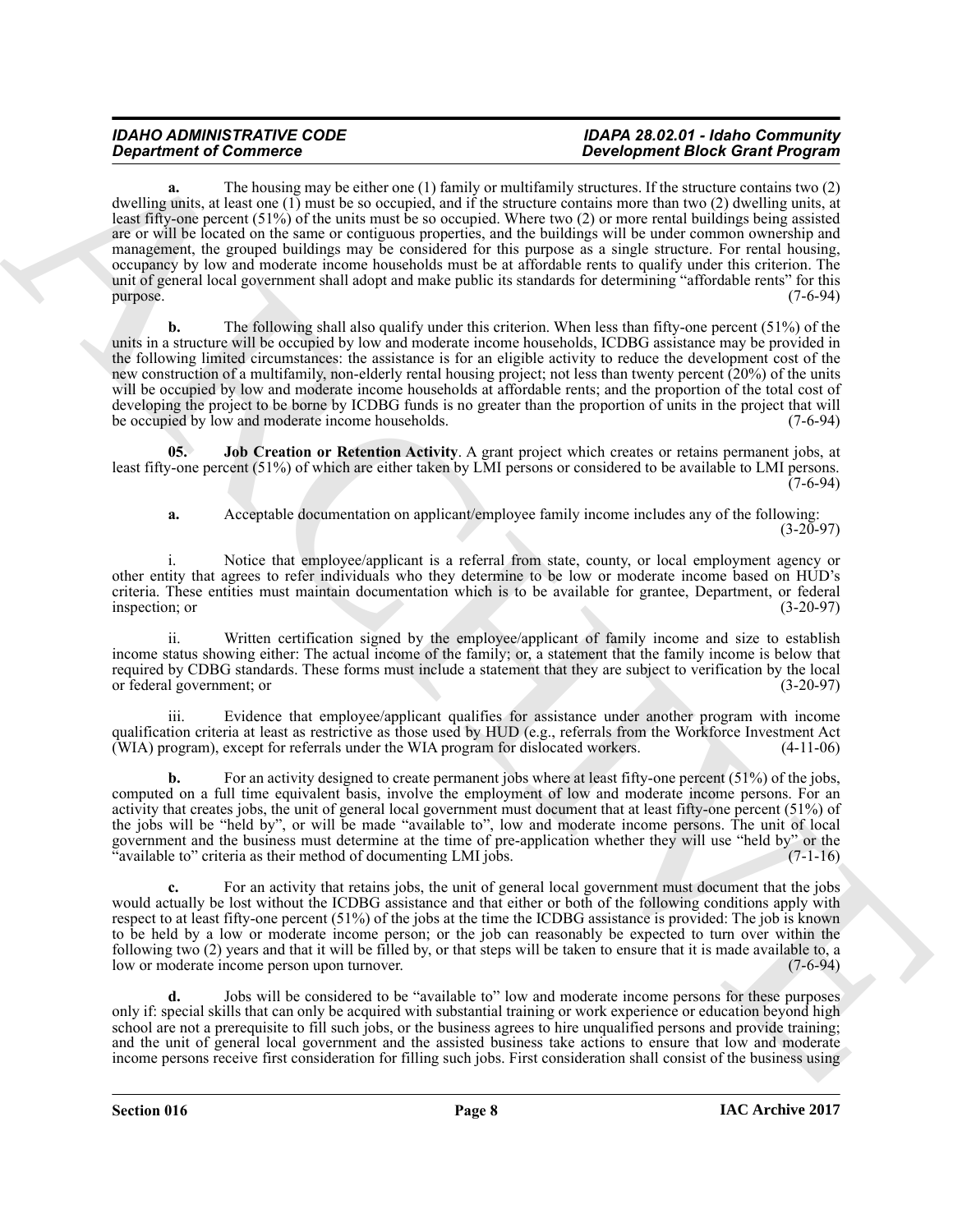# *IDAHO ADMINISTRATIVE CODE IDAPA 28.02.01 - Idaho Community*

# *Development Block Grant Program*

a hiring practices that in all likelihood will result in over fifty-one percent (51%) of persons hired being LMI persons, the business must seriously consider/interview an adequate number of LMI applicants, the availability of transportation must be considered to allow LMI persons to commute to the job site. The hiring practice used to make jobs available to LMI persons shall be identified in the pre-application and approved by the Department. (3-20-97)

**e.** As a general rule, each assisted business shall be considered to be a separate activity for purposes of determining whether the activity qualifies under this paragraph, except: in certain cases, such as where ICDBG funds are used to acquire, develop or improve a real property (e.g., a business incubator or an industrial park), the requirement may be met by measuring jobs in the aggregate for all the businesses that locate on the property, provided the businesses are not otherwise assisted by ICDBG funds; and where ICDBG funds are used to pay for the staff and overhead costs of a subrecipient specified in Section  $105(a)(15)$  of the Act making loans to businesses from non-ICDBG funds, this requirement may be met by aggregating the jobs created by all of the businesses receiving<br>loans during any one (1) year period. (7-6-94) loans during any one  $(1)$  year period.

*Gradrian of Contrast entity of European Contrast entities of European Contrast entities of European Contrast entities of European Contrast entities of European Contrast entities of European Contrast entities of European* **f.** In any case where ICDBG funds are used for public improvement (e.g., water, sewer and road) and the national objective is to be met by job creation or retention as a result of the public improvement, the requirement shall be met as follows: the assistance must be reasonable in relation to the number of jobs expected to be created or retained by the affected business(es) within two (2) years from the completion of the public improvement. If the ICDBG assistance is under ten thousand dollars (\$10,000) per job created or retained, then only businesses applying for ICDBG assistance need to be assessed for low and moderate income job creation or retention. If the ICDBG equals or exceeds ten thousand dollars (\$10,000) per job then any business benefiting by the public improvement, for a period of up to one (1) year after the physical completion of the public improvement, must be assessed for low and moderate income job creation or retention. (3-29-10) moderate income job creation or retention.

# <span id="page-8-0"></span>**017. -- 019. (RESERVED)**

# <span id="page-8-5"></span><span id="page-8-1"></span>**020. AID IN PREVENTION/ELIMINATION OF SLUMS AND BLIGHT.**

<span id="page-8-6"></span>**01. Definition**. The area impairs the sound growth of a community, constitutes an economic liability or a social liability to the community, or contains conditions which are a menace to public health, safety or welfare. Any Eligible Activity may be used to remove conditions that are contributing to the slum and blighting conditions.<br>Activities may address slum and blight conditions on either an area basis or spot basis. (7-1-16) Activities may address slum and blight conditions on either an area basis or spot basis.

<span id="page-8-8"></span>**02. Elimination of Slum or Blight on an Area Basis**. To qualify under the national objective of slum/ an area basis, a project must meet the criteria as defined in 24 CFR 570.483(c)(1). (7-1-16) blight on an area basis, a project must meet the criteria as defined in 24 CFR  $570.483(c)(1)$ .

<span id="page-8-7"></span>**03. Elimination of Slum or Blight on a Spot Basis**. To comply with the national objective of elimination or prevention of slums or blight outside a slum or blighted area, a project must meet the criteria as defined  $\text{in } 24 \text{ CFR } 570.483 \text{ (c)} \tag{7-1-16}$ 

# <span id="page-8-4"></span><span id="page-8-2"></span>**021. AID IN MEETING URGENT NEEDS.**

An urgent need/imminent threat is a catastrophic or emergency situation which creates an impending or immediate threat, danger or peril to human health or safety; the existence of physical harm to people, but not to their property, welfare, or economic well-being. The danger or harm must be imminent or have occurred. Situations or circumstances which result from neglect or lack of local initiative, or gradually become urgent are not considered imminent threats. The cause of the emergency must be beyond the ability to plan and budget for.

# <span id="page-8-9"></span><span id="page-8-3"></span>**022. ELIGIBLE ACTIVITIES.**

An activity as identified in 24 CFR 570.482 eligible activities that also meets one (1) of the three (3) national objectives is considered eligible and may be financed in whole or in part with Idaho Community Development Block Grant (ICDBG) funds. Each grantee must ensure and maintain evidence that each of its ICDBG-funded activities meets one (1) of the national objectives. A grant project shall consist of a combination of eligible activities. Each activity must also be in compliance with the following conditions: (7-1-16) activity must also be in compliance with the following conditions:

<span id="page-8-10"></span>**01. Environmental Review**. An environmental review and clearance procedure (contained in the Code of Federal Regulations (24 CFR Part 58)) must be completed for each project consisting of activities as defined in this Section. Section.  $(7-6-94)$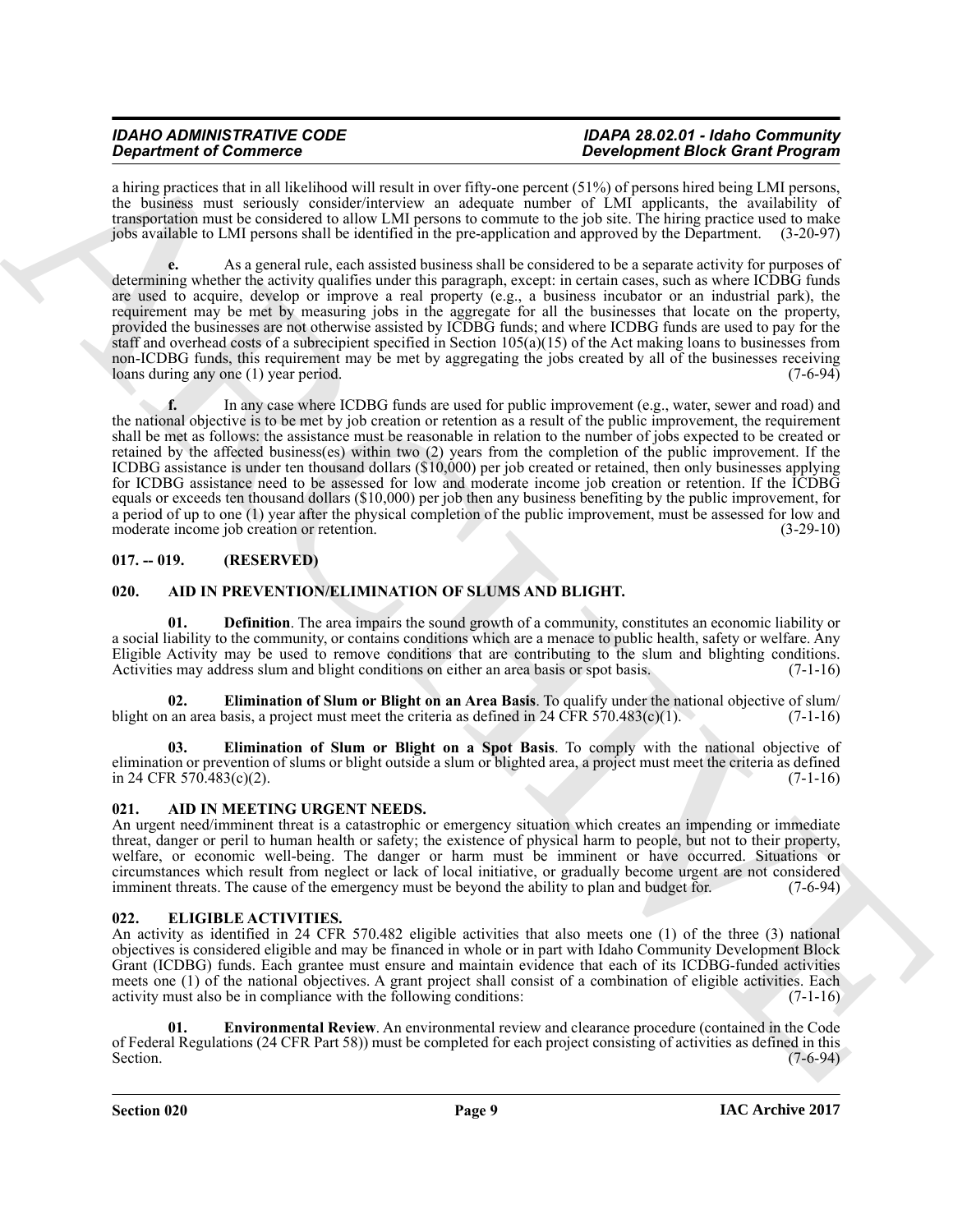<span id="page-9-4"></span>**02. Cost Principles**. Costs incurred must conform with the requirements of OMB Circulars A-87 "Cost Principles Applicable to Grants and Contracts with State and Local Governments" or A-122, "Cost Principles for Nonprofit Organizations."

**03. Mixing Eligible and Ineligible Uses**. A public facility eligible for ICDBG assistance may be ven if it is part of a multiple-use building containing ineligible uses if: (7-6-94) funded even if it is part of a multiple-use building containing ineligible uses if:

<span id="page-9-5"></span>**a.** The eligible portion of the building is a designated and discreet area of the building; (7-6-94)

**b.** The applicant can determine the costs attributable to the eligible use or eligible portion of the s distinct from the overall costs of the facility. (7-6-94) facility as distinct from the overall costs of the facility.

# <span id="page-9-6"></span>**04. Special Assessments**. (7-6-94)

**a.** Definition. The recovery of the capital costs of a public improvement, such as streets or sewer lines, through a fee or charge levied or filed as a lien against a parcel of real estate as a direct result of benefit derived from the installation of a public improvement. The fee amount represents the pro-rata share of the capital costs of the public improvement levied against the benefiting properties. The term does not relate to user fees or taxes or the establishment of the value of real estate for the purpose of levying real estate, property or ad valorem taxes. (7-6-94)

**Department of Commission**<br> **Beaching the Commission Constrainer Commission and the proposition of the Commission Constrainer Commission Commission Constrainer Commission Commission Commission Commission Commission Commis b.** Restrictions. For projects funded beginning in 1984, no special assessments will be levied against properties owned and occupied by low and moderate income persons to recover that portion of a capital expenditure funded in whole or in part by ICDBG funds. This includes fees or assessments made as a condition to obtain access to a facility. Grant recipients may levy assessments to recover the portion of a capital expenditure funded from other sources if the assessments of the low and moderate income owner-occupants are paid with ICDBG funds. Funds collected through special assessments are not program income if the assessment of LMI owner-occupants are paid with ICDBG funds. ICDBG funds may be used to pay for assessments levied against property owned and occupied by low and moderate income persons even if the public facility improvements are financed solely from other sources, and if the improvements were carried out in compliance with ICDBG rules. (7-6-94)

<span id="page-9-3"></span>**05. Beneficiary Data**. Each grantee shall collect and maintain data on the persons to directly benefit from the grant project. The data shall include information on race, gender and ethnic characteristics of persons who are applicants for, participants in, or beneficiaries of the grant project. (7-6-94)

<span id="page-9-2"></span>**06. Administrative Activities**. Payment of reasonable administrative costs and carrying charges related to the planning and execution of community development, housing activities, and the costs related to the establishment and administration of federally approved enterprise zones; to carry out management, coordination and monitoring of activities necessary for effective planning and implementation, including the provision of information and resources to residents of areas in which community development and housing activities are to be concentrated with respect to the planning and execution of such activities including planning under 24 CFR 570.482. These costs shall not exceed ten percent (10%) of ICDBG grant funds and any program income. (7-1-16)

# <span id="page-9-0"></span>**023. -- 051. (RESERVED)**

# <span id="page-9-7"></span><span id="page-9-1"></span>**052. INELIGIBLE ACTIVITIES.**

As a general rule, any activity not authorized in Section 022 of these rules is ineligible to receive ICDBG funds. This section identifies two (2) areas that are ineligible and provides guidance in determining eligibility of other activities frequently associated with housing and community development. (7-6-94) frequently associated with housing and community development.

# <span id="page-9-8"></span>**01. The Following Activities May Not Be Carried Out Using ICDBG Funds**. (7-6-94)

**a.** Assistance to buildings, or portions thereof, used predominantly for the general conduct of government. (However, the removal of architectural barriers and historic preservation involving such buildings is eligible.) Such buildings include, but are not limited to, city halls and other headquarters of government where the governing body of the recipient meets regularly, courthouses, jails, police stations, and other state or local government office buildings. Also ineligible are school buildings, school offices, and university and college vo-tech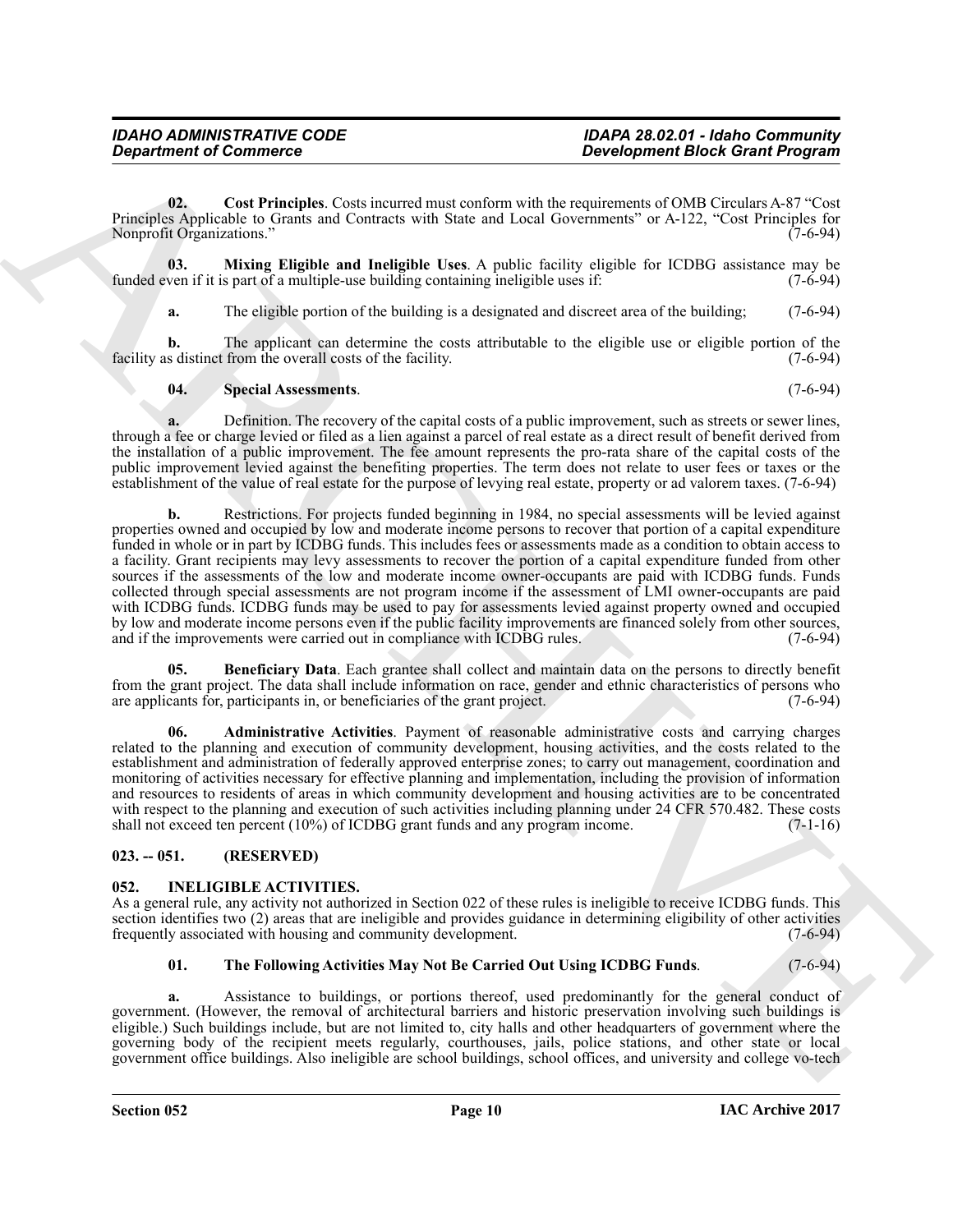facilities. Where acquisition of real property includes an existing building and improvements, part of which is to be utilized for the general conduct of government, the acquisition cost attributable to the land is eligible, provided a national objective is met with the other eligible use of the property and building. Of building costs, only the portion of the building required for eligible activity is an eligible grant expense. (7-6-94)

**b.** Except as specifically authorized in these rules or under OMB Circular A-87, expenses required to carry out the regular responsibilities of the unit of general local government are not eligible for assistance with ICDBG funds. (7-6-94) ICDBG funds. (7-6-94)

**c.** ICDBG funds shall not be used to finance facilities or equipment for political purposes or to engage in other partisan political activities, such as candidate forums, voter transportation, or voter registration. However, a facility originally financed in whole or in part with ICDBG funds may be used on an incidental basis to hold political meetings, candidate forums, or voter registration campaigns, provided that all parties and organizations have access<br>to the facility on an equal basis and are assessed equal rent or use charges, if any. (7-6-94) to the facility on an equal basis and are assessed equal rent or use charges, if any.

**d.** Assistance may not be used for construction, rehabilitation, removal of architectural barriers or the 1 of active churches or structures used for religious purposes. (7-6-94) operation of active churches or structures used for religious purposes.

<span id="page-10-3"></span>**02. Authorization to Use ICDBG Funds**. The following activities may not be carried out using ICDBG funds unless authorized under provisions of Section 040, specifically noted herein, or carried out by a sub-<br>recipient under the provisions of Section 045. (7-6-94) recipient under the provisions of Section 045.

**a.** The purchase of equipment with ICDBG funds is generally ineligible. The purchase of construction equipment is ineligible, but compensation for the use of such equipment through leasing, depreciation or use allowances (pursuant to OMB Circular A-87 or A-122 as applicable) for an eligible activity is an eligible use of ICDBG funds. The purchase of construction equipment for use as part of a solid waste disposal facility is eligible under Section 024. The purchase of equipment, fixtures, motor vehicles, furnishings or other personal property which is not an integral structural fixture is generally ineligible. ICDBG funds may be used, however, to purchase (in accordance with OMB Circulars A-87 or A-122 as applicable) such items when necessary for use by a recipient or its sub-recipients in the administration of activities assisted with ICDBG funds, or when eligible as fire fighting equipment or as a public service under Section 034. equipment, or as a public service under Section 034.

**Experiment of Construction 11 and the system in the system in Eq. (a)**  $\frac{1}{2}$  **and**  $\frac{1}{2}$  **and**  $\frac{1}{2}$  **and**  $\frac{1}{2}$  **and**  $\frac{1}{2}$  **and**  $\frac{1}{2}$  **and**  $\frac{1}{2}$  **and**  $\frac{1}{2}$  **and**  $\frac{1}{2}$  **and**  $\frac{1}{2}$  **and**  $\frac{1}{2}$ Payment of operating and maintenance expenses. As a general rule, any expense associated with repairing, operating, or maintaining public facilities and services is ineligible. Specific exceptions to this general rule are operating and maintenance expenses associated with public service activities and interim assistance and office space for program staff employed in carrying out the ICDBG program. For example, where a public service is being assisted with ICDBG funds, the cost of operating and maintaining that portion of the facility in which the service is located is eligible as part of the public service. Examples of ineligible operating and maintenance expenses are: maintenance and repair of streets, parks, playgrounds, water and sewer facilities, neighborhood facilities, senior centers, centers for the handicapped, parking and similar public facilities are ineligible costs. Examples of maintenance and repair activities for which ICDBG funds may not be used include: the filling of pot holes in streets, repairing of cracks in sidewalks, the mowing of recreational areas and the replacement of expended street light bulbs; payment of salaries for staff, utility costs and similar expenses necessary for the operation of public works and facilities are ineligible costs; assistance may not be used for the construction of new permanent residential structures or for any program to subsidize or finance such new construction, except: as provided under the last resort housing provisions set forth in 24 CFR Part 42; or, when carried out by a sub-recipient pursuant to Section 045. Activities in support of the development of LMI housing, including clearance, site assemblage, provision of site improvements and provision of public improvements and certain housing preconstruction costs, are not considered as activities to subsidize or finance new residential construction. Assistance shall not be used for income payments for housing or any other purpose. Examples of ineligible income payments include the following: payments for income maintenance, housing allowances, down payments, and mortgage subsidies. (7-6-94) maintenance, housing allowances, down payments, and mortgage subsidies.

# <span id="page-10-1"></span><span id="page-10-0"></span>**053. GRANT APPLICATION PROCESS.**

<span id="page-10-2"></span>**01. Grant Application**. The Grant Application generally consists of a Notice of Intent to apply, the Application, and an Addendum. These are submitted to the Department at different times in the application process.

 $(7-6-94)$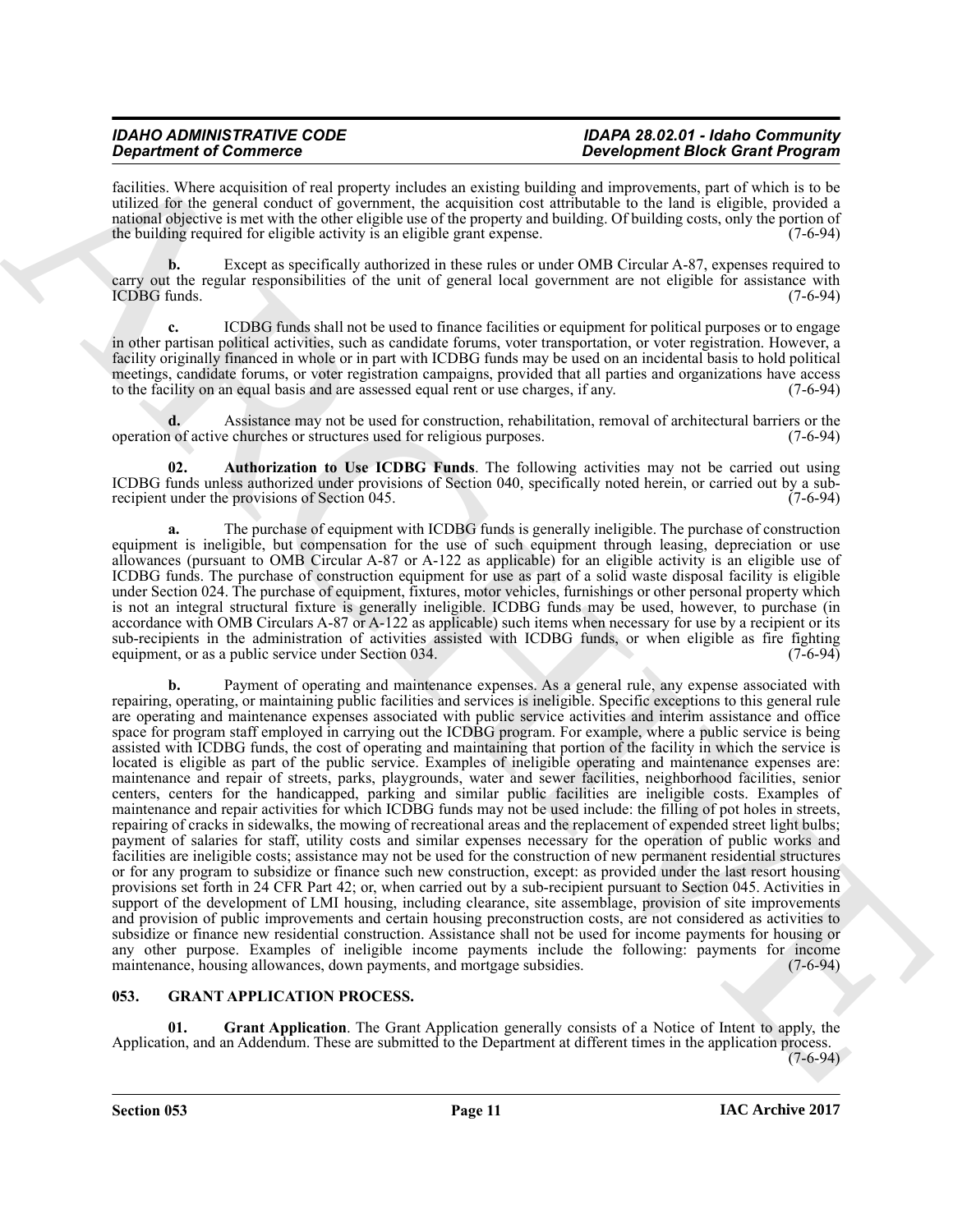**a.** Notice of Intent. A one (1) page letter sent to the Department as soon as a community decides to submit a grant application. This is an optional, but strongly recommended, step. It allows the Department to assist the community with eligibility and structuring of the proposed project. (7-6-94) community with eligibility and structuring of the proposed project.

**b.** Application. The major required document which describes and documents the applicant's proposed project. It contains the information required to document that the proposed project will meet a national objective and consists of eligible activity(ies). The Application is the basis of the Department's and the EAC's review and ranking of the project. (7-6-94)

**c.** Addendum. Additional information required by the Department to further document the project or to fulfill additional federal requirements once the Application has been selected by the Economic Advisory Council.  $(7-6-94)$ 

<span id="page-11-5"></span><span id="page-11-4"></span>**02.** Project. A project shall address a single need and may consist of one (1) or more eligible activities which are to be undertaken with the ICDBG funds and any other funds committed to the project. A project also includes all the benefits which are to result from the related activities and from compliance with all federal and state laws and regulations which are conditions of the grant. The principal activity which directly addresses the problem area shall represent a majority of funds requested; other activities must be incidental to, and in support of, the principal activity. For example, a program which addresses a housing need might include housing rehabilitation as the principal activity. Support activities such as street improvements or demolition must be incidental and clearly in support of the principal activity. (7-6-94) support of the principal activity.

**Department of Commune Cases and Architecture in the Communistan and the Communistan and the Communistan and Architecture in the Communistan and the Communistan and the Communistan and the Communistan and the Communistan 03. Funding**. In addition to ICDBG funds, the other funds committed to a project are divided into other government funds, local matching funds, and private funds. Other government funds are from state, federal, or foundation sources provided to the grantee for the project. Local matching funds are defined as cash donations, capital reserves, program income (Section 171), cash resulting from debt financing, local improvement districts, general obligation or revenue bonds, tax levies, land sales or miscellaneous revenue. Local matching funds are generally those funds and contributions raised by the residents of the grantee. Also to be considered as local matching funds are the fair market value of the time of local government crews (force account) working on the project, donations of land, materials, and equipment for the project, waiver of local fees, and volunteer labor. Private funds are from individuals, businesses, or corporations which are spent on private property, but are necessary to the completion of the project and the generation of the benefits. Direct loans to individuals on housing projects will not be considered local match. (4-11-06)

<span id="page-11-3"></span>**04. Documentation**. Firm evidence of in-kind contributions of equipment or materials will be considered as cash. The market value of land may be considered as local match if the value of the real estate is documented by appraisal or assessment. Architectural or engineering estimates of labor, materials and equipment should be prepared to determine value of these items. Volunteer labor should be estimated by man hour, types of skills needed and wage rates. Documentation of insurance coverage for volunteers should be included in the application.<br>This documentation should be a letter from the insurance agent of the community or civic group. (7-1-16) This documentation should be a letter from the insurance agent of the community or civic group.

# <span id="page-11-0"></span>**054. -- 060. (RESERVED)**

# <span id="page-11-6"></span><span id="page-11-1"></span>**061. NOTICE OF INTENT SOLICITED.**

The Notice of Intent to apply shall be submitted in a letter from the Chief Elected Official. Notices for ED projects shall be continuously accepted and reviewed. Submittal is optional, but strongly recommended. First priority for technical assistance and staff travel will be given to those applicants which submit a Notice of Intent to apply. IT projects do not submit a Notice of Intent.  $(7-1-16)$ 

# <span id="page-11-7"></span><span id="page-11-2"></span>**062. SUBMITTAL OF NOTICES OF INTENT, APPLICATIONS, AND ADDENDA.**

Applications may be mailed, hand-delivered, or submitted electronically. All Applications and Addenda must be postmarked or dated by a commercial carrier not later than midnight of the announced Application deadline date. Any Application or Addendum not meeting the following closing date criteria will be disqualified and returned to the applicant. An Application and Addendum will be considered to be received on time under either one (1) of the following circumstances:  $(7-1-16)$ following circumstances: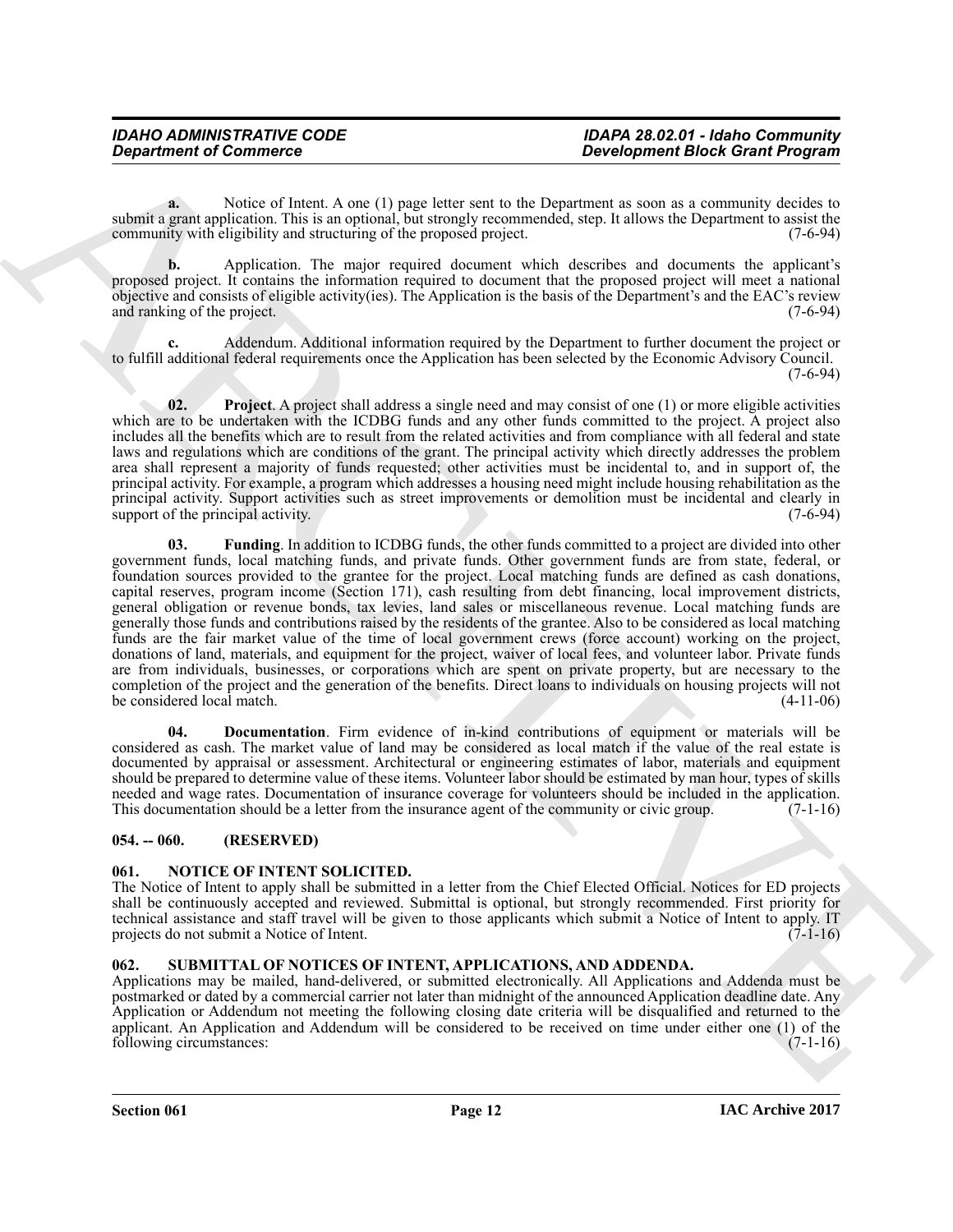<span id="page-12-15"></span>**01. Sent by Mail or Private Commercial Carrier**. It was sent by mail or private commercial carrier no later than the closing date, as evidenced by a U.S. Postal Service date postmark or by a commercial carrier date. Applicants are responsible for assuring that the U.S. Post Office or private commercial carrier dates the application package. Applicants should be aware that not all post offices or private commercial carriers provide a dated postmark unless specifically instructed to do so. (7-6-94)

<span id="page-12-14"></span>**02. Hand-Delivered**. Hand-delivered Applications and Addenda will be accepted during the normal working hours. In establishing the date of receipt of hand-delivered Applications and Addenda, reliance will be placed on documentary evidence of receipt maintained by the Department. (7-6-94)

<span id="page-12-13"></span>**03. Electronically**. Electronically submitted Applications and Addenda must be submitted by midnight adline date. (7-1-16) of the deadline date.

# <span id="page-12-7"></span><span id="page-12-0"></span>**063. APPLICATION REVIEW.**

*Department Geometry Comparison Comparison Comparison Distribution Comparison Comparison Comparison Comparison Comparison Comparison Comparison Comparison Comparison Comparison Comparison Comparison Comparison Comparison* The Applications received shall be reviewed for eligibility according to Subsection 074.05. Any applicant or project not meeting the threshold criteria shall be disqualified and the Application shall not be reviewed further. Department staff shall then review the qualified Applications and assign points according to the criteria contained in the applicable grant review and ranking section. The points for each Application shall be totaled and the Applications ranked in descending order to determine the more competitive projects. These points, rankings and any other information shall constitute the staff recommendation to the Economic Advisory Council (EAC). The staff may recommend that projects be redesigned for greater efficiency, better benefits, greater cost effectiveness, or more local effort. (7-6-94)

# <span id="page-12-12"></span><span id="page-12-1"></span>**064. SELECTION OF APPLICATIONS BY ECONOMIC ADVISORY COUNCIL.**

Each grant category has different criteria which the EAC will consider in reviewing each Application and making a recommendation to the Governor. These criteria are described within each grant category section. (7-6-94) recommendation to the Governor. These criteria are described within each grant category section.

# <span id="page-12-11"></span><span id="page-12-2"></span>**065. PRESENTATION TO ECONOMIC ADVISORY COUNCIL.**

The applicant's presentation to the Advisory Council shall be optional and may be done through teleconferencing. The presentation shall be made by an elected official of the local government applying for a grant. These elected officials include the mayor or council members or county commissioners. Others may be involved in the presentation to present additional information. The presentation should briefly review the project, the local commitment to the project, the local effort on the project, the degree of local economic impact from the project and the degree to which the project improves the community as a place to live. (4-11-06)

# <span id="page-12-10"></span><span id="page-12-3"></span>**066. INVITATION TO SUBMIT APPLICATION ADDENDA.**

For public facility, housing and downtown revitalization applications, the Council will review the staff recommendation and the information presented. The Council will assign their points and will direct the Department to invite the highest rated applicants to submit application Addenda. (3-30-07)

# <span id="page-12-9"></span><span id="page-12-4"></span>**067. ECONOMIC ADVISORY COUNCIL POINTS.**

The Council, in assigning these points to the Applications and Addenda, shall consider the degree of impact from the project upon the community and shall compare similar type projects with each other. Consideration may include local ability to finance the project, local effort and commitment to the project, and local and regional economic impact of the project. These points shall be assigned to Applications based upon the Council's review of the information contained in the Application and the staff's review and recommendations. These points shall be assigned to the Addendum by the Economic Advisory Council after their review of the Applications and Addenda. The Council shall decide on the amount of points to be assigned to each Application in the Council's regular meeting for reviewing Applications or at a special meeting according to Subsection 094.04.

# <span id="page-12-5"></span>**068. -- 070. (RESERVED)**

# <span id="page-12-8"></span><span id="page-12-6"></span>**071. APPLICATION.**

Sections 072 through 074 shall apply to both the Application and the Addendum. The applicant is responsible, however, to include sufficient detail about the proposed project to demonstrate the worthiness of the Application. It is important to quantify the information wherever possible. Short, concise Applications are encouraged. important to quantify the information wherever possible. Short, concise Applications are encouraged.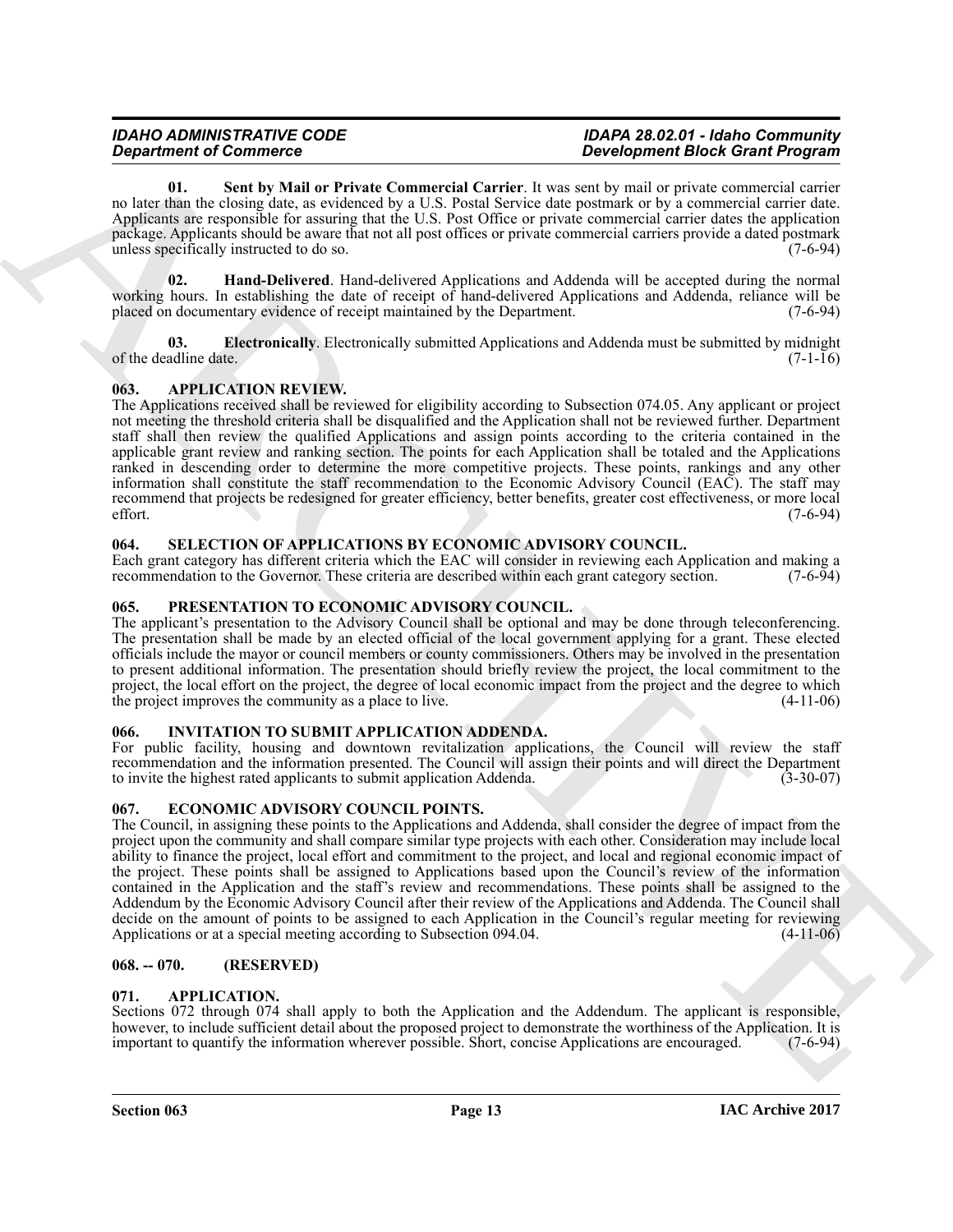# <span id="page-13-3"></span><span id="page-13-0"></span>**072. FORMAT.**

The Application and Addendum form and format shall be submitted to the Department of Commerce as prescribed in the ICDBG Application Handbook. (7-1-16)

# <span id="page-13-1"></span>**073. (RESERVED)**

<span id="page-13-4"></span><span id="page-13-2"></span>**074. SECTIONS.**

<span id="page-13-5"></span>The Application shall consist of the following sections: (7-6-94)

**01.** Cover. The cover shall contain "An application for an Idaho Community Development Block Grant by the (City/County) of (Name) Date: " (one (1) page) (7-6-94) Grant by the  $\text{City/Country}$  of  $\blacksquare$  (Name)  $\blacksquare$  Date:  $\blacksquare$  (one (1) page)

**02.** Cover Letter. A cover letter signed by the Mayor or the Chairman of the Board of County signers on official stationery. This is the official letter of application for a grant. (one (1) page) (7-6-94) Commissioners on official stationery. This is the official letter of application for a grant. (one  $(1)$  page)

<span id="page-13-9"></span><span id="page-13-8"></span><span id="page-13-7"></span><span id="page-13-6"></span>**03.** Table of Contents. (one (1) page) (7-6-94)

**04. ICDBG Application Information Form**. Fully completed and signed by the applicant. (one (1) page) (7-6-94)

**05. Threshold Factors**. The first four (4) factors must all be answered in the affirmative before an Application is to be reviewed and ranked. For public facility, housing and downtown revitalization projects an Application shall include Subsections 074.05.a. through 074.05.d. An Addendum, where required, shall include Subsections 074.05.e. through 074.05.g. All other application types must include Subsections 074.05.a. through  $074.05.g.$  (3-30-07)

**a.** The applicant must be an eligible applicant (Section 012). Describe how the applicant meets the eligibility criteria. If this is a joint or in-behalf-of application, describe agreements and arrangements for managing the grant and the project. (7-6-94) the grant and the project.

**b.** The project shall be an eligible activity(ies). Describe why the project and the various activities are according to the rules in Section 022. eligible according to the rules in Section  $022$ .

**Example for Construction**<br> **Example 2011**<br> **EXAMPLE 2014 The space of the space of the space of the space of the space of the space of the space of the space of the space of the space of the space of the space of the spa c.** The applicant shall adopt a citizen participation plan and shall conduct a public participation process. Applicants shall submit a copy of the Citizen Participation Plan and results of citizen involvement in developing the project. A copy of the Citizen Participation Plan must be submitted with the Application. An ICDBG may be awarded only if the grantee certifies that it is following a detailed citizen participation plan which: provides for and encourages citizen participation, with particular emphasis on participation of persons of low and moderate income who are residents of slum and blight areas or provides for participation of residents in low and moderate income neighborhoods as defined by the applicant; provides citizens with reasonable and timely access to local meetings, information, and records relating to the grantee's proposed use of funds; provides for public hearings to obtain citizen views and to respond to proposals and questions at all stages of the community development program, including, at least, the development of needs, the review of proposed activities, and review of program performance. Hearings shall be held after adequate notice, at times and locations convenient to potential or actual beneficiaries, and with accommodation for persons with disabilities; provides for a timely written answer to written complaints and grievances, within fifteen (15) working days where practicable; and identifies how the needs of non-English speaking residents will be met in the case of public hearings where a significant number of non-English speaking residents can be reasonably expected to participate. (3-19-99)

**d.** At least one (1) public hearing is required to permit public examination and appraisal of the Application. Public hearings shall be scheduled in ways and at times to provide for full participation of citizens. The building or facility must be accessible to persons with disabilities. All information presented in the hearings shall also be available, upon request, in a form usable by persons with disabilities. Proper notification shall be given by a public advertisement in a local newspaper no less than seven (7) days prior to the meeting date. The seven (7) days shall be counted beginning the date the advertisement appears and ending the day before the date of the hearing. The notice shall include: a brief description of the proposed project; the amount of funds being requested; the time and place of the public hearing, including a statement that the hearing will be held in a handicapped accessible facility;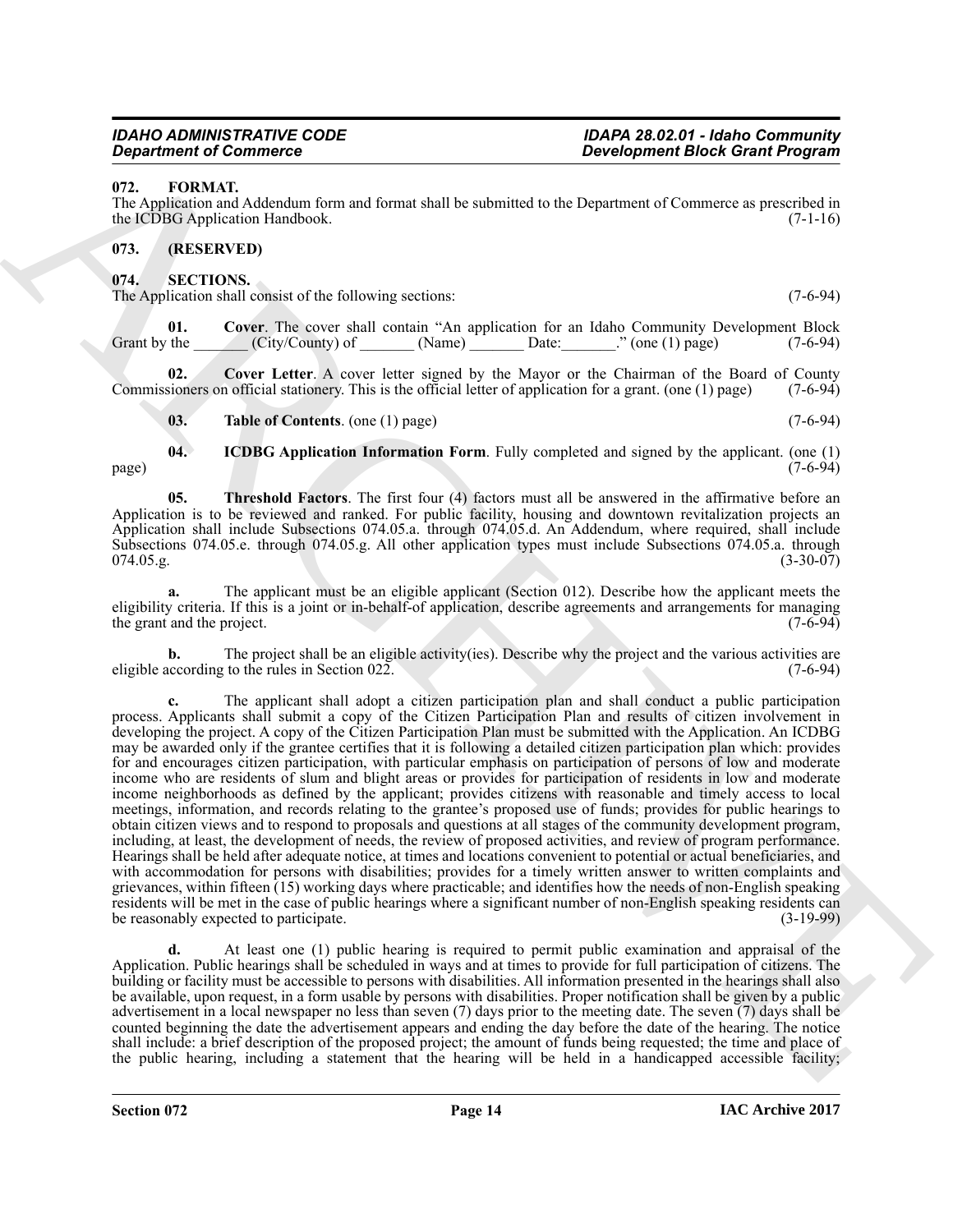notification that both written and verbal comments will be accepted; and a description of the availability of services for persons with disabilities, upon request. It is recommended the applicant also post notification of the public hearing at various public locations and use other media notices of the hearing. At a minimum, applicants shall provide in the minutes of the meeting, evidence the following occurred at the public hearing: The Application and Application Handbook were available for review; the amount of funds available for local community development and housing activities was discussed; the range of activities to be undertaken was presented including community impact and benefit to low and moderate income (LMI) persons; verification that citizen's comments and views on the proposed Application were considered prior to submittal and, if determined appropriate, a description of how the Application was modified; a copy of the public notice, minutes and a list of those attending the public hearing(s); a description of any plans for the project regarding citizen participation, i.e., the formation of a citizen's advisory committee; and a description of any assistance for persons with disabilities requested and provided. (3-20-97) description of any assistance for persons with disabilities requested and provided.

**e.** The applicant shall have the administrative capacity to administer the grant. This means having started the procurement process for a Department-approved grant administrator in accordance with Section 212. The grant administrator should be included in project development and Application writing efforts. (7-1-16)

**f.** The applicant shall have adopted a Fair Housing Ordinance or resolution. This ordinance or resolution must have been adopted and publicly advertised within the twelve (12) month period preceding the Addendum deadline date for public facility, housing and downtown revitalization projects and the twelve (12) month period preceding the application deadline date for senior/community center, imminent threat and economic development job documentation projects. Once the Fair Housing Resolution or Ordinance has been adopted, applicants do not have to re-adopt the Resolution or Ordinance. The applicant will be required to show documentation the Resolution or Ordinance was published within the previous twelve (12) month period. (3-30-07)

<span id="page-14-1"></span>**g.** The applicant shall either certify it will follow the Idaho Department of Commerce's Antidisplacement Plan or have adopted an Anti-Displacement and Relocation Plan. If the applicant adopts its own plan, the ordinance or resolution must have been publicly advertised within the twelve (12) month period preceding the Addendum deadline date for public facility, housing and downtown revitalization projects and the twelve (12) month period preceding the application deadline date for senior/community center, imminent threat and economic development job documentation projects. Once the Anti-Displacement and Relocation Plan has been adopted, applicants do not have to re-adopt the Plan. The applicant will only be required to show documentation the Plan was published within the previous twelve  $(12)$  month period.  $(3-30-07)$ published within the previous twelve  $(12)$  month period.

**Stationer of Construction** and scalar constrained the proposition in the constrained in the constrained in the second of the second of the second of the second of the second of the second of the second of the second of t **06. General Project Description**. This is the critical section of the Application. It should include enough information for the reviewer to clearly understand the community, its needs, the project, and how the grant will help to solve the community problem. The information in each ranking section should substantively expand upon the project description. The narrative should succinctly describe the following items: a description of the community as to size, location and economy; a thorough assessment of all the community's needs and how the proposed project is a priority in comparison with the other needs addressed. The applicant should also include a description which discusses how the existing condition came about, the number of people affected, and the seriousness of the problem(s); the particular project that is being proposed shall be described in detail. Describe the project, the various components, anticipated costs, schedule of activities, maps showing the location of the project and a map of the boundaries of the project area. This description shall be detailed enough that it can be used to write a contract scope of work; describe the benefits of the project, how it solves the identified need, and how it will enhance the community and its economy. Provide a demographic profile of the persons to benefit. Describe how the project meets the state objectives of the ICDBG program (see Sections 000, 010, and 011); and if program income is expected to be generated, a re-use plan must be developed according to Section 175.  $(7-1-16)$ generated, a re-use plan must be developed according to Section 175.

# <span id="page-14-2"></span><span id="page-14-0"></span>**07. ICDBG Budget Form Fully Completed by the Applicant**. (one (1) page) (7-6-94)

**08. Assurances**. The applicant shall sign the Assurances Form certifying that it will comply with the following federal laws and regulations: National Environmental Policy Act of 1969; Civil Rights Act of 1964 Pub.L 88-352; Civil Rights Act of 1968 Pub.L 90-284; Age Discrimination Act of 1975; Uniform Relocation Assistance and Real Property Acquisition Policy Act of 1970 as amended and the implementing regulations at 49 CFR Part 24; Rehabilitation Act of 1973, Section 504 "Handicapped Accessibility"; Housing and Community Development Act of 1974 as amended Pub. L 93-383; Davis-Bacon Act (40-USC 276a--5); Historic Preservation Act; Anti-Lobbying Certification; Excessive Force Certification; and Section 106 of the Housing and Urban Recovery Act of 1983,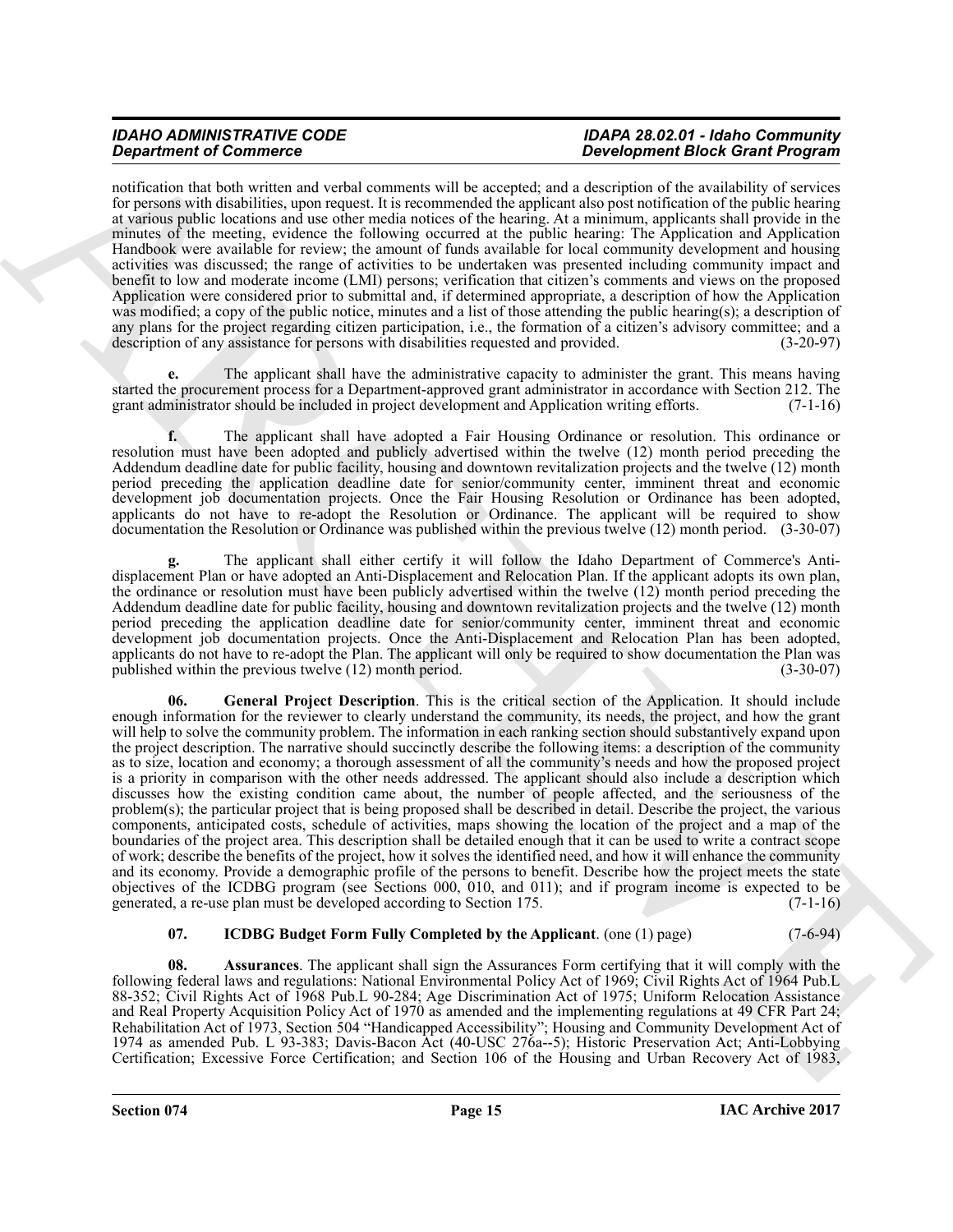**Experiment of Construction Constrainers** and Laborato and Laborato and Laborato and Laborato and Laborato and Laborato and Laborato and Laborato and Laborato and Laborato and Laborato and Laborato and Laborato and Labora certifying they will: minimize displacement and follow a residential anti-displacement and relocation assistance plan, affirmatively further fair housing, provide citizen participation, not use assessments or fees on low and moderate income owner occupants to recover capital costs of ICDBG-funded public improvements; Prohibition of Use of Assistance For Employment Relocation, Section 588 of the Quality Housing and Work Responsibility Act of 1998 Pub. L 105-276. (one (1) page). (3-30-01)

<span id="page-15-17"></span>**09. Review and Ranking Narrative**. The applicant shall address each point category in the order given in the review and ranking section of the applicable grant category.  $(7-1-16)$ 

<span id="page-15-16"></span>**10. Additional Information from Applicant (Appendix)**. Maps, letters of support, technical studies and appropriate background documentation should be placed in this section and bound into the Application (no page<br>limit). (7-6-94) limit). (7-6-94)

# <span id="page-15-0"></span>**075. -- 079. (RESERVED)**

# <span id="page-15-6"></span><span id="page-15-1"></span>**080. ALLOWABLE COSTS IN APPLICATION.**

In accordance with Subsection 152.07, an applicant which has been invited to submit an Addendum in any grant category may be reimbursed for some of the administrative or engineering costs incurred during the preparation of the Addendum. No such expenses incurred will be reimbursed unless a grant is awarded. Such expenses are the responsibility of the applicant if a grant is not awarded. Any such administrative costs become part of and cannot exceed the ten percent (10%) limitation on administrative costs of the grant. (7-6-94)

# <span id="page-15-14"></span><span id="page-15-2"></span>**081. PUBLIC FACILITIES AND HOUSING GRANTS.**

Public Facilities and Housing Grants refers to provision of local government utilities or facilities or the rehabilitation of housing for low to moderate income persons. PFH grants may be funded to a maximum of five hundred thousand dollars (\$500,000). The PFH selection process consists of two (2) major components, the Application and the Addendum. See Section 092 entitled "Award Process" for details of the award process. See Subsection 135.02 of these rules for "Tag-on For Accessibility For Persons With Disabilities." (7-1-16) these rules for "Tag-on For Accessibility For Persons With Disabilities."

# <span id="page-15-3"></span>**082. APPLICATION.**

<span id="page-15-10"></span><span id="page-15-9"></span><span id="page-15-7"></span>

| 01. | <b>Notice of Intent.</b> Submitted according to Section 061. |  |  |  | $(7-6-94)$ |
|-----|--------------------------------------------------------------|--|--|--|------------|
|-----|--------------------------------------------------------------|--|--|--|------------|

<span id="page-15-8"></span>**02. Information to Be Included in Application**. Sections 072 through 074. (7-6-94)

**03. Deadline**. The Application is due in November, the Friday before Thanksgiving. The Addendum is due the first Friday of March. (3-20-97)

# <span id="page-15-12"></span><span id="page-15-11"></span>**04.** Presentation. According to Section 065. (7-6-94)

**05. Restrictions**. An applicant is not qualified to apply for a PFH grant if they have a currently funded PFH grant, the funds of which are not eighty percent (80%) drawn down as shown on the Department's records as of the last dates for accepting Applications. (7-6-94)

# <span id="page-15-15"></span><span id="page-15-4"></span>**083. REVIEW AND RANKING CRITERIA.**

Each PFH Application shall be reviewed and ranked by the following criteria. The applicant must address each category in narrative form. If a category is not applicable, please note that in the appropriate section. The evaluation of each criteria is made using the general project description as a reference point. The information provided in each review and ranking section should elaborate upon the general project description. The maximum number of points is one thousand (1,000). one thousand  $(1,000)$ .

# <span id="page-15-13"></span><span id="page-15-5"></span>**084. PROGRAM IMPACT.**

Three hundred (300) points. Some or all of the points may be granted in each subcategory. The local financing factors, which represents the largest portion of the total number of points each applicant may receive, is intended to ensure that the best overall proposals are selected for funding. The score on this factor is determined by evaluating how effectively local funds are used in comparison with other applicants. The Department may require an applicant to provide supplemental financial information to clarify the local ability to finance all or a portion of a proposed ICDBG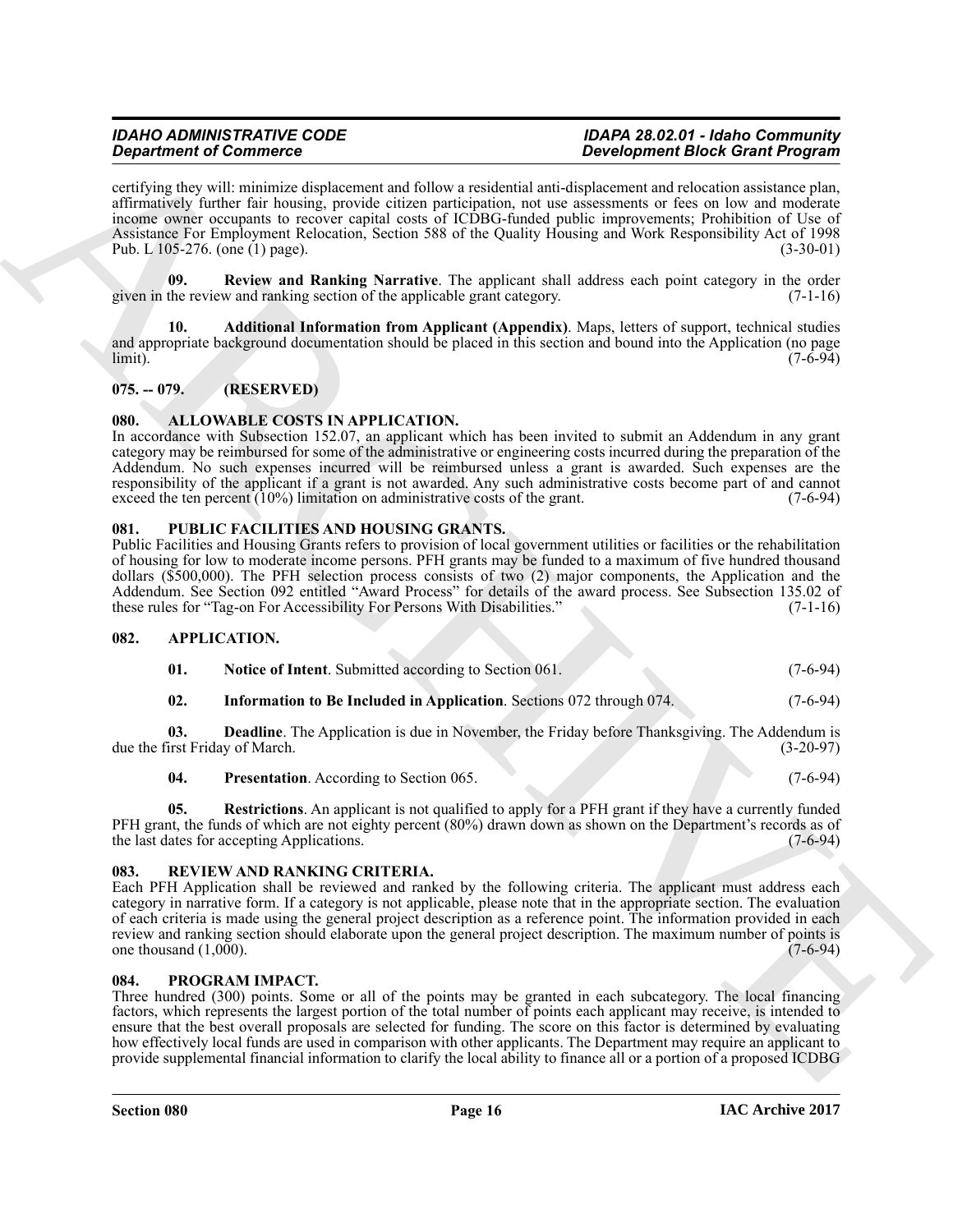project. The applicant should provide evidence or documentation of the nature, amount and/or value of match committed to the project. Housing projects should (if match is not committed) provide the names of the agency, staff person and program(s) which may provide match, a description of the program and a time table for the match approval process. (7-1-16) approval process.

<span id="page-16-2"></span>**01. Percentage of ICDBG Dollars in Total Project (thirty (30) points)**. All Applications will be ranked by percentage of (ICDBG) funds requested divided by total project costs. Total project costs are the total funds committed from all sources - federal, state, local and private funds. The applicant must clearly identify the other funding sources with dollar amounts from each. The rankings shall be divided into four (4) equal categories. The lowest ICDBG percent (%) receives the most points and the highest ICDBG percent (%) receives the least points.<br>Points will be assigned according to the following schedule: (7-1-16) Points will be assigned according to the following schedule:

- **a.** First Quartile -- thirty (30) points. (7-1-16) **b.** Second Quartile -- twenty (20) points.  $(7-1-16)$
- **c.** Third Quartile -- ten (10) points. (7-1-16)
- <span id="page-16-3"></span>**d.** Fourth Quartile -- zero (0) points. (7-6-94)

**02. Percentage of Local Matching Funds (sixty (60) points)**. All Applications will be ranked by the percentage of local matching funds divided by the total of local match and ICDBG funds. The highest percentage of local dollars will receive the highest points. See Subsection 053.03 for definition of local match. The rankings shall be divided into four (4) equal categories. The highest local match percentage (%) receives the most points and the lowest local match percentage (%) receives the least points. Points will be assigned according to the following  $\text{schedule:}$  (4-11-06)

| a. | First Quartile -- sixty (60) points.  | $(7-6-94)$ |
|----|---------------------------------------|------------|
| b. | Second Quartile -- forty (40) points. | $(7-6-94)$ |
| c. | Third Quartile -- twenty (20) points. | $(7-6-94)$ |
| d. | Fourth Quartile -- zero (0) points.   | (7-6-94)   |

**03. ICDBG Dollars per Person (fifty (50) points)**. The ratio of total persons directly benefited by the project, compared to ICDBG funds requested (ICDBG dollars per person) shall be ranked and divided into quartiles. The lowest ICDBG dollars receives the most points and the highest ICDBG dollars receives the least points. The points shall be assigned to the ratio of ICDBG dollars per person as follows: (7-6-94) points shall be assigned to the ratio of ICDBG dollars per person as follows:

<span id="page-16-1"></span><span id="page-16-0"></span>

| a.          | First Quartile -- fifty (50) points.   | $(7-6-94)$ |
|-------------|----------------------------------------|------------|
| b.          | Second Quartile -- thirty (30) points. | 7-6-94)    |
| $c_{\cdot}$ | Third Quartile -- fifteen (15) points. | $(7-6-94)$ |
| d.          | Fourth Quartile -- zero (0) points.    | $(7-6-94)$ |

**Strainer of Constraints Constrainers** (*Secondary of decombinion of the probability distance of the probability distance of the probability distance of the probability distance of the probability distance of the probabil* **04. Local Matching Funds per Person (sixty (60) points)**. The ratio of total persons directly benefited by the project, compared to local matching funds shall be ranked and divided into quartiles. The Department may request supplemental financial data from any applicant to determine local ability to finance a proposed project or clarify a community's financial situation. The Department may take into consideration a community's ability to contribute local matching funds in determining all rating and ranking points. The highest local funds per person receives the most points and the lowest local funds per person receives the least points. The points shall be assigned to the ratio of local matching funds per person as follows:  $(4-11-06)$ shall be assigned to the ratio of local matching funds per person as follows:

**a.** First Quartile -- sixty (60) points. (3-19-99)

**Section 084 Page 17**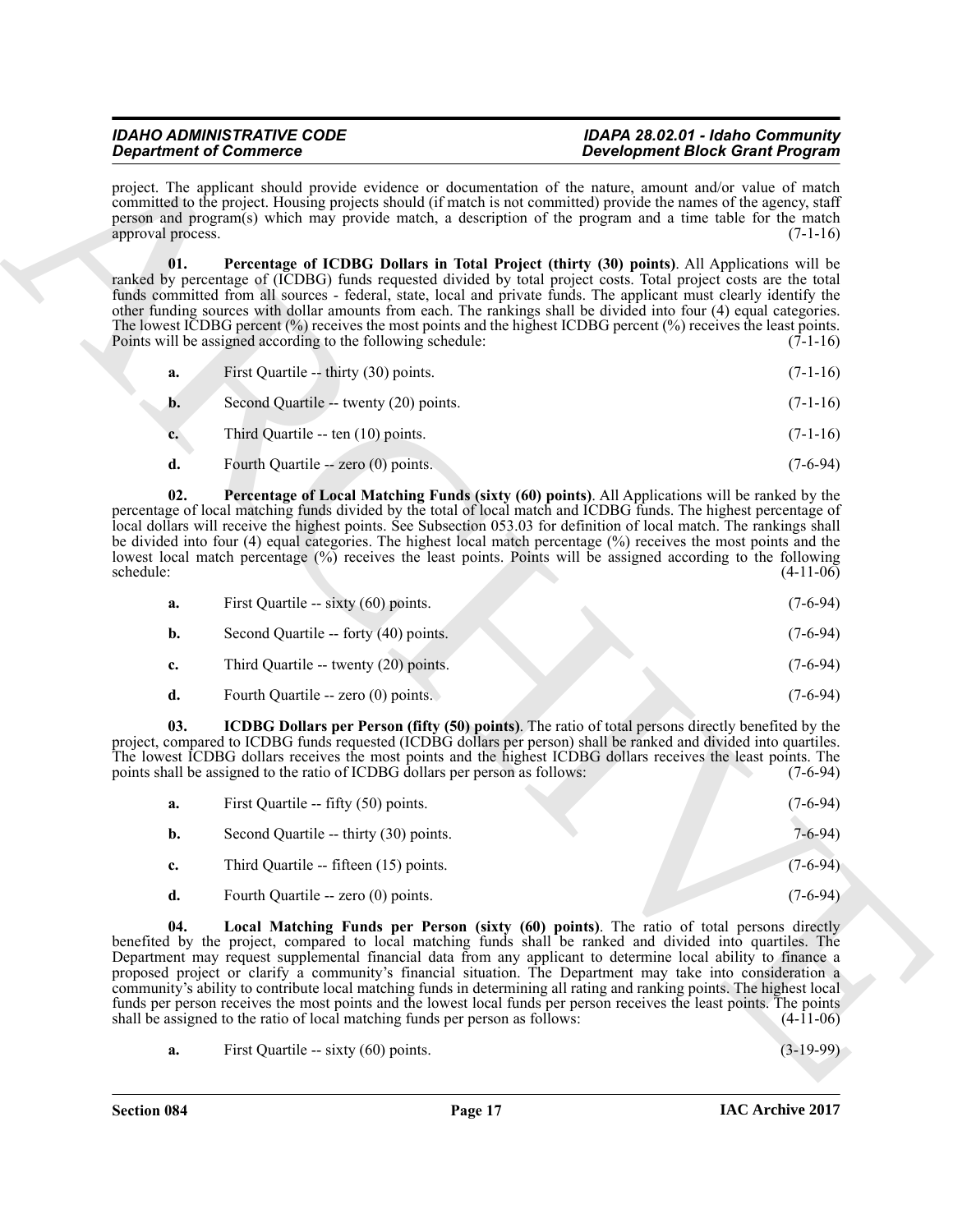<span id="page-17-3"></span>

| b. | Second Quartile -- forty (40) points. | $(3-19-99)$ |
|----|---------------------------------------|-------------|
| c. | Third Quartile -- twenty (20) points. | $(3-19-99)$ |
|    | Fourth Quartile - zero (0) points.    | (7-6-94)    |

| <b>Department of Commerce</b>                                                                                                                                                                                                                                                                                                                                                                                                                                                                                                                                                                                                                                                                                                                                                                                                                                                                                                                          | <b>Development Block Grant Program</b> |
|--------------------------------------------------------------------------------------------------------------------------------------------------------------------------------------------------------------------------------------------------------------------------------------------------------------------------------------------------------------------------------------------------------------------------------------------------------------------------------------------------------------------------------------------------------------------------------------------------------------------------------------------------------------------------------------------------------------------------------------------------------------------------------------------------------------------------------------------------------------------------------------------------------------------------------------------------------|----------------------------------------|
| b.<br>Second Quartile -- forty (40) points.                                                                                                                                                                                                                                                                                                                                                                                                                                                                                                                                                                                                                                                                                                                                                                                                                                                                                                            | $(3-19-99)$                            |
| Third Quartile -- twenty (20) points.<br>c.                                                                                                                                                                                                                                                                                                                                                                                                                                                                                                                                                                                                                                                                                                                                                                                                                                                                                                            | $(3-19-99)$                            |
| d.<br>Fourth Quartile - zero (0) points.                                                                                                                                                                                                                                                                                                                                                                                                                                                                                                                                                                                                                                                                                                                                                                                                                                                                                                               | $(7-6-94)$                             |
| 05.<br>Eligible Activity Priority Ranking (one hundred (100) points). Each eligible activity (Sections<br>022 through 051) is assigned a priority point factor. The applicant should list the activities and the ICDBG funds<br>budgeted to each. These points shall be assigned to an Application based upon the percentage of the total ICDBG<br>funds committed to each activity and multiplied by the priority points assigned to each. The total of the priority points<br>so calculated is the total of the priority points for the Application. Health and safety-related projects are defined as<br>sewer, water, fire protection facilities, medical facilities, nursing homes, streets, and other similar projects. Social<br>service facilities are defined to include community centers, senior centers, libraries, assisted housing, shelter care,<br>senior housing, auditoriums, cultural facilities, recreation facilities, and parks. |                                        |
| TABLE 1 -- "Eligible Activity Priority Ranking"                                                                                                                                                                                                                                                                                                                                                                                                                                                                                                                                                                                                                                                                                                                                                                                                                                                                                                        |                                        |
| <b>Acquisition of Real Property</b>                                                                                                                                                                                                                                                                                                                                                                                                                                                                                                                                                                                                                                                                                                                                                                                                                                                                                                                    | Seventy five (75) points               |
| <b>Public Facilities and Infrastructure</b>                                                                                                                                                                                                                                                                                                                                                                                                                                                                                                                                                                                                                                                                                                                                                                                                                                                                                                            | One hundred (100) points               |
| Engineering - Architectural                                                                                                                                                                                                                                                                                                                                                                                                                                                                                                                                                                                                                                                                                                                                                                                                                                                                                                                            | One hundred (100) points               |
| <b>Code Enforcement</b>                                                                                                                                                                                                                                                                                                                                                                                                                                                                                                                                                                                                                                                                                                                                                                                                                                                                                                                                | Fifty (50) points                      |
| <b>Clearance and Demolition</b>                                                                                                                                                                                                                                                                                                                                                                                                                                                                                                                                                                                                                                                                                                                                                                                                                                                                                                                        | Fifty (50) points                      |
| Removal of Architectural Barriers                                                                                                                                                                                                                                                                                                                                                                                                                                                                                                                                                                                                                                                                                                                                                                                                                                                                                                                      | One hundred (100) points               |
| Rental Income Payments                                                                                                                                                                                                                                                                                                                                                                                                                                                                                                                                                                                                                                                                                                                                                                                                                                                                                                                                 | Zero (0) points                        |
| Disposition of Property                                                                                                                                                                                                                                                                                                                                                                                                                                                                                                                                                                                                                                                                                                                                                                                                                                                                                                                                | Ten (10) points                        |
| <b>Public Services</b>                                                                                                                                                                                                                                                                                                                                                                                                                                                                                                                                                                                                                                                                                                                                                                                                                                                                                                                                 | Zero (0) points                        |
| Completion of Urban Renewal Projects                                                                                                                                                                                                                                                                                                                                                                                                                                                                                                                                                                                                                                                                                                                                                                                                                                                                                                                   | Zero (0) points                        |
| <b>Relocation Payments</b>                                                                                                                                                                                                                                                                                                                                                                                                                                                                                                                                                                                                                                                                                                                                                                                                                                                                                                                             | Twenty-five (25) points                |
| <b>Planning Activities</b>                                                                                                                                                                                                                                                                                                                                                                                                                                                                                                                                                                                                                                                                                                                                                                                                                                                                                                                             | Zero (0) points                        |
| <b>Administration Activities</b>                                                                                                                                                                                                                                                                                                                                                                                                                                                                                                                                                                                                                                                                                                                                                                                                                                                                                                                       | One hundred (100) points               |
| Grants to Nonprofit Community Organizations                                                                                                                                                                                                                                                                                                                                                                                                                                                                                                                                                                                                                                                                                                                                                                                                                                                                                                            | Zero (0) Points                        |
| Grants to Nonprofit Community Organizations for Housing Projects                                                                                                                                                                                                                                                                                                                                                                                                                                                                                                                                                                                                                                                                                                                                                                                                                                                                                       | Seventy-five (75) points               |
| <b>Energy Planning</b>                                                                                                                                                                                                                                                                                                                                                                                                                                                                                                                                                                                                                                                                                                                                                                                                                                                                                                                                 | Zero (0) points                        |
| <b>Housing Rehabilitation</b>                                                                                                                                                                                                                                                                                                                                                                                                                                                                                                                                                                                                                                                                                                                                                                                                                                                                                                                          | Seventy-five (75) points               |
| NATIONAL OBJECTIVES.<br>085.<br>Two hundred sixty $(260)$ points. The Application must qualify in one $(1)$ of two $(2)$ national objective categories:<br>benefit to low and moderate income persons or the prevention or elimination of slum and blight. If the Application<br>does not qualify in at least one (1) category it will be declared ineligible for review and ranking. The Application will<br>not be considered further. The applicant must choose only one (1) of the two (2) categories in which to compete.<br>01.<br>Benefit to Low and Moderate Income (LMI) Persons (two hundred sixty (260) points). To<br>qualify in the LMI category the applicant shall demonstrate at least fifty-one percent $(51%)$ benefit to LMI persons.                                                                                                                                                                                               | $(7-1-16)$<br>$(7-6-94)$               |

# <span id="page-17-2"></span><span id="page-17-1"></span><span id="page-17-0"></span>**085. NATIONAL OBJECTIVES.**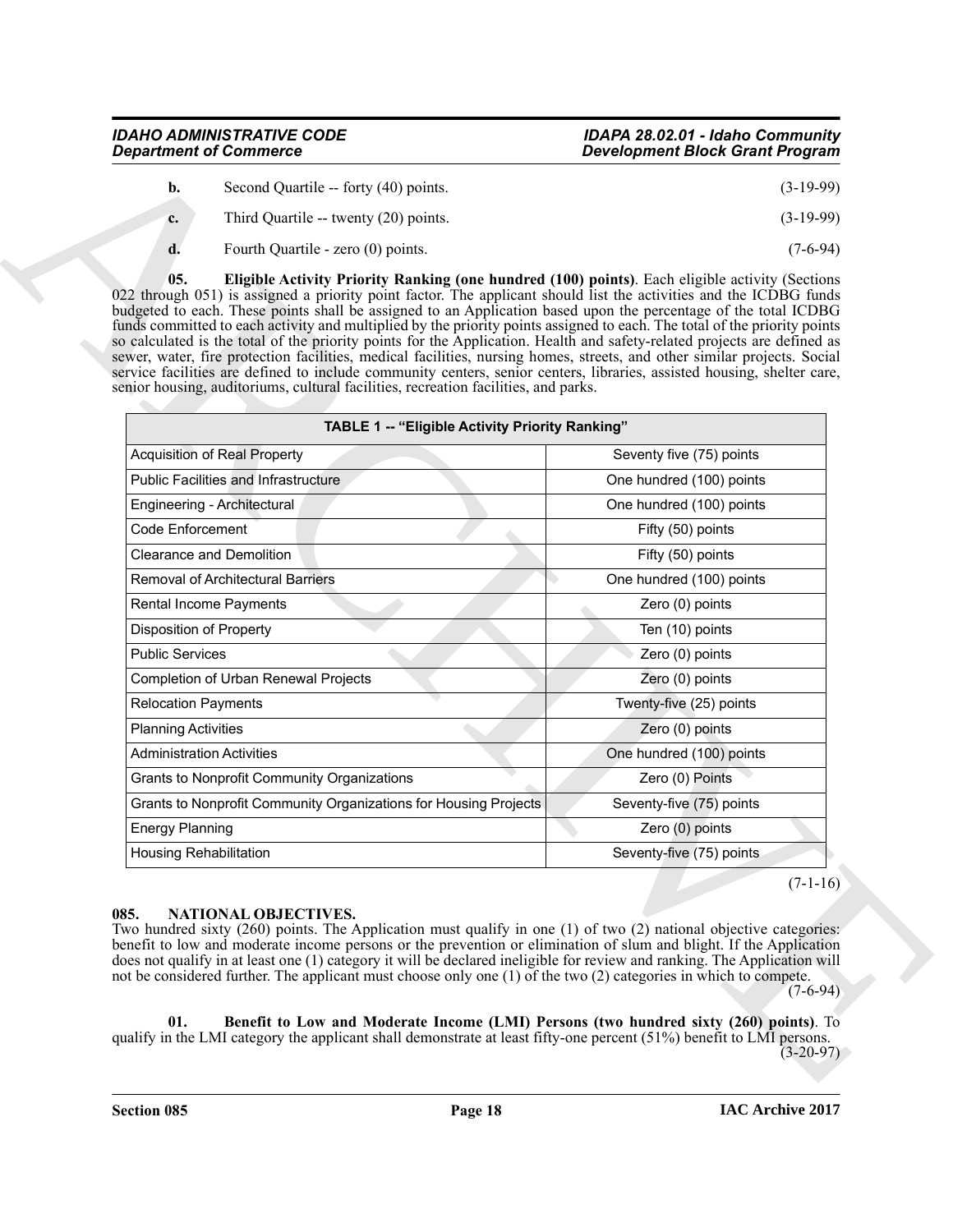**a.** The applicant shall show that the project shall principally benefit a majority of LMI residents of the project area. Benefit is shown only if it meets one (1) of the following criteria: the activity shall be carried out in a service or benefit area consisting of fifty-one percent (51%) LMI persons and provide services to such persons; the activity shall involve facilities designed for use predominantly by persons of LMI; or the activity shall improve permanent, residential structures which will be occupied by LMI households upon completion. See Section 016 for<br>
(7-1-16) more information.

**b.** LMI beneficiaries shall be verified by an appropriate source(s). Numbers shall be documented either by census data or a reliable survey. This material shall be verifiable by the Department of Commerce Multiplier effects or ratios shall not be considered in assigning benefit points because these numbers do not show direct benefit. The cost of planning, management, and administration shall not be included in calculating benefit of LMI persons.

 $(7-1-16)$ 

**c.** Applicants shall provide additional beneficiary information and data as instructed in the ion Handbook. (7-1-16) Application Handbook.

*Department of Commission* These likels can be a specifically determined the specifical term in the specifical state in the specifical state in the specifical state in the specifical state in the specifical state in the **d.** LMI Need points for Public Facility projects will be determined according to the following standards. Critical Need receives the full eighty (80) points. Critical is defined as existing (officially identified) violations of federal or state health or safety regulations. Moderate Need is an officially identified problem related to health and safety regulations, but the situation is not in violation of any regulation. Moderate Need receives sixty (60) points. Potential Need is related to solving a current situation that would become a violation if left uncorrected. Potential Needs receives forty (40) points. Community Need is a general improvement not related to health and safety, but is a major improvement in community services and infrastructure. Community Need receives twenty (20) points. Applicants for fire safety projects can receive up to eighty (80) points in the need category if they can document how the proposed project is directly related to efforts to comply with the state's currently adopted fire code or National Fire Protection Association Standards - fifty (50) points; maintenance and personnel training is conducted and documented - fifteen (15) points; the community participates in the Fire Incident Reporting System to the State Fire Marshal's office - fifteen (15) points. (3-30-01) Fire Marshal's office - fifteen  $(15)$  points.

**e.** Identification of Impact (sixty (60) points). The applicant shall submit the following: specific identification of the project activities that will be undertaken to meet identified LMI needs. A distinction must also be made regarding direct and indirect benefits; a discussion of project impact in providing long-term permanent solutions to alleviate the need(s) identified above; identify procedures that are or will be developed to measure impact throughout the project; and describe and provide documentation of the process used to identify the LMI needs. Documented health and safety needs are awarded higher points. Applicants for fire safety projects can receive up to sixty (60) points in the impact category if they document: (7-1-16) sixty  $(60)$  points in the impact category if they document;

How the proposed project affects response time, recruitment of volunteers, and fire insurance rating  $(7-1-16)$  $-$  sixty (60) points;

# <span id="page-18-0"></span>**02. Housing Need and Impact**. (7-6-94)

**a.** Identification of Need (eighty (80) points) points). An applicant shall develop a housing needs assessment to determine the need for a housing grant. Information to be collected about the community shall include population and growth, family size, the number of elderly, persons with disabilities, minority persons, and family income. Housing information collected shall be total number of units, number of rental units, age of housing, vacancy rates, overcrowding, number of substandard units in the community, and the number of each type of housing, i.e. owner, rental, institutional and seasonal. The applicant shall address how the proposed housing project will meet the needs outlined in the housing conditions study. The maximum points will be assigned to those housing projects meeting the most need as outlined in the housing needs assessment. (3-19-99) meeting the most need as outlined in the housing needs assessment.

**b.** Identification of Impact (sixty (60) points). (7-1-16)

i. In the housing impact area, points would be awarded on the level of income the proposed project rget, based on the following formulas: (3-19-99) would target, based on the following formulas: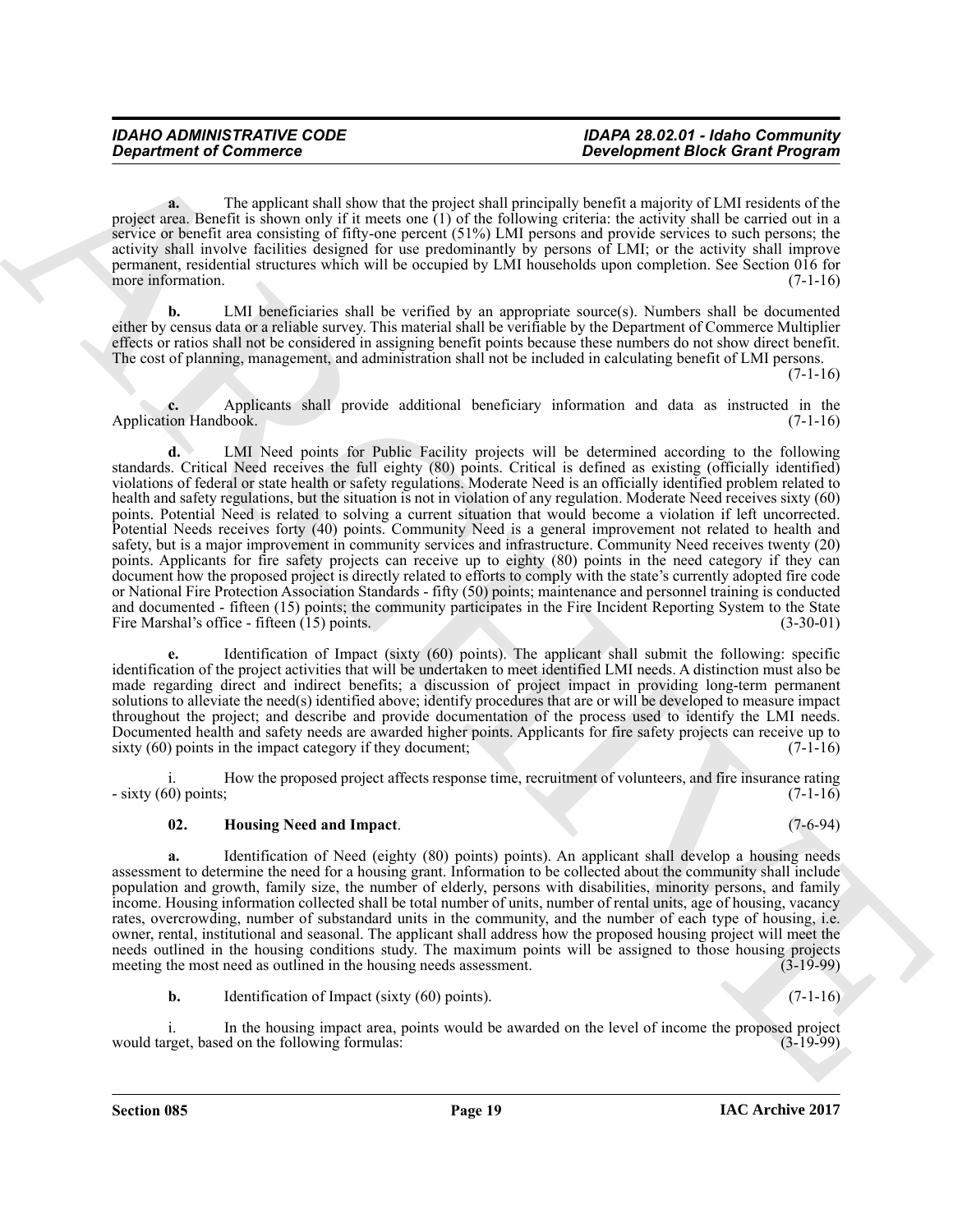| <b>IDAHO ADMINISTRATIVE CODE</b> |                                                                 | IDAPA 28.02.01 - Idaho Community       |
|----------------------------------|-----------------------------------------------------------------|----------------------------------------|
| <b>Department of Commerce</b>    |                                                                 | <b>Development Block Grant Program</b> |
|                                  | Percent of eighty percent (80%) of median income x forty (40) = | $(7-1-16)$                             |

| (2) | Percent of fifty percent (50%) of median income x sixty (60) = | $(7-1-16)$ |
|-----|----------------------------------------------------------------|------------|

(3) Percent of thirty percent (30%) of median income x sixty  $(60) =$  (7-1-16)

ii. Applicants will be required to submit a written management plan showing how the housing units would be allocated to the different income levels and show how the proposed housing matches the needs outlined in the need category. Housing market data will also be required for this category. (3-19-99)

**03. Low and Moderate Income Percentage Points (one hundred (100) points)**. Points will be assigned according to the percentage of LMI in the project area. They are:

<span id="page-19-2"></span>

| TABLE 2 -- "Percentage of LMI in Project Area" |                   |  |  |
|------------------------------------------------|-------------------|--|--|
| Percentage                                     | <b>Points</b>     |  |  |
| $0 - 50.00\%$                                  | zero $(0)$        |  |  |
| $51.00 - 60.00\%$                              | twenty (20)       |  |  |
| $60.01 - 70.00\%$                              | forty $(40)$      |  |  |
| 70.01 - 80.00%                                 | sixty $(60)$      |  |  |
| 80.01 - 90.00%                                 | eighty (80)       |  |  |
| $90.01 - 100.00\%$                             | one hundred (100) |  |  |

(7-6-94)

<span id="page-19-3"></span>**04. Prevention or Elimination of Slum and Blight (two hundred forty (240) points)**. To qualify in the Slum and Blight category, the applicant shall receive at least one hundred (100) total points by demonstrating that the proposed project will have a direct impact on the elimination or prevention of slum and blight conditions. In evaluating impact, the information described below shall be considered (see Slum and Blight definition, Section 020).  $(7-1-16)$ 

**a.** Provide the following community data: location of the project area including a narrative description and map(s) showing the boundaries of the area; and an official declaration by the governing body that the area is an "Area of Slum and Blight."  $(7-6-94)$ "Area of Slum and Blight."

**Experiment of Commission** Commission China means. Chief video Commission China Mean China (2013)<br>
The state of this years of this year of the state and the state of the state of the state of the state of the state of the **b.** Identify need (one hundred thirty (130) points). Describe the nature and seriousness of existing conditions/needs in the project area. References to published engineering studies or surveys or letters from appropriate local agencies shall be included. Use maps to locate the conditions and their relationship to each other. The applicant shall describe the nature and seriousness of the need as it exists in the following areas: the number, location, and type of deteriorating structures present in the project area; the unsafe/unsanitary conditions that exist in the structures and area; the infrastructure and site improvements that are deteriorating (i.e., streets, sidewalks, parking lots, utilities, driveways, fences and landscaping); the danger to life and/or property that exists from fire, hazards or other causes; or the condition of the property that impairs economic growth in the community by being an economic or social liability.

**c.** Identify Impact (one hundred ten (110) points). Specify how project activities will eliminate or prevent conditions of slum and blight. Identify the impact of the proposed project in providing permanent solutions to alleviate the identifiable conditions. Identify the procedure that is or will be developed to measure impact throughout the project. (7-1-16) the project.  $(7-1-16)$ 

<span id="page-19-0"></span>**086. -- 089. (RESERVED)**

# <span id="page-19-4"></span><span id="page-19-1"></span>**090. PROJECT CATEGORIES.**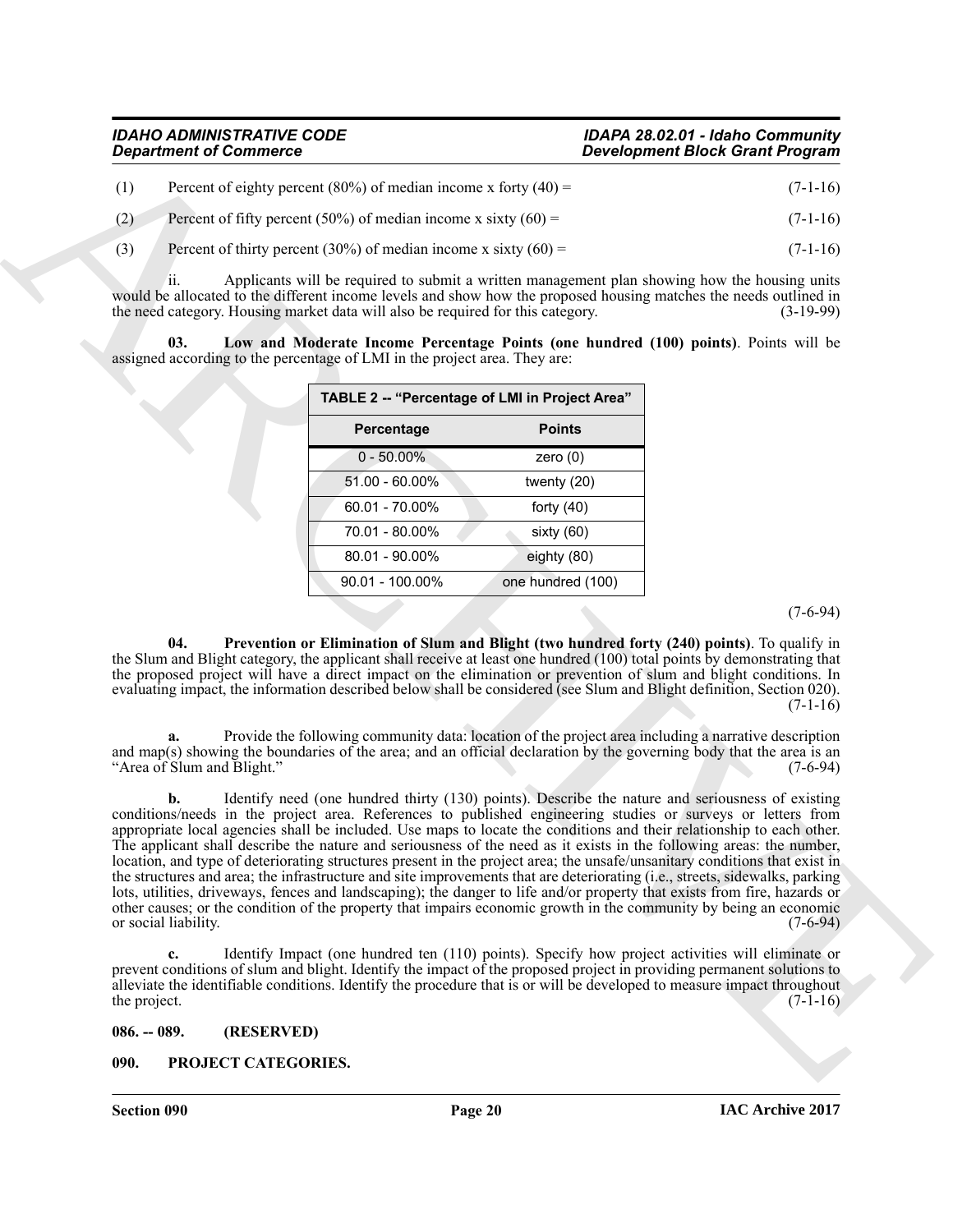Two hundred and twenty (220) points. PFH Applications shall address each of the categories below. The project description and its benefits should be discussed in previous sections. This section is a measure of the preparedness of the project and the community to undertake the project. To earn points, the applicant must demonstrate that the appropriate actions, procedures, agencies, permits, financing and inspections to initiate and complete the project were discovered and show how much has been completed. The object is to have well thought out projects which will then be quickly executed if funded. The items identified in the following categories must be related to each other.

(3-30-01)

<span id="page-20-0"></span>**01. Planning, Previous Actions and Schedule (two hundred twenty (220) points)**. According to the categories listed below, the applicant shall describe and document the process used to plan the project and describe the components of the project. The completeness of the process and project detail earn more points. (7-1-16)

**a.** Design Professional (twenty (20) points). A maximum of twenty (20) points will be awarded if the applicant has issued an RFP and completed a design professional selection process. The process must have met state and federal procurement requirements as described in the most recent ICDBG Administration manual. A copy of the RFP, proof of published notice if applicable, and completed evaluation rating sheets must be submitted to receive full points. (4-11-06) points.  $(4-11-06)$ 

**b.** Grant Administration (twenty (20) points). A maximum of twenty (20) points will be awarded if the applicant has issued an RFP and completed the administrator selection process. The process must have met state and federal procurement requirements as described in the most recent ICDBG Administration manual. A copy of the RFP, solicitation process, and completed evaluation rating sheets must be submitted to receive full points.

**Strainers of Construction** 2.1 The Application and all states and the University of the University of the University of the University of the University of the University of the University of the University of the Univer Plan/Studies (thirty (30) points). A maximum of thirty (30) points will be awarded in this category if the applicant documents a plan or a study has been completed which includes a survey of the existing condition of the system or facility, develops and screens alternatives to enable the system to meet future needs, selects a recommended alternative, and evaluates the potential impact of the project on the environment. For pre-fab buildings, provide a letter from local building officials that the building meets state of Idaho building, electrical, and plumbing codes. Include additional information by project type: (7-1-16) codes. Include additional information by project type:

Water and sewer system projects. A conditional approval issued by DEQ on the facilities study or fication and drawings. (4-11-06) the project's specification and drawings.

ii. Health care facility projects. A letter of intent submitted to the Idaho Bureau of Facilities Standards describing the proposed scope of work. Provide a copy of the letter and any response from the Bureau of Facilities Standards. (4-11-06) Standards.  $(4-11-06)$ 

iii. Road and transportation system projects. Conditional approval of construction plans by the Idaho Transportation Department or local highway district. (4-11-06)

iv. Housing projects. Project meets the community's comprehensive plan and zoning ordinance. Also, completed a financial performance and management plan.

v. Fire or EMT station projects. A public works or design professional facilities review. The review shall include survey of existing condition of the building (if applicable), an analysis of costs including rehabilitation costs versus new construction, site location consideration including environmental issues, existing building problems, and the need for the size of the facility. and the need for the size of the facility.

**d.** Environmental Scoping (ten (10) points). A maximum of ten (10) points will be awarded if the applicant or sub-recipient has completed a Field Notes Checklist as prescribed in the ICDBG Application Handbook and mailed out environmental information request letters before submission of application. (4-11-06) and mailed out environmental information request letters before submission of application.

Agency Viability (thirty-five (35) points). A maximum of thirty-five (35) points will be awarded in e applicant documents the following per project type: (7-1-16) this category if the applicant documents the following per project type:

Sewer or water projects. Completion of ICDBG financial viability worksheet with the utility rate reviewed by at least one (1) of the following: The USDA Rural Development, Boise State University Environmental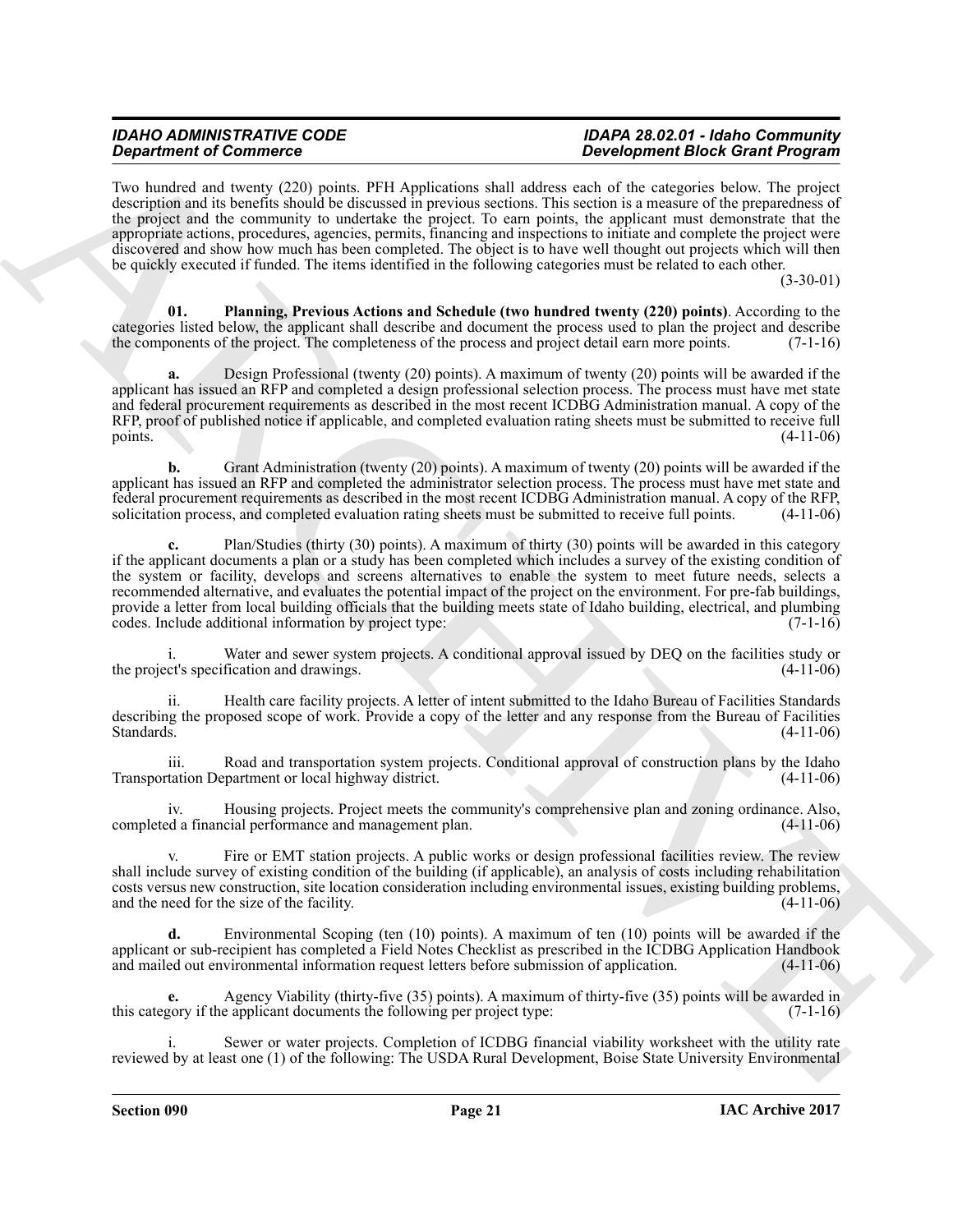# *IDAHO ADMINISTRATIVE CODE IDAPA 28.02.01 - Idaho Community*

# *Development Block Grant Program*

Finance Center, the Rural Community Assistance Corporation, or the Idaho Rural Water Association. (4-11-06)

ii. Health care, transportation, housing, fire/EMT, or other projects. The applicant's or sub-recipient's viability will be based on having the following components: A lawful governing body, completion of ICDBG financial viability profile, a stable funding source and positive cash flow, and capital improvement and facility management plans. (4-11-06)

iii. Youth center projects. Projects must assist youth ages six (6) to eighteen (18) in developing skills to overcome challenges and become responsible leaders. The applicant or sub-recipient must provide information on management and operation of the center, outreach activities, a cost analysis of rehabilitation versus new construction and document that local operating funds are committed. (3-30-07)

**f.** Property Acquisition (thirty (30) points). A maximum of thirty (30) points shall be awarded if the tor sub-recipient has achieved project site control. (7-1-16) applicant or sub-recipient has achieved project site control.

The applicant or sub-recipient has ownership of the property including easements or right of way permits. Identify if there are existing buildings on the property and whether or not businesses, individuals, or farms will be displaced and provide documentation of site control; or (4-11-06) will be displaced and provide documentation of site control; or

If property (land, buildings, rights of way, easements) is not secured but is identified on a plat map 1 be awarded. Identify if individuals or businesses, including farms will be displaced. (4-11-06) five  $(5)$  points will be awarded. Identify if individuals or businesses, including farms will be displaced.

**Experiment of Commission Commission** Experiment Base Research Commission Commission Commission Commission Commission Commission Commission Commission Commission Commission Commission Commission Commission Commission Comm **g.** Funding Commitments (forty-five (45) points). A maximum of forty-five (45) points will be awarded if one hundred percent (100%) of match funds are committed to the project. A commitment letter must be included with the application addendum. A support letter is not a commitment. If match is a bond, provide documentation the bond has passed and identify who will buy it.

**h.** Schedule (five (5) points). A maximum of five (5) points will be awarded in this category if the dates to start and complete construction have taken into account weather conditions, other funding availability, environmental mitigation issues, real estate site control, and bidding time frame. (4-11-06) environmental mitigation issues, real estate site control, and bidding time frame.

**i.** Administrative Capacity (twenty-five (25) points). A maximum of twenty-five (25) points will be in this category. (7-1-16) awarded in this category.

i. ICDBG project track record and general stability of applicant and sub-recipient. Review may<br>inancial audit reports, board make-up, staff turnover and recall elections (five (5) points). (4-11-06) include financial audit reports, board make-up, staff turnover and recall elections (five  $(5)$  points).

ii. Completion of Section 504 Self Evaluation and Transition plan. Submit the transition plan and the name of the ADA coordinator to certify which elements have been completed (five (5) points). (4-11-06)

<span id="page-21-0"></span>iii. Document efforts to Affirmatively Further Fair Housing (fifteen (15) points). (7-1-16)

**02. Cost Analysis (forty (40) points)**. Cost estimates for the project should be an accurate and realistic analysis of the administrative, legal, accounting, engineering or architectural services, property acquisition, construction and closeout costs. The various sources of funding should be assigned to the appropriate parts of the project. In order to receive points, construction costs will need to be:

**a.** Identified by a licensed design professional's cost estimate within four (4) weeks of the application due date; due date;  $(4-11-06)$ 

|  | Completed Project Cost Estimate. Estimate should reflect: | $(4-11-06)$ |
|--|-----------------------------------------------------------|-------------|
|--|-----------------------------------------------------------|-------------|

i. Acquisition costs including appraisals, land, relocation, and closing costs; (4-11-06)

ii. Construction costs including divisions 1 - 16 as described in the most recent MASTERFORMAT, Davis Bacon wage rate, overhead, profit, contingency, bonding, permits;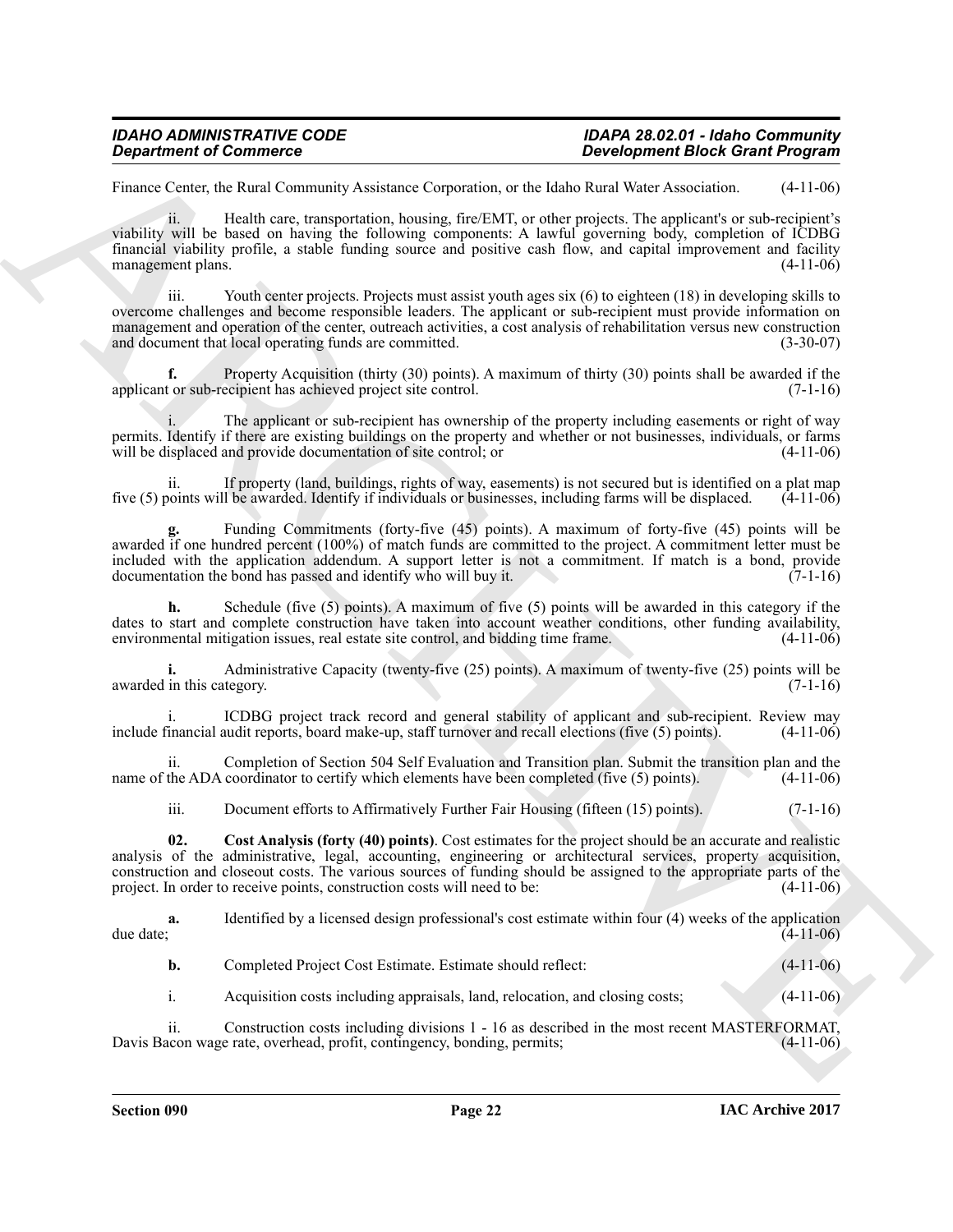| iii.   | Design professional fees including design fees, construction administration, and reimbursable fees; | $(4-11-06)$ |
|--------|-----------------------------------------------------------------------------------------------------|-------------|
| $iv$ . | Grant administration fees including writing and administration;                                     | $(4-11-06)$ |
| V.     | Soft costs including soil studies, market study, environmental; and                                 | $(4-11-06)$ |
| vi.    | Financing expenses.                                                                                 | $(4-11-06)$ |

# <span id="page-22-4"></span><span id="page-22-0"></span>**091. ECONOMIC ADVISORY COUNCIL POINTS.**

(Two hundred (200) points). The Council, in assigning these points to the Applications and Addenda, shall consider the degree of impact from the project upon the community and shall compare similar type projects with each other. Consideration may include local ability to finance the project, local effort and commitment to the project, and local and regional economic impact of the project. These points shall be assigned to Applications based upon the Council's review of the information contained in the Application and the staff's review and recommendations. These points shall be assigned to Application and Addendum by the Economic Advisory Council after their review of the Applications and Addenda. The Council shall decide on the amount of points to be assigned to each Application in<br>the Council's regular meeting for reviewing Applications. (4-11-06) the Council's regular meeting for reviewing Applications.

# <span id="page-22-3"></span><span id="page-22-1"></span>**092. AWARD PROCESS.**

**Experiment of Commission Commission Commission Commission Commission Commission Commission Commission Commission Commission Commission Commission Commission Commission Commission Commission Commission Commission Commissi** The Applications will be submitted, reviewed, ranked and recommended by the Department to the Economic Advisory Council. The Council will review the Applications, the staff review process, assign the Economic Advisory Council points, then rank and invite the top ranked applicants to submit an Addenda to their Applications. If the Department receives additional funding, to ensure the process remains competitive and that several projects may be selected for standby projects, the Council shall invite at least two (2) more projects than the amount of PFH set-aside amount. The Council may invite Addendums totaling up to one hundred fifty percent (150%) of the PFH set aside. Applicants may then prepare and submit their Addenda. The Addenda shall be reviewed, ranked and recommended to the Economic Advisory Council. The Council shall review the recommendations, assign the Economic Advisory Council points, rank the Applications and recommend to the Governor the top-ranked projects for which funds are available. Several standby projects may also be recommended. The Governor may review the recommendations and then announce the award of grants to the applicants. Once the Governor's announcement has been made, the Department will contact the grantees to begin the process to develop and execute a grant contract. (4-11-06) Department will contact the grantees to begin the process to develop and execute a grant contract.

# <span id="page-22-5"></span><span id="page-22-2"></span>**093. ECONOMIC DEVELOPMENT GRANTS.**

Economic Development (ED) projects are combinations of eligible activities which are directed toward economic development through the stimulation of private investment, community revitalization, and expansion of economic opportunities principally for LMI persons. These projects meet the national objectives through job creation principally for LMI persons or are designed to prevent or eliminate slum and blight for business and commercial areas for the stimulation of economic development. This generally includes projects which provide public infrastructure for business and industrial park development, rehabilitate publicly-owned commercial and industrial buildings, and revitalize downtown areas. The two (2) categories of ED grants, Business Expansion and Downtown Revitalization, have separate review and ranking criteria. See Award Process, Section 098 for Application and award process details. Economic Development Grants will be funded to a maximum of five hundred thousand dollars (\$500,000). (7-6-94)  $(5500,000)$ . (1969)

<span id="page-22-6"></span>**01. Provision of Public Infrastructure**. Cities and counties may apply for grant funds to extend publicly owned infrastructure to a commercial or industrial site. The intent is to help pay the public costs of business development. The infrastructure generally may not extend onto or become part of the private property. The infrastructure may include, but not limited to: sewer, water, street, rail, storm drain, power, gas, phone, and similar systems. A business(es) shall commit to occupying the site(s) served by the infrastructure. The applicant must demonstrate a direct relationship between the infrastructure; the business decision to occupy the site and the job creation principally for Low and Moderate Income (LMI) persons. The infrastructure capacity, in excess of the business needs, is not an allowable grant expense. Such unallowable expense should be apportioned to the other property being served by the excess capacity. (3-20-97) property being served by the excess capacity.

<span id="page-22-7"></span>**02. Rehabilitation of Publicly Owned Commercial or Industrial Real Estate**. Application may be made for grant funds to acquire and/or rehabilitate commercial or industrial real estate upon meeting the following criteria.<br>(3-20-97) criteria. (3-20-97)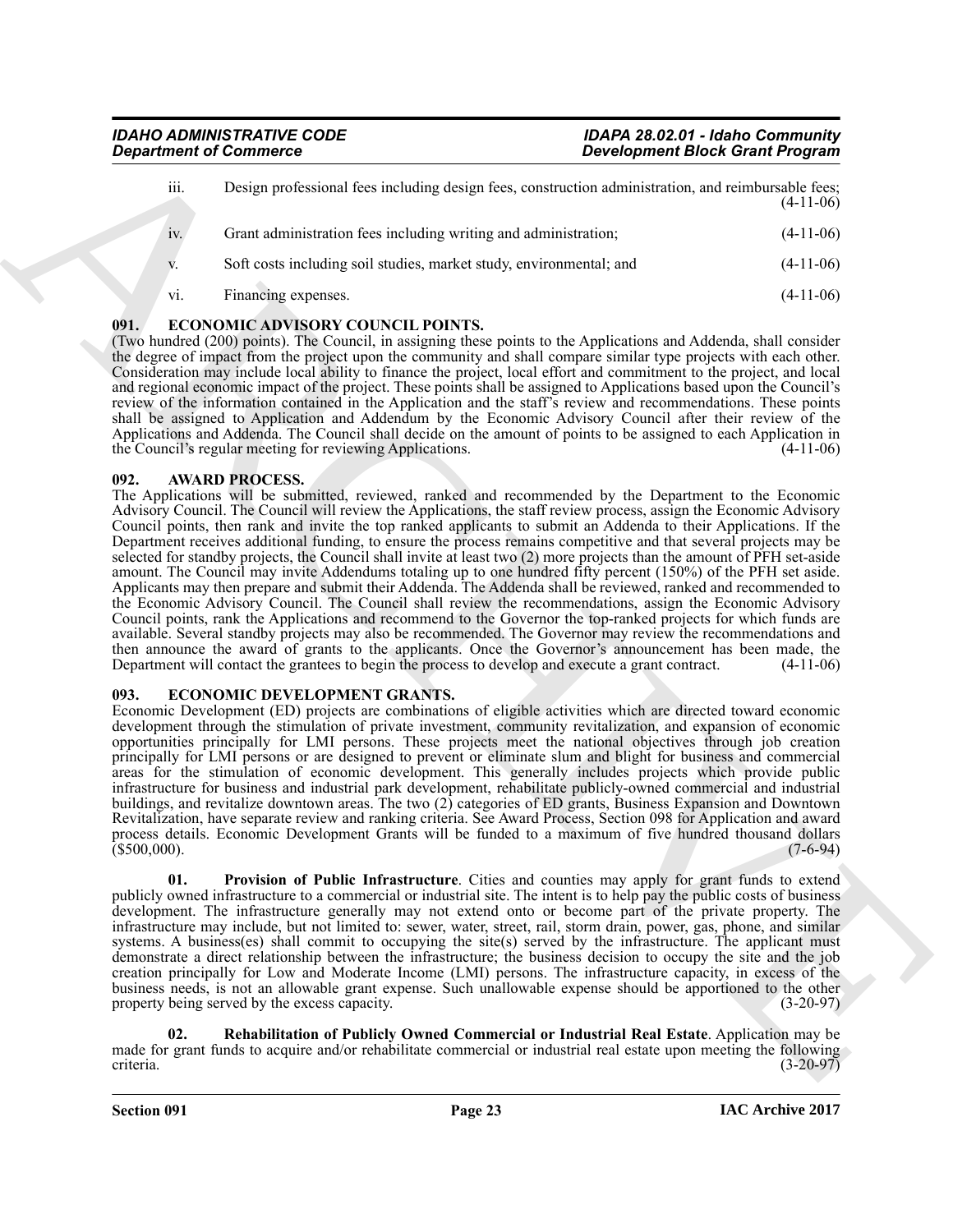**a.** The business cannot secure financing for the proposed property due to local economic conditions and/or bank requirements or restrictions, but could secure financing for similar property in other locations. (3-20-97)

**b.** If the real estate is already publicly owned, a description of the acquisition of the property, its current and historical use, and written management policies and practices shall be included in the application.

(3-20-97)

**c.** Rental or lease policies and rates must be described and copies of draft lease agreements must be included in the application. (3-20-97)

**d.** A fair market rent analysis must be prepared to demonstrate the cost of similar property. Rent s must be at fair market value for the locality. (3-20-97) payments must be at fair market value for the locality.

**e.** A program income reuse plan shall be developed in accordance with Section 171 and included in cation. Rent subsidy to the business is not allowed. (3-20-97) the application. Rent subsidy to the business is not allowed.

Grant assisted construction must be general in nature and not specific to the business' criteria. Leaseholder improvements are not an allowable expense. (3-20-97)

**g.** Sale of CDBG assisted or improved real estate cannot occur without Department approval. A deed restriction to this effect shall be executed. Sale of the property must be at the appraised value and monies received is considered program income and is subject to all CDBG regulations. (3-20-97) considered program income and is subject to all CDBG regulations.

# <span id="page-23-2"></span><span id="page-23-0"></span>**094. APPLICATION.**

Preparation and filing of the Application and Addendum will be assisted by the Department Staff. (7-6-94)

<span id="page-23-6"></span><span id="page-23-5"></span>**Notice of Intent**. Accepted continuously. To be submitted following an applicant's decision to ation (see Section 061). (7-6-94) prepare an Application (see Section 061).

*Department of Commission*<br> **ARCHIVE TRANSFER (and the summarized that the summarized particle in the summarized of the summarized particle in the summarized particle in the summarized particle in the summarized particl 02. Information to Be Included**. The Application shall contain the information required by Sections 072 through 074. The Application shall be reviewed and ranked according to the criteria contained in Section 096 or Section 097. The Application may be rejected at any time that, in the opinion of the Department, the evaluation process indicates the project is unable to meet the minimum requirements or that the project will receive a point ranking below the minimum required for approval. (7-6-94) ranking below the minimum required for approval.

<span id="page-23-3"></span>**03. Deadline**. ED Applications for job creation projects will be due in on the third Monday of the month prior to a quarterly Economic Advisory Council (EAC) meetings held in January, April, July and October. Applications received after this date will not be presented to the Council at that quarterly meeting. ED Applications for slum and blight downtown revitalization projects will be due in November and if invited to submit an Addendum, in March. (3-19-99)

<span id="page-23-4"></span>**04. Deadline Exception**. The EAC may hold a special public meeting, which may be done through teleconferencing, to consider projects when, in the opinion of the Chairperson, a project's urgency will not permit a delay in processing an Application. (4-11-06) delay in processing an Application.

<span id="page-23-8"></span>**Restrictions**. If an applicant has a currently funded ED grant(s), they may apply for an additional ED grant(s) if additional administrative capacity is demonstrated, and, if all previous ED grant(s) are under contract. Only one (1) Ed application for job creation projects is allowed in any quarterly funding cycle with the conditions noted above.  $(3-19-99)$ noted above. (3-19-99)

**06.** Presentation. If the project passes the threshold point total it will be recommended by the staff to where the applicant may make a presentation, according to Section 065. (7-6-94) the EAC where the applicant may make a presentation, according to Section 065.

# <span id="page-23-1"></span>**095. THRESHOLD.**

# <span id="page-23-10"></span><span id="page-23-9"></span><span id="page-23-7"></span>**01.** Applications Shall Be Reviewed, Assigned Points and Ranked. An Application must receive, at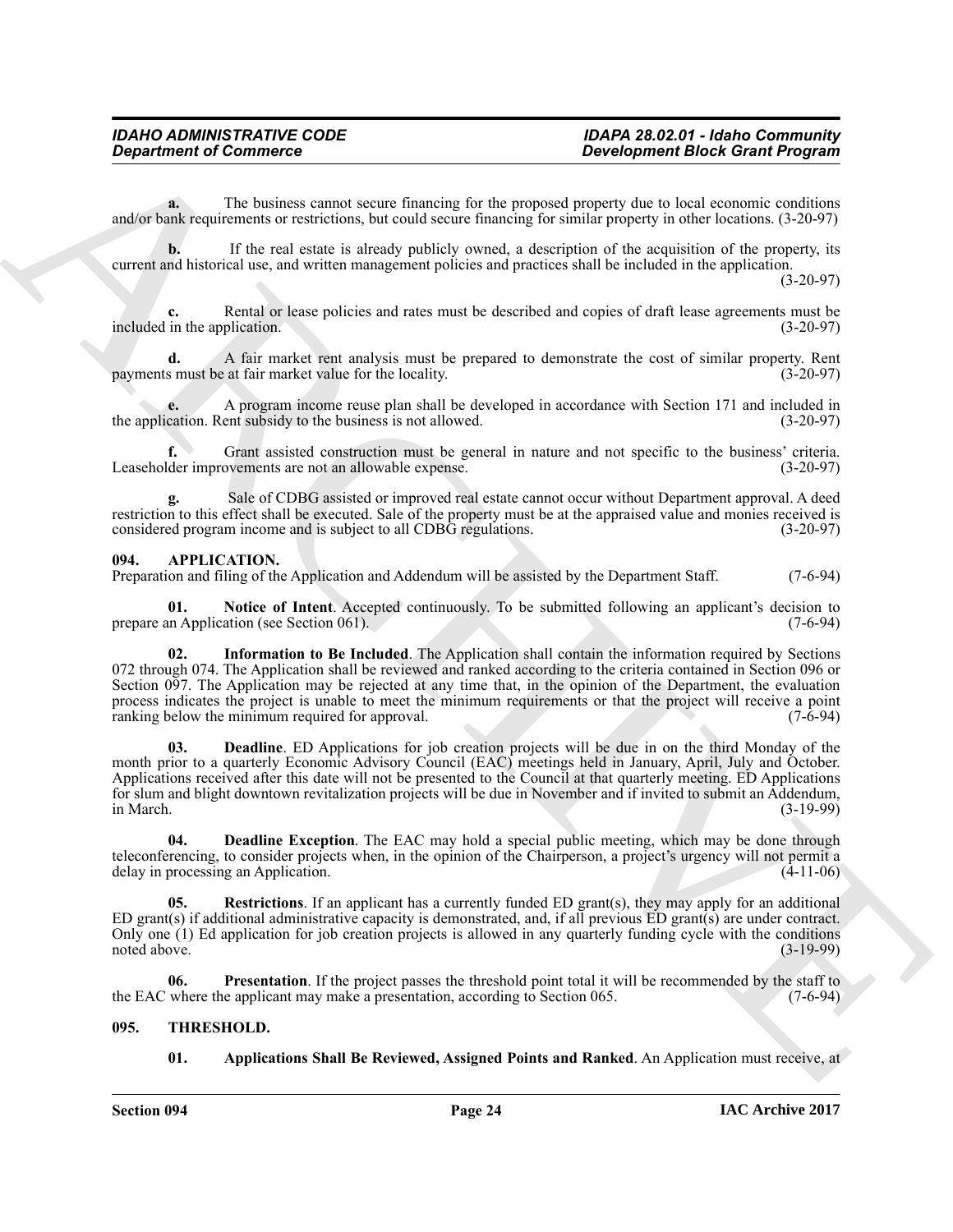# *IDAHO ADMINISTRATIVE CODE IDAPA 28.02.01 - Idaho Community*

# *Development Block Grant Program*

minimum, the following points for staff to recommend it to the EAC for consideration: Downtown Revitalization.<br>(six hundred (600) points): and Business Expansion. (five hundred (500) points). (7-6-94)  $(six$  hundred  $(600)$  points); and Business Expansion. (five hundred  $(500)$  points).

<span id="page-24-4"></span>**02. Application Addendum**. An Application must receive a minimum of seven hundred (700) points from both the staff assigned points and the Economic Advisory Council points to be invited to submit an Application Addendum. (7-6-94)

# <span id="page-24-1"></span><span id="page-24-0"></span>**096. REVIEW AND RANKING NARRATIVE FOR BUSINESS EXPANSION PROJECTS.**

The following are the review and ranking narrative requirements for those projects which assist business expansion through the provision of infrastructure and creation of jobs. The following minimum criteria must be included in the application by the application deadline in order for staff to review and rank the project and recommend it to the Economic Advisory Council for consideration. (3-30-01) Economic Advisory Council for consideration.

# <span id="page-24-2"></span>**01. Minimum Criteria**. (7-6-94)

**a.** The project must meet the national objective of benefiting LMI persons through job creation. Fiftyone percent (51%) of all the new jobs created or retained must be held by or made available to a member of a low and moderate income family. (LMI as defined in Section 016). Family income must be certified by the employee at time of hire and must be able to be verified or may be documented through a Department of Commerce screening referral agency. agency.  $(3-19-99)$ 

**b.** The applicant must certify compliance with applicable federal circulars A-87, A-110, and A-122 t the necessary assurances as listed in Subsection 074.08 as applicable. (4-11-06) and meet the necessary assurances as listed in Subsection  $074.08$  as applicable.

**c.** A public hearing shall be held on the Application in accordance with Subsection 074.05.d. (7-6-94)

**d.** The project may qualify as a Special Economic Development Project under Subsections 040.02.a. and 040.02.b. if the project meets the Public Benefit Standards described in 24 CFR Part 570.482 (e) and (f).

 $(3 - 30 - 07)$ 

**e.** Attach an eight and one-half inch (8-1/2") by eleven inch (11") map showing the location of the proposed project in the community. Attach a site plan of the proposed project showing existing and proposed improvements both business and infrastructure; existing and proposed land uses in the surrounding area and natural features and conditions on the site and nearby. (3-20-97)

**f.** Attach a brief analysis of the business to be assisted, including the market for the product/services to be produced, the business' position in the market, and the financial and managerial capabilities of the business(es) to be assisted. This should also include financial statements and balance sheets for the business(es) to be assisted indicating sales, income, and net position for the prior three (3) years, and the names and experience of senior managers of the business.

**g.** Attach a letter of commitment from the business(es) stating their agreement to be part of the grant project, their ability to accomplish their expansion, their understanding of and compliance with all applicable federal regulations, their understanding of and compliance with the payback liability if the jobs creation does not meet federal standards; and their willingness to make available all records and information necessary to document all jobs created by completing and signing the Grant Assistance Agreement and Certification of Compliance with Grant  $\text{Conditions.} \tag{4-11-06}$ 

**Experiment of Construction** (a) the specific term in Eq. (b) **Experiment Block Grant Propriess**<br>
mannon, the collection between the specific term in the specific term in the specific term in the specific term in the spec **h.** Attach a description of the type and number of all the jobs to be created, a calculation of fulltime equivalents (FTE), and a beginning payroll of the business(es) at the location of the proposed project, a detailed description of the hiring process and any training to be provided. The information should include both current job information and the job creation projected for two (2) years beyond the completion of the grant funded construction. If training is necessary, a training plan and schedule outlining the responsibilities must be included in the application. A description of the quality of new and retained jobs shall be included. A description of the median annual income and fringe benefits package for new or retained jobs shall be provided.

# <span id="page-24-3"></span>**02. Ranking Criteria (one thousand (1,000) points possible)**. (7-6-94)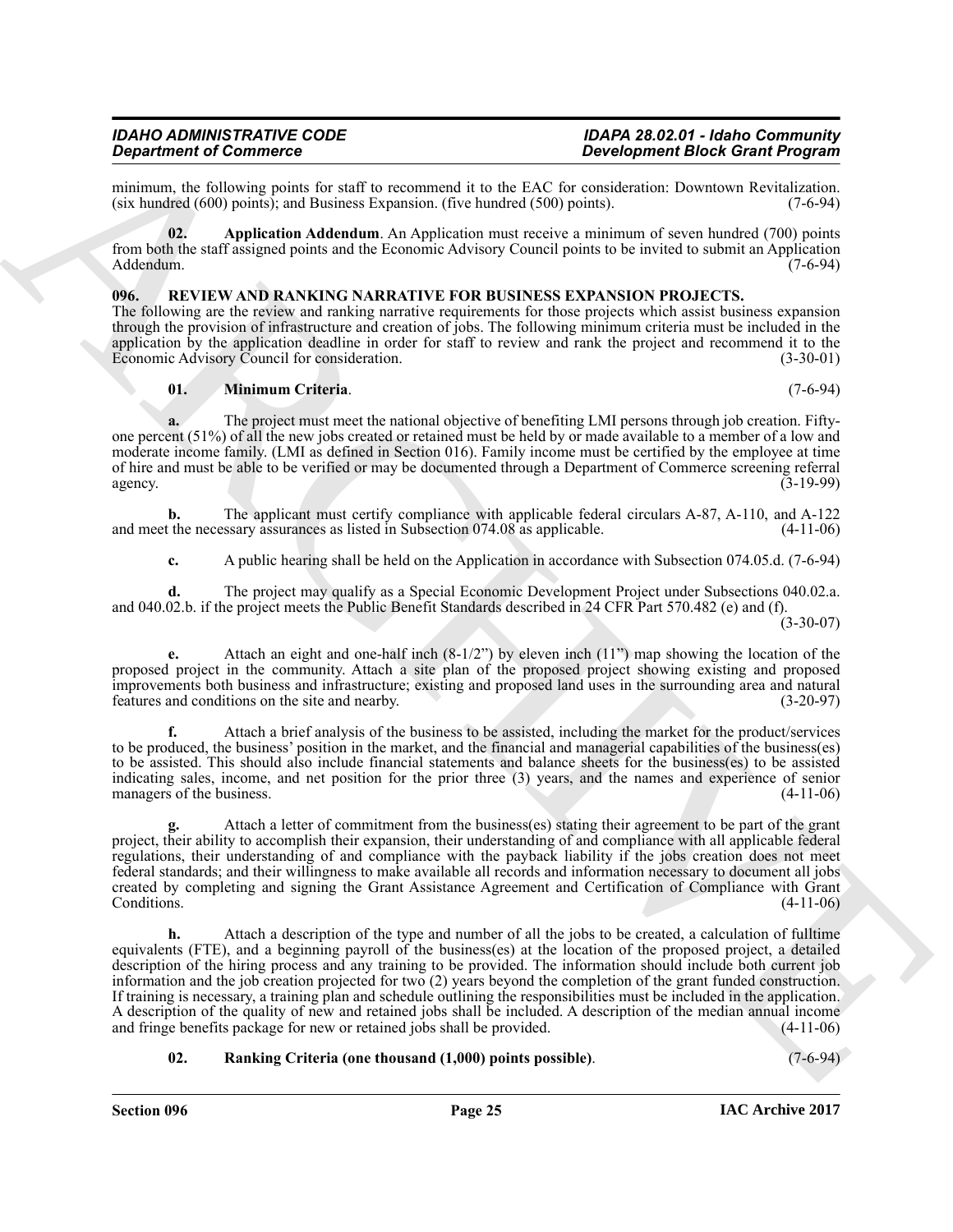**a.** Direct new or retained jobs, in fulltime equivalents (FTE's), created within two (2) years of grant construction completion. Net new jobs are those created as a result of the ICDBG, over and above employment at the business site prior to the grant, and which do not include relocated jobs from the assisted business in the same labor market area. Retained jobs are those that would be lost without the ICDBG assistance. A job creation cost of more than thirty thousand dollars (\$30,000) ICDBG per job will not be considered. If jobs are not being created or retained, a project cannot be funded. a project cannot be funded.

*Department of Commission* **– and the same of the same of the same of the same of the same of the same of the same of the same of the same of the same of the same of the same of the same of the same of the same of the sam b.** Quality of New or Retained Jobs (one hundred (100) points). Points in this category are assigned based upon a comparison of the full time equivalent (FTE) wages or salaries created (excluding benefits, and the average county starting salary as determined by the Idaho Department of Commerce. To convert part time or seasonal positions, take the total number of hours of employment created for a given pay rate and divide by one thousand five hundred sixty (1,560). If the average county wage exceeds the state average wage; comparison with the state average will be used. The grantee will be awarded points based upon the percentage of FTE's exceeding the state or county average salary. The formula is: Percentage of jobs above state or county average salary x one hundred (100) = Wage Ouality Points.  $(7-1-16)$ Quality Points.

**c.** Fringe Benefits (one hundred (100) points). The businesses creating or retaining jobs as a result of ICDBG assistance shall document their fringe benefit plans. Points will be given as follows: fifty (50) points for an employer funded health plan and fifty (50) points for an employer funded pension plan. The business must provide both to receive full points. (4-11-06)

**d.** Business Risk and Management (zero (0) to one hundred forty (140) points). The probability of achieving the projected jobs and payroll within one (1) and two (2) years, as determined by the Department. The determination may be made on the basis of: the business plan and schedule, the financial position and a credit analysis of the business; the performance record of senior management of the business project; and other criteria reasonably required by the Department. Projects receiving less than ninety (90) points in this category will be eliminated from further consideration. (7-1-16) eliminated from further consideration.

**e.** Planning, Schedule and Cost (one hundred and seventy (170) points possible). Describe planning efforts to enhance economic development. A detailed and reliable cost estimate and a project construction schedule is required of all Applications. Cost analysis and schedule will receive equal emphasis. Because of the priority the Department and Economic Advisory Council places on project costs and schedule, applicants are advised to seek experienced construction management counsel for their Application.

i. Planning (one hundred ten (110) points). Describe planning efforts to identify and detail all steps related to the implementation of the entire project. Identify all participants in the process. Describe all the partnerships and relationships involved in implementing the project. This will include local government actions, the business actions, other agency and utility actions, real estate, environmental, legal, financial and grant considerations.  $(7-1-16)$ 

ii. Schedule (fifteen (15) points). A detailed and reliable schedule of all actions identified in the plan. Also a separate grant funded project construction schedule is required of all Applications.

iii. Cost (twenty-five (25) points). Detailed cost estimates of all actions, permits, construction, real estate, etc. should be prepared by an engineer or architect. Because of the priority the Department and Economic Advisory Council places on project costs and schedule, applicants are advised to seek experienced construction management counsel for their Application. (7-1-16) management counsel for their Application.

iv. Environmental Scoping (twenty (20) points). A maximum of twenty (20) points will be awarded if cant has completed a Field Notes Checklist as prescribed in the ICDBG Application Handbook. (4-11-06) the applicant has completed a Field Notes Checklist as prescribed in the ICDBG Application Handbook.

**f.** Local Match (maximum of one hundred (100) points). The total of all local match will be divided by the total of all local match plus the ICDBG amount requested to determine the percentage of local match in the project. This percentage will then be multiplied by one hundred (100) to determine the point value. Applicants shall state if there is a Revolving Loan Fund (RLF) available in their region and, if so, describe what attempts have been made to secure funds from the RLF for the project. Program Income from previous grants to be used in this project<br>(7-1-16) may be considered as local match.

**Section 096 Page 26**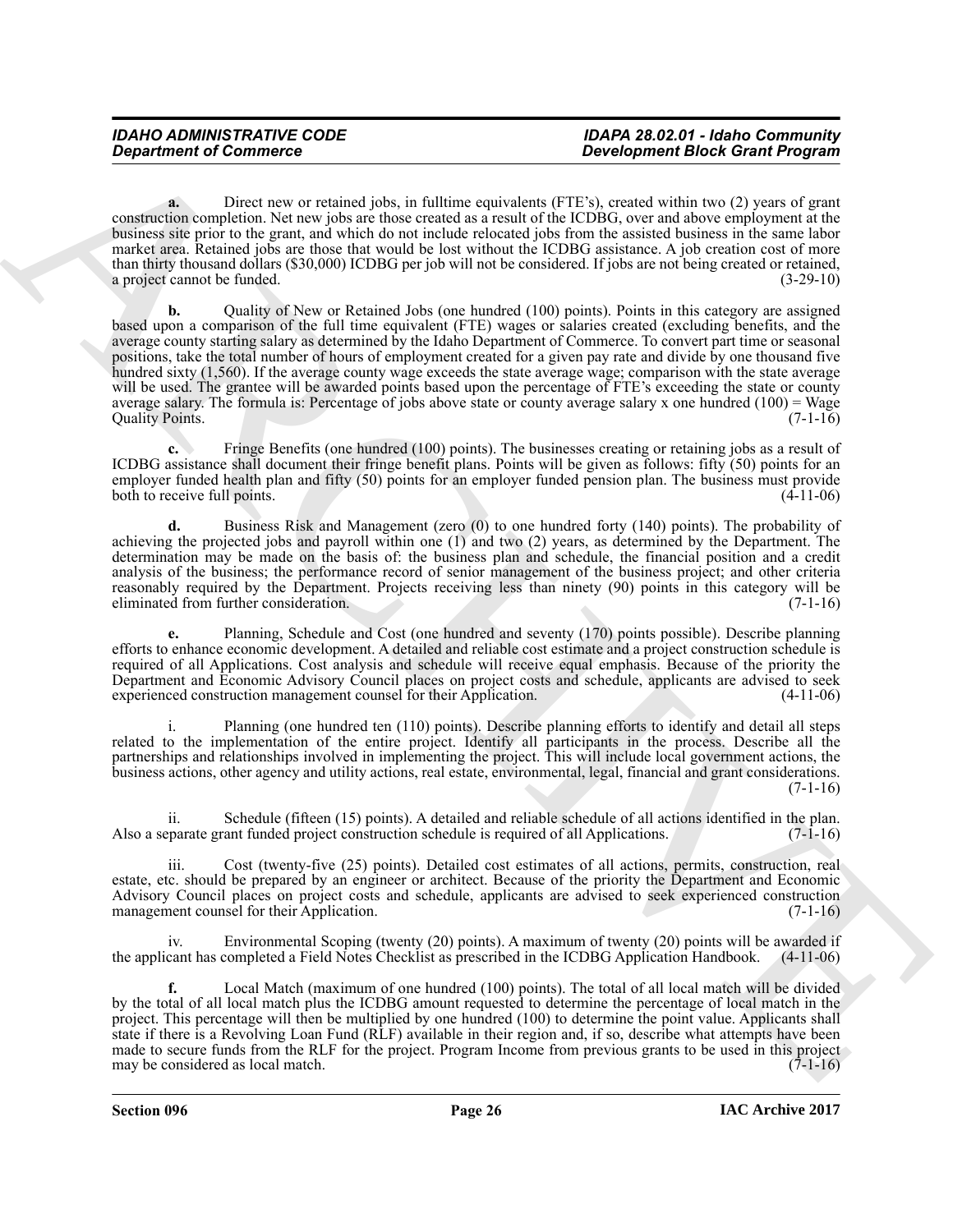Distressed Areas (twenty (20) points). Maximum points will be given if the project is located in a utilized business (HUB) zone or other similar qualifiers. (7-1-16) historically underutilized business  $(HUB)$  zone or other similar qualifiers.

**h.** Existing Idaho Business (twenty (20) points). To qualify for points, a business must have a nt Idaho presence. (4-11-06) significant Idaho presence.

**i.** Private Leverage (one hundred (100) points). The points in this category will be calculated by dividing the total of all private investment provided by the business in the project by the ICDBG amount requested and multiply it by one hundred (100). The business' private investment is the capital facilities, real estate and site development costs. Applicants shall provide documentation on the status of private investment, i.e. financing approvals. Payroll and start-up costs are not included in this calculation. (4-11-06) approvals. Payroll and start-up costs are not included in this calculation.

**j.** Activities (twenty-five (25) points). Points will only be awarded for the percentage of ICDBG dollars committed to the acquisition, construction, or reconstruction of public infrastructure (Section 024); and for publicly-owned commercial building acquisition and/or rehabilitation for the purpose of assisting a business or businesses. (4-11-06)

**k.** Grant Management (twenty-five (25) points). Previous track record of grantee and/or experience of grantee and grant administrator. (7-1-16)

**l.** Economic Advisory Council Evaluation (two hundred (200) points). The EAC will evaluate each Application on the basis of overall value, including its ability to make a significant impact on the Idaho economy and the commitment of the community to the project. The EAC evaluation process shall be prescribed in the ICDBG Application Handbook. (4-11-06)

# <span id="page-26-1"></span><span id="page-26-0"></span>**097. REVIEW AND RANKING OF DOWNTOWN REVITALIZATION.**

<span id="page-26-3"></span>**01. Introduction**. Downtown Revitalization occurs only as merchants and landowners and other community representatives implement a series of actions which take advantage of community strengths and the economic and market forces operating in their community. An Idaho Community Development Block Grant program is only one (1) of the resources which can assist a downtown revitalization process. Therefore, the grant Application must be reviewed against the background of the total revitalization efforts. The following areas are reviewed by staff to evaluate the project. (3-19-99)

<span id="page-26-4"></span><span id="page-26-2"></span>**02. Organization (seventy-five (75) points)**. This is a measure of the strength and depth of the local commitment to downtown revitalization. Obvious problems and lack of cooperation will detract from the points. The Application should describe how the community is actively organized to plan and implement a downtown revitalization process. At the center of the process there should be a take-charge steering committee representing the major community actors, such as merchants, city officials, local economic development organizations, utilities, and banks. Active subcommittees shall undertake components of the process in promotion, design, and economic restructuring. Other areas include infrastructure, finance, historic preservation, architecture, and various regulations. The process will be unsuccessful without the participation of, communication with, and cooperation from, various local, state and federal governmental agencies. (7-1-16)

*Department of Commisses*<br> **Beaching the same of Commisses Commisses Commisses Commisses Commisses Commisses Commisses Commisses Commisses Commisses Commisses Commisses Commisses Commisses Commisses Commisses Commisses 03. Assessments (seventy-five (75) points)**. This is a measure of the accuracy, completeness and comprehensiveness of each of the assessments which underlie the implementation plan. Knowing and understanding the market forces which support a community's downtown is the foundation of any revitalization effort. Consequently, an analysis of the local economy's market or trade area is critical to determine the effort's direction. Only with this information can plans be made to select the mix of goods and services that can be supported and to decide the nature of the improvements to infrastructure, regulations, buildings, and promotional campaigns. The downtown area may no longer be a retail center and maybe some other use is appropriate. This should be identified and the plans accordingly developed around this activity. Therefore, the Application must contain the background studies that were conducted to assess the local economic forces, market conditions, demographics, and sales volumes; the present conditions of streets and sidewalks, sewers, water and storm drain systems, and traffic patterns; the mix of land uses, conditions of buildings and vacancy rates, physical design, including accessibility for persons with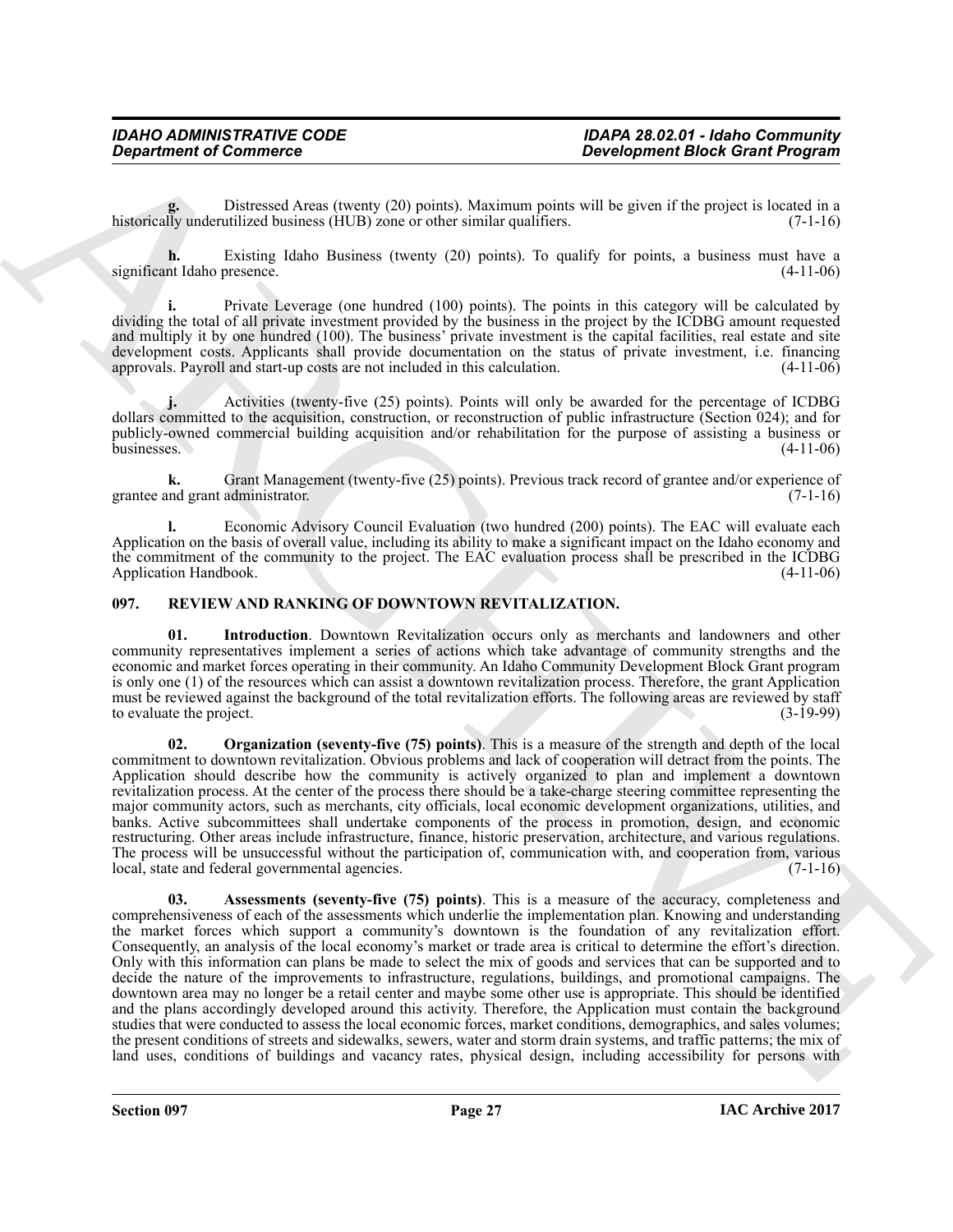disabilities, and environmental conditions. To receive full points, a community assessment must include market analysis which includes a survey of the primary trade areas, customer market and business and property owner information. (4-11-06)

<span id="page-27-0"></span>**04. Implementation (two hundred (200) points)**. The Implementation Plan, by its very nature, needs to be action-oriented, with resources, time frames, and assigned responsibilities for each activity. The Plan should begin with an estimate of the economic potential of the downtown and the effect that revitalization will have upon the businesses and services. Next should be the goal statement(s) of the revitalization effort. Goals should be stated in general terms with implementation activities in specific, measurable terms. Suggested goal statements include marketing, promotion, regulatory, cleanup, and infrastructure. The Implementation Activities should be set out in detail with the responsible party(ies) identified, a completion time frame established, and the needed resources identified. Since revitalization will take a partnership of the public and private sectors to accomplish the goals, the activities may be divided into public and private categories. Points will be assigned to the Implementation Plan as follows: (7-6-94)

**a.** Preparedness (one hundred (100) points). This is a measure of completeness of downtown revitalization plan. The detail of a downtown revitalization plan should include goals, action items, timelines, costs, visioning, and assessment. visioning, and assessment.

**b.** Design Professional Activities (fifty (50) points). This will measure the extent of architectural design or engineering procurement undertaken and to determine the scope of the grant project and estimate costs.

(7-1-16)

<span id="page-27-1"></span>**c.** Previous Amount Accomplished (fifty (50) points). This is a measure of all other action items in the implementation plan, how many have been started, and the progress towards completion. (7-6-94)

**Solution of Construction** (a) the system in the system in the Construction of the Construction of the Construction of the Construction of the Construction of the Construction of the Construction of the Construction of th **05. Slum and Blight (two hundred (200) points)**. This is a threshold which shall be met for the Application to be eligible for review. An Application will be disqualified if, in the opinion of the Department, the project does not meet the definition of Slum and Blight, (Section 020) or does not receive more than one hundred twenty-five (125) points in this category. The geographic boundaries of the downtown area shall be reasonable and officially designated. The conditions within the area shall be described and shall include the condition of all the infrastructure, the conditions of buildings and structures, and the economic forces which are causing the conditions of slum and blight. The Application shall describe the need for the proposed ICDBG project and the impact the project will have on the conditions of slum and blight. This will include the overall impact on the downtown revitalization efforts and the long-term impact on the community. Some project activities may, more appropriately, meet another national objective. If so, it should be described in detail and documented according to the standards for that national objective. (7-6-94)

Need and impact (one hundred (100) points). This is a measure of the proposed area's need to prevent or eliminate conditions of slum and blight. It is also a determination of the project's impact on the conditions of slum and blight. A project must address the critical need of the slum and blighted area, have an impact on the economics of the downtown area, and have a measurable impact. The criteria for measuring the impact of the project on the conditions of slum and blight must be described in measurable terms, such as increase in private investment, establishment of new businesses or business expansions, sales growth, improvement in the appearance and value of property, reduction in vacancy rates and increase in housing units. This includes the economic impact and community impact. (7-6-94) impact. (7-6-94)

**b.** Relationship to overall plan (one hundred (100) points). This is a measure of: how the proposed grant project is related to the other actions and needs of the Implementation Plan; whether it is foundational to the revitalization of the downtown economy or it is peripheral to the needs of the economy; and how logically sequenced the activities being proposed are in relation to the other activities. If another national objective is included in the justification for some of the activities, include the description here and it will be judged upon its need and impact as described in this section.

<span id="page-27-2"></span>**06. The ICDBG Project (three hundred fifty (350) points)**. The Application shall generally describe the eligible activities being proposed for funding. Any combination of eligible activities may be considered in designing the project. The eligible activity(ies) should be located on a detailed map. The relationship of the block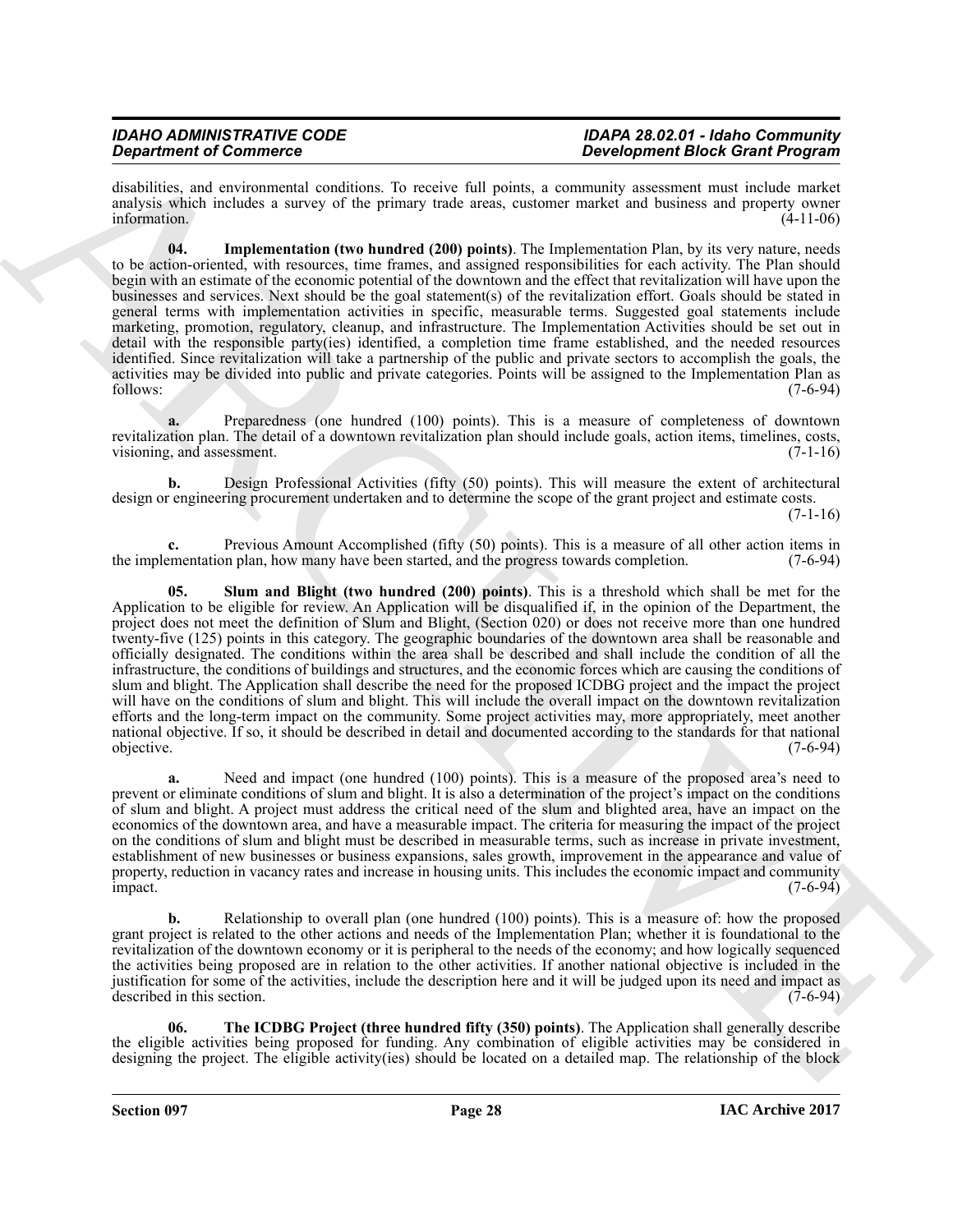grant project to the other implementation activities must be clear. Any matching funds shall be committed with the sources and schedules identified. All the other collateral implementation activities should be discussed and the funds expended documented. The Application shall describe the following items: (4-11-06) expended documented. The Application shall describe the following items:

**Stationer of Construction** and the stationer in the constraint pair of constraints and the stationer and the stationer and the stationer of the stationer of the stationer in the stationer in the stationer in the statione **a.** Project Local Match (one hundred (100) points). The amount and percentage of "local match" firmly committed to the grant project shall be described. Evidence of commitment shall be provided by letter or agreements. Applicants shall state if there is a Revolving Loan Fund (RLF) available in their region and, if so describe what attempts have been made to secure funds from the RLF for the project. Program income from previous grants to be used in this project may be considered as local match. This total local cash match will then be added to other local match i.e. revenue bonds, in-kind match, etc. The total of all local match will then be divided by the total of all local match plus the ICDBG amount requested to determine the percentage of local match in the project. This percentage will then be multiplied by one hundred  $(100)$  to determine the point value.  $(7-1-16)$ 

**b.** Project Other Match (one hundred (100) points). The percentage of other funds committed to the proposed ICDBG project from private and other state and federal sources. The percentage shall be calculated by dividing the total of the other sources by the sum of total project costs which is all match plus the ICDBG request.<br>The percentage times the points (one hundred (100)) will determine the amount of points assigned. (7-1-16 The percentage times the points (one hundred  $(100)$ ) will determine the amount of points assigned.

**c.** Related Implementation Expenditures (sixty (60) points). The percentage of private investment or related expenditures spent on the other implementation plan action items compared to the ICDBG funds being requested. Amounts spent within one (1) year prior to the grant Application submittal and those committed to be spent during the year following the submittal of the Application may be counted for this section. The percentage shall be calculated by dividing the total of the other funds by the sum of other funds plus the ICDBG request. The percentage multiplied by the points (sixty (60)) will determine the amount of points assigned. (4-11-06)

**d.** Long-term Program Involved (ninety (90). The use of grant funds to leverage a payback mechanism so that funds will sustain the downtown redevelopment efforts over the long term. For example, this can be done through various types of loans, fees, bonds and tax increment financing, improvement districts, urban renewal, or resort city tax. The pool of funds is to be dedicated to the downtown area. (7-1-16) renewal, or resort city tax. The pool of funds is to be dedicated to the downtown area.

<span id="page-28-7"></span>**07. Economic Advisory Council Points (one hundred (100) points)**. The EAC, after reviewing the staff's ranking and recommendation, shall award its points based upon both the information presented and the Application. The EAC may award all or some of the points depending upon its opinion that the grant will promote the revitalization of the downtown economy. Projects which only fix a problem but do not leave the downtown in a better economic condition would receive fewer points.

# <span id="page-28-2"></span><span id="page-28-0"></span>**098. AWARD PROCESS.**

<span id="page-28-3"></span>**01. Evaluation of Proposal**. Upon receipt of an Application, Department staff shall conduct an evaluation of the proposal and verify the information contained therein. Such evaluation and investigation will ensure the availability of all information necessary for rating the Application. The review will also establish a high probability that the project is viable, the business is committed, and that a national objective can be met. The Applications will be submitted, reviewed, ranked, and recommended by the Department to the EAC to make a presentation according to Section 065. presentation according to Section 065.

<span id="page-28-4"></span>**02. Ranking**. The EAC will review the Applications, staff review process, assign the EAC points, and rank the Applications. The top-ranked applicants will be invited to submit their Addenda to the Department. The Addenda shall amend and expand upon the Application. Department staff shall inform the applicant as to additional information, documents and actions necessary to complete full application. The staff will review and rank the Addenda, checking that all requirements are met. Applications will be recommended to the Governor for funding if submitted before the next EAC quarterly meeting, and if the Application and Addenda contain sufficient assurances and commitment. (4-11-06)

# <span id="page-28-5"></span><span id="page-28-1"></span>**099. COMMUNITY CENTER AND SENIOR CITIZEN CENTER GRANTS.**

<span id="page-28-6"></span>**01. Community Center Grants**. Community Center Grants are part of a competitive application process which is separate from the PFH project grants in the annual grant selection process. They are only for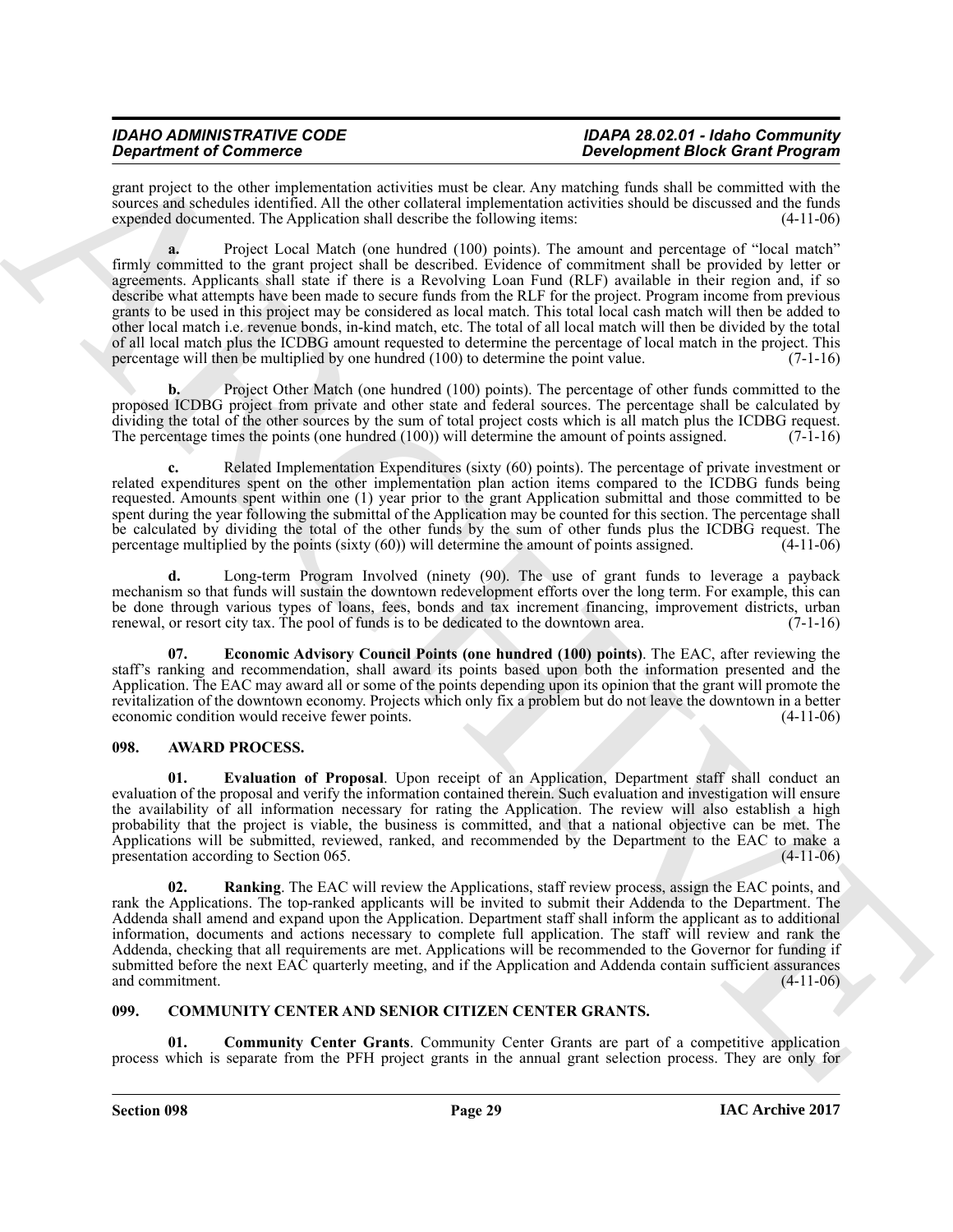Community Centers, not for other facilities such as shelter homes, nursing homes, and housing. Only cities or counties may apply. CC grants will be funded to a maximum of one hundred fifty thousand dollar (\$150,000). See Section 107 entitled Award Process, for details on the award process. (7-1-16)

<span id="page-29-4"></span>**02. Senior Citizen Center Grants**. Senior Citizen Center Grants, which address the need for community centers for senior citizen groups, are part of a competitive application process which is separate from the PFH project grants in the annual grant selection process. They are only for Senior Citizen Centers, not for other facilities such as shelter homes, nursing homes, senior housing and other geriatric facilities. Only cities or counties may apply. SR grants will be funded to a maximum of one hundred fifty thousand dollar (\$150,000). See Section 107 entitled Award Process, for details on the award process. (7-1-16)

<span id="page-29-3"></span>**03.** Public Parks Grants. Public Parks Grants are part of competitive application process which is separate from the PFH project grant in the annual grant selection process. They are only for public parks, not for recreation facilities. Only cities and counties may apply. PK grant will be funded to a maximum of one hundred fifty thousand dollars  $(\text{$}150,000)$ . (7-1-16)

<span id="page-29-0"></span>**04. Eligible Uses**. The following are eligible uses of Community Center, Senior Citizen Center, and Public Park Grants: construction of facilities; purchase of facilities; rehabilitation of facilities; purchase of essential fixtures (a fixture is defined as equipment that is permanently attached to the building); and removal of architectural barriers for the handicapped. (7-1-16)

<span id="page-29-1"></span>**05. Local Match Committed to the Project**. Match can be in the form of dollars, land, building materials and fixtures, volunteer labor, and waived fees. In the case of new construction or purchase and rehabilitation, the appraised or assessed value of donated real estate can be part of the match. Value of an existing facility cannot be used as match when the grant is for rehabilitation and/or expansion of the facility. Firm commitments of donated money material and/or real estate must accompany the Application. (7-1-98) commitments of donated money, material and/or real estate must accompany the Application.

# <span id="page-29-2"></span>**06. Priorities in Funding**. (7-6-94)

For Community Centers, the first priority for funding will be remodeling existing facilities to meet Title III Standards, to meet building codes, to provide adequate handicapped access and facilities and to provide adequate kitchen facilities for serving community or neighborhood residents. The second priority for funding will be construction of a new facility to replace an existing center. This will be considered only when the applicant demonstrates that the existing facility cannot be restored to adequate facility standards or that the cost of rehabilitation exceeds the cost of new construction, or that the facility is too small for the number of persons who presently use the facility and expansion costs of the existing structure exceed new construction costs; or the construction of a community center facility is in a community where no facility now exists; but only where other<br>Community Center facilities are not available, and if adequate local operating funds are committed. (7-1-98) Community Center facilities are not available, and if adequate local operating funds are committed.

**Original of Contents of Contents and an abilis from cannot be the original original original original original original original original original original original original original original original original original o** For Senior Citizen Centers, the first priority for funding will be remodeling existing facilities to meet Title III Standards, to meet building codes, to provide adequate handicapped access and facilities and to provide adequate kitchen facilities for serving the current senior citizen membership. The second priority for funding will be: construction of a new facility to replace an existing center. This will be considered only when the applicant demonstrates that the existing facility cannot be restored to adequate facility standards or that the cost of rehabilitation exceeds the cost of new construction, or that the facility is too small for the number of Seniors who presently use the facility and expansion costs of the existing structure exceed new construction costs; or the construction of a Senior Center facility in a community where no facility now exists; but only where: other Senior Center facilities are not available; and if adequate local operating funds are committed. (7-1-98)

**c.** For Public Parks, the first priority for funding will be for cities or counties who are area-wide lowto-moderate income. The second priority for funding will be improving existing park facilities to meet playground equipment standards, ADA compliance, and to provide adequate facilities and fixtures for serving community and neighborhood residents. The last priority for funding will be construction of a new park. New park construction will only be considered when the applicant can demonstrate there is sufficient need and demand for the park. Existing or new, priority will be given to parks whose service area (typically one-half  $\binom{1}{2}$ ) mile radius) is lower income when compared to other neighborhoods or areas of the community. (7-1-16) compared to other neighborhoods or areas of the community.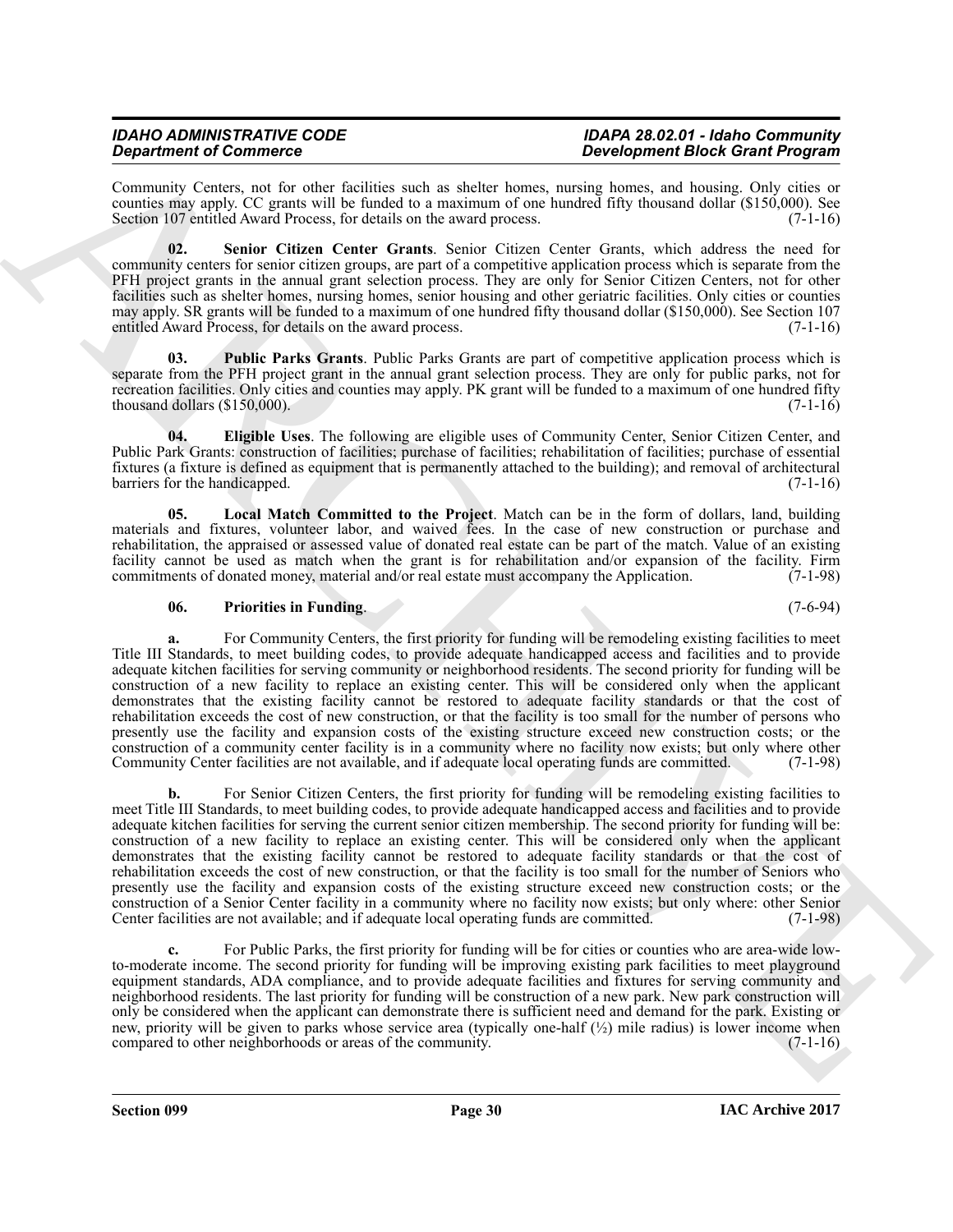# <span id="page-30-2"></span><span id="page-30-0"></span>**100. APPLICATION.**

The Application shall identify the eligible components of the center or park and define which items are critical, necessary, or potential concerns for the health and safety of persons using the facility. The projects with the highest<br>needs and the greatest preparedness to proceed would be recommended for funding. (7-1-16) needs and the greatest preparedness to proceed would be recommended for funding.

# <span id="page-30-5"></span><span id="page-30-4"></span><span id="page-30-3"></span>**01. Notice of Intent**. (See Section 061) (7-6-94)

**02. Deadline**. CC, SR, and PK Applications will be due on the first Friday of March, June, or September each year, as specified in the Application Handbook. The Application shall be submitted according to Section 062. The EAC will review the Applications and make funding recommendations at the April, July, or October<br>Council meeting. (7-1-16) Council meeting.

**Example for Commute Constraints of the content of the content of the content of the content of the content of the content of the content of the content of the content of the content of the content of the content of the c 03. Information to Be Included**. The Application shall contain the information required by Section 074. The general project description (Subsection 074.06) shall contain the additional information described below. The Application shall be on the forms provided by the Department and according to the format described in Sections 072 and 073. The Application shall also address the center's geographic service area, the number of beneficiaries in the service area, other demographic data including minority and handicapped status, and the needs and impact of the project upon the lives of the residents, neighborhood, or senior citizens. (7-1-98) project upon the lives of the residents, neighborhood, or senior citizens.

**04. Restrictions**. An applicant is not qualified to apply for a CC, SR, or PK grant if it has a currently funded community center, senior citizen facility grant, or public parks grant, the funds of which are not eighty percent (80%) drawn down as shown on the Department's records as of the last date for accepting Applications. (80%) drawn down as shown on the Department's records as of the last date for accepting Applications.

# <span id="page-30-8"></span><span id="page-30-7"></span>**05. The General Project Description Shall Address the Following Information**. (7-6-94)

**a.** Health Services. If the center is a designated meal site, provide information of the number of meal days weekly and the number of meals served weekly, monthly, and annually. This information should include any outreach services. Other health services provided at the center should be described. Also, the average number of education activities scheduled per month should be included. Any provision or plans to provide adult day care should be described.

**b.** Building Information. The Application shall describe the building's physical condition including the square footage of the building, roof condition, exterior conditions, foundation conditions, parking and floor and other structural conditions. (7-6-94)

**c.** Interior Building. The conditions of the interior of the center should be described, including electrical and plumbing conditions, handicapped access to building and interior spaces, handicapped bathrooms, heating and air conditioning equipment conditions, energy efficiency and weatherization of building, kitchen and food storage conditions and fire safety conditions. (7-6-94)

**d.** Match Committed. The amount of local funds and in-kind match that the center can commit to the hould be described and documented. (7-6-94) project should be described and documented.

**e.** Planning of the Project. The planning efforts for the center or park should be described. This may include the efforts to determine the needs of the center or park, and the solicitation of community and local government support. Items such as Health and Safety inspections, architectural or engineering designs, Area Agency<br>inspections and recommendations, schedules of project construction and cost estimates may be included. (7-1 inspections and recommendations, schedules of project construction and cost estimates may be included.

**f.** Park Information. The Application should describe the park's physical condition including size, apparatus or playground fixtures for older children, playground equipment, section for pre-school children, open space for informal play, surface area for court games, field for group games, splash pad, porticos, restrooms, picnic areas, sidewalks, parking, and ADA accessibility. (7-1-16)

<span id="page-30-6"></span>**06.** Presentation. Following selection of the Application by the Department staff. According to Section 065. (7-6-94) Section 065.  $(7-6-94)$ 

# <span id="page-30-9"></span><span id="page-30-1"></span>**101. REVIEW AND RANKING PROCESS.**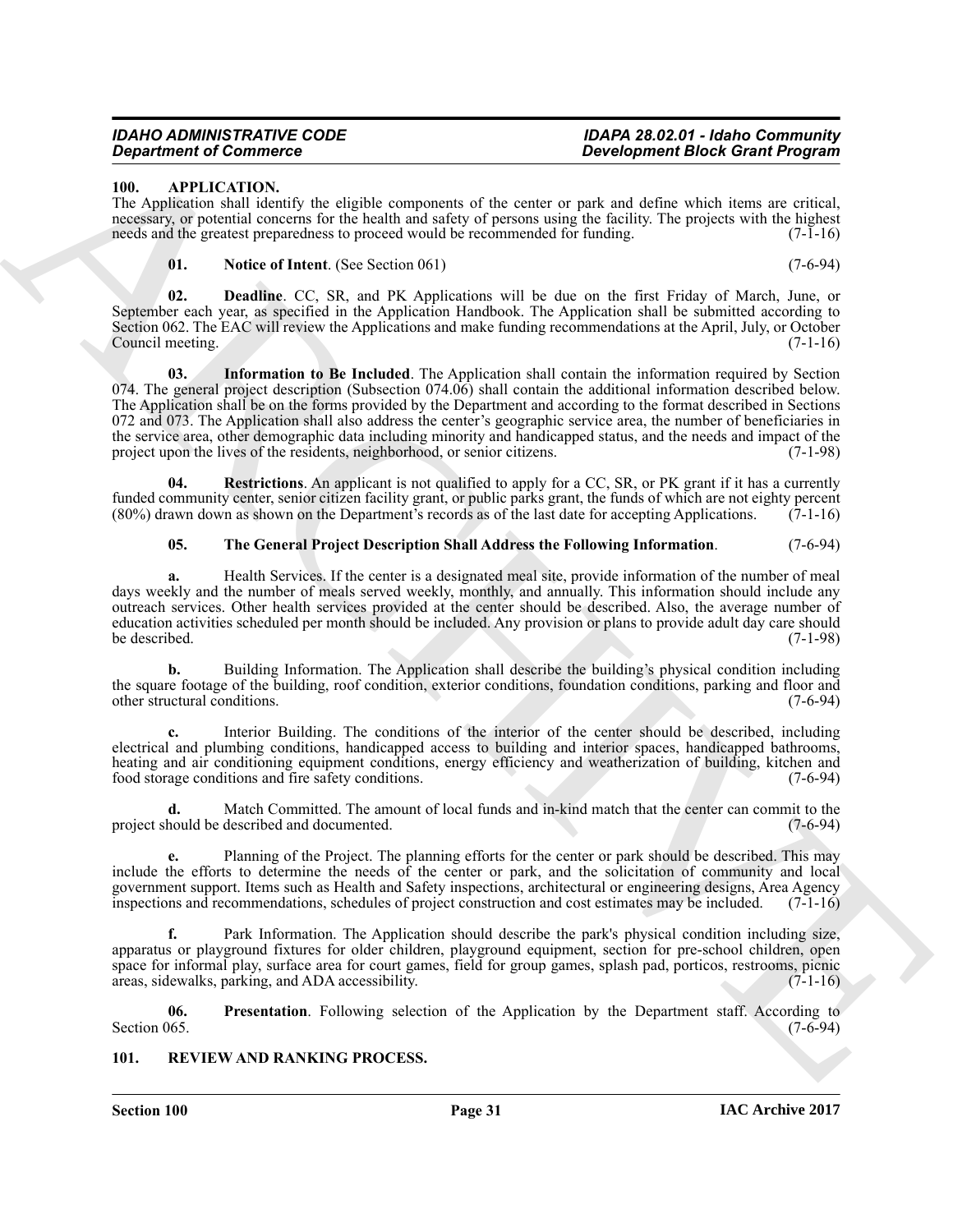<span id="page-31-0"></span>

|                                                                        | The Application shall be reviewed according to the following point categories and shall be based upon the<br>information submitted and any additional information requested by the Department. (one thousand (1,000) points                                                                                                                                                                                                                                                                                                                                                                        |                                                                                                 |                                                       |                                                                                  |
|------------------------------------------------------------------------|----------------------------------------------------------------------------------------------------------------------------------------------------------------------------------------------------------------------------------------------------------------------------------------------------------------------------------------------------------------------------------------------------------------------------------------------------------------------------------------------------------------------------------------------------------------------------------------------------|-------------------------------------------------------------------------------------------------|-------------------------------------------------------|----------------------------------------------------------------------------------|
| possible).<br>01.<br>building assessment.                              | $(7-6-94)$<br>Physical Conditions (three hundred fifty (350) points). Points will be assigned to the needs of<br>the center or park based upon the number of needs and the urgency of the needs. Department staff shall, upon review<br>of the documentation and descriptions in the application, determine a rating from one (1) to nine (9) based upon the<br>criticalness and urgency of each of the following problems. The ratings will be totaled and ranked. Those<br>Applications ranking the highest will receive the most points. The Application should also include a facility plan or |                                                                                                 |                                                       |                                                                                  |
|                                                                        |                                                                                                                                                                                                                                                                                                                                                                                                                                                                                                                                                                                                    | <b>TABLE 5 -- "CRITICALNESS AND URGENCY OF PROBLEMS"</b><br><b>Problem or Need Rating</b>       |                                                       |                                                                                  |
|                                                                        |                                                                                                                                                                                                                                                                                                                                                                                                                                                                                                                                                                                                    |                                                                                                 |                                                       |                                                                                  |
|                                                                        |                                                                                                                                                                                                                                                                                                                                                                                                                                                                                                                                                                                                    | <b>Violation of Laws/</b><br><b>Bldg. Codes/</b><br><b>Health and Safety</b><br><b>Concerns</b> | <b>Health and</b><br><b>Safety</b><br><b>Problems</b> | <b>No Violations or</b><br><b>Health and</b><br><b>Safety</b><br><b>Concerns</b> |
| <b>Identified in Project</b><br><b>Description</b><br><b>Narrative</b> | <b>Identification of Problem</b>                                                                                                                                                                                                                                                                                                                                                                                                                                                                                                                                                                   | Critical<br>9                                                                                   | Urgent<br>5                                           | Potential Con-<br>cern                                                           |
|                                                                        | <b>Physical Conditions:</b><br><b>Structural Problems</b>                                                                                                                                                                                                                                                                                                                                                                                                                                                                                                                                          |                                                                                                 |                                                       |                                                                                  |
|                                                                        | Roof                                                                                                                                                                                                                                                                                                                                                                                                                                                                                                                                                                                               |                                                                                                 |                                                       |                                                                                  |
|                                                                        | Walls                                                                                                                                                                                                                                                                                                                                                                                                                                                                                                                                                                                              |                                                                                                 |                                                       |                                                                                  |
|                                                                        | Foundation                                                                                                                                                                                                                                                                                                                                                                                                                                                                                                                                                                                         |                                                                                                 |                                                       |                                                                                  |
|                                                                        | Floors                                                                                                                                                                                                                                                                                                                                                                                                                                                                                                                                                                                             |                                                                                                 |                                                       |                                                                                  |
|                                                                        | Weatherization                                                                                                                                                                                                                                                                                                                                                                                                                                                                                                                                                                                     |                                                                                                 |                                                       |                                                                                  |
|                                                                        | Expansion for adult day<br>care                                                                                                                                                                                                                                                                                                                                                                                                                                                                                                                                                                    |                                                                                                 |                                                       |                                                                                  |
|                                                                        | New Center                                                                                                                                                                                                                                                                                                                                                                                                                                                                                                                                                                                         |                                                                                                 |                                                       |                                                                                  |
|                                                                        | Other                                                                                                                                                                                                                                                                                                                                                                                                                                                                                                                                                                                              |                                                                                                 |                                                       |                                                                                  |
|                                                                        | Interior Problems:                                                                                                                                                                                                                                                                                                                                                                                                                                                                                                                                                                                 |                                                                                                 |                                                       |                                                                                  |
|                                                                        | Asbestos/lead based<br>paint                                                                                                                                                                                                                                                                                                                                                                                                                                                                                                                                                                       |                                                                                                 |                                                       |                                                                                  |
|                                                                        | <b>Bathrooms</b>                                                                                                                                                                                                                                                                                                                                                                                                                                                                                                                                                                                   |                                                                                                 |                                                       |                                                                                  |
|                                                                        | Access for persons with<br><b>Disabilities</b>                                                                                                                                                                                                                                                                                                                                                                                                                                                                                                                                                     |                                                                                                 |                                                       |                                                                                  |
|                                                                        | Electrical/plumbing/<br>lighting                                                                                                                                                                                                                                                                                                                                                                                                                                                                                                                                                                   |                                                                                                 |                                                       |                                                                                  |
|                                                                        | Heating/air conditioning                                                                                                                                                                                                                                                                                                                                                                                                                                                                                                                                                                           |                                                                                                 |                                                       |                                                                                  |
|                                                                        | Fire safety                                                                                                                                                                                                                                                                                                                                                                                                                                                                                                                                                                                        |                                                                                                 |                                                       |                                                                                  |
|                                                                        | Unusable space                                                                                                                                                                                                                                                                                                                                                                                                                                                                                                                                                                                     |                                                                                                 |                                                       |                                                                                  |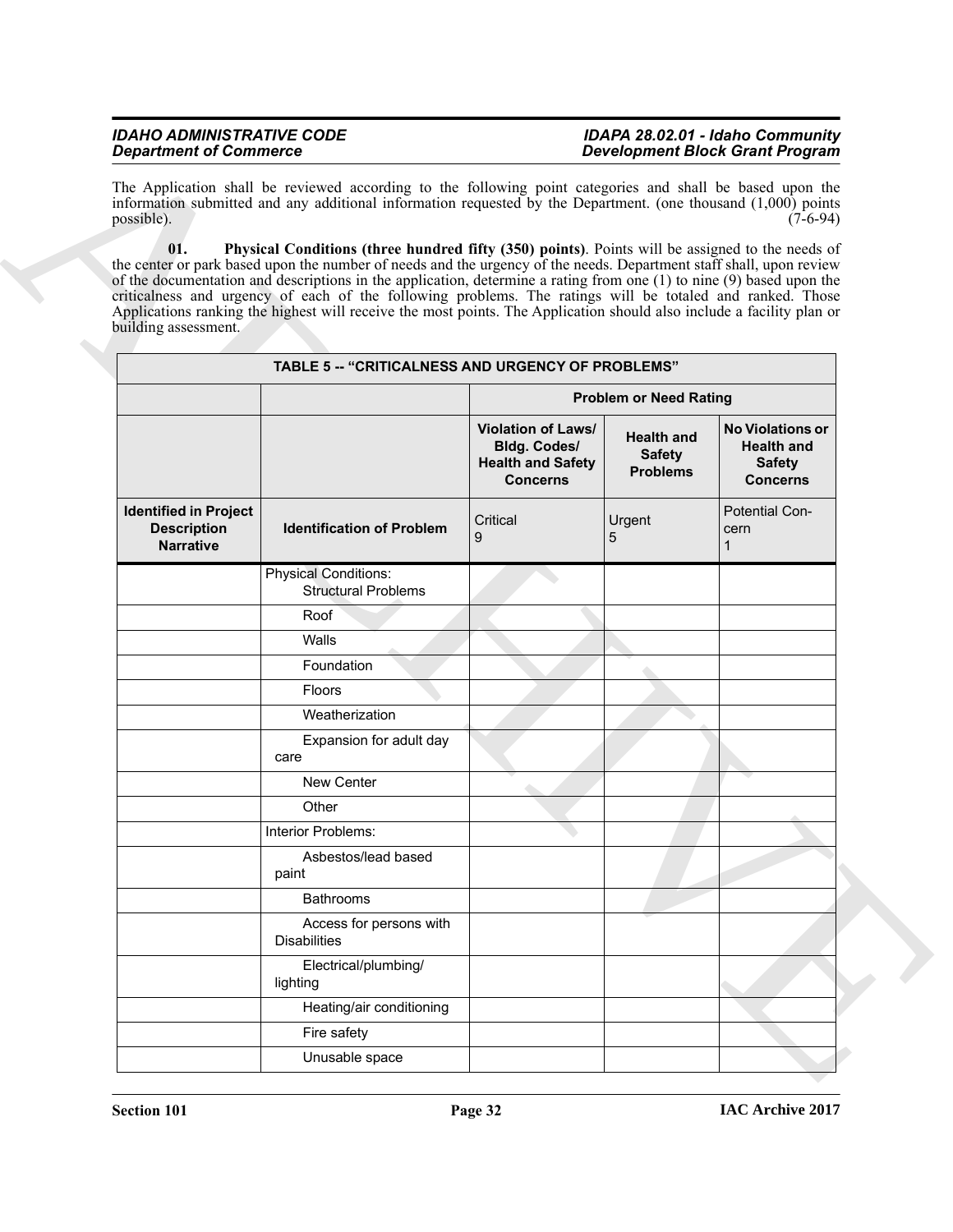# *Department of Commerce Development Block Grant Program*

*IDAHO ADMINISTRATIVE CODE IDAPA 28.02.01 - Idaho Community*

| TABLE 5 -- "CRITICALNESS AND URGENCY OF PROBLEMS"                      |                                                |                                                                                          |                                                       |                                                                                  |  |
|------------------------------------------------------------------------|------------------------------------------------|------------------------------------------------------------------------------------------|-------------------------------------------------------|----------------------------------------------------------------------------------|--|
|                                                                        |                                                |                                                                                          | <b>Problem or Need Rating</b>                         |                                                                                  |  |
|                                                                        |                                                | Violation of Laws/<br><b>Bldg. Codes/</b><br><b>Health and Safety</b><br><b>Concerns</b> | <b>Health and</b><br><b>Safety</b><br><b>Problems</b> | <b>No Violations or</b><br><b>Health and</b><br><b>Safety</b><br><b>Concerns</b> |  |
| <b>Identified in Project</b><br><b>Description</b><br><b>Narrative</b> | <b>Identification of Problem</b>               | Critical<br>9                                                                            | Urgent<br>5                                           | Potential Con-<br>cern<br>1                                                      |  |
|                                                                        | New Center                                     |                                                                                          |                                                       |                                                                                  |  |
|                                                                        | Unusable space                                 |                                                                                          |                                                       |                                                                                  |  |
|                                                                        | Other                                          |                                                                                          |                                                       |                                                                                  |  |
|                                                                        | Kitchen and Food Storage:                      |                                                                                          |                                                       |                                                                                  |  |
|                                                                        | Health inspection                              |                                                                                          |                                                       |                                                                                  |  |
|                                                                        | Capacity of dry storage                        |                                                                                          |                                                       |                                                                                  |  |
|                                                                        | Capacity of cold storage                       |                                                                                          |                                                       |                                                                                  |  |
|                                                                        | Equipment                                      |                                                                                          |                                                       |                                                                                  |  |
|                                                                        | New Center                                     |                                                                                          |                                                       |                                                                                  |  |
|                                                                        | Other                                          |                                                                                          |                                                       |                                                                                  |  |
|                                                                        | Access for Persons with<br><b>Disabilities</b> |                                                                                          |                                                       |                                                                                  |  |
|                                                                        | Parking                                        |                                                                                          |                                                       |                                                                                  |  |
|                                                                        | Entry                                          |                                                                                          |                                                       |                                                                                  |  |
|                                                                        | Bathrooms                                      |                                                                                          |                                                       |                                                                                  |  |
|                                                                        | New Center                                     |                                                                                          |                                                       |                                                                                  |  |
|                                                                        | Parks                                          |                                                                                          |                                                       |                                                                                  |  |
|                                                                        | Playground fixtures for<br>older children      |                                                                                          |                                                       |                                                                                  |  |
|                                                                        | Playground fixtures for<br>preschool children  |                                                                                          |                                                       |                                                                                  |  |
|                                                                        | Open space for informal<br>play                |                                                                                          |                                                       |                                                                                  |  |
|                                                                        | Surface area for court<br>games                |                                                                                          |                                                       |                                                                                  |  |
|                                                                        | Fields for group games                         |                                                                                          |                                                       |                                                                                  |  |
|                                                                        | Splash pads                                    |                                                                                          |                                                       |                                                                                  |  |
|                                                                        | Porticos                                       |                                                                                          |                                                       |                                                                                  |  |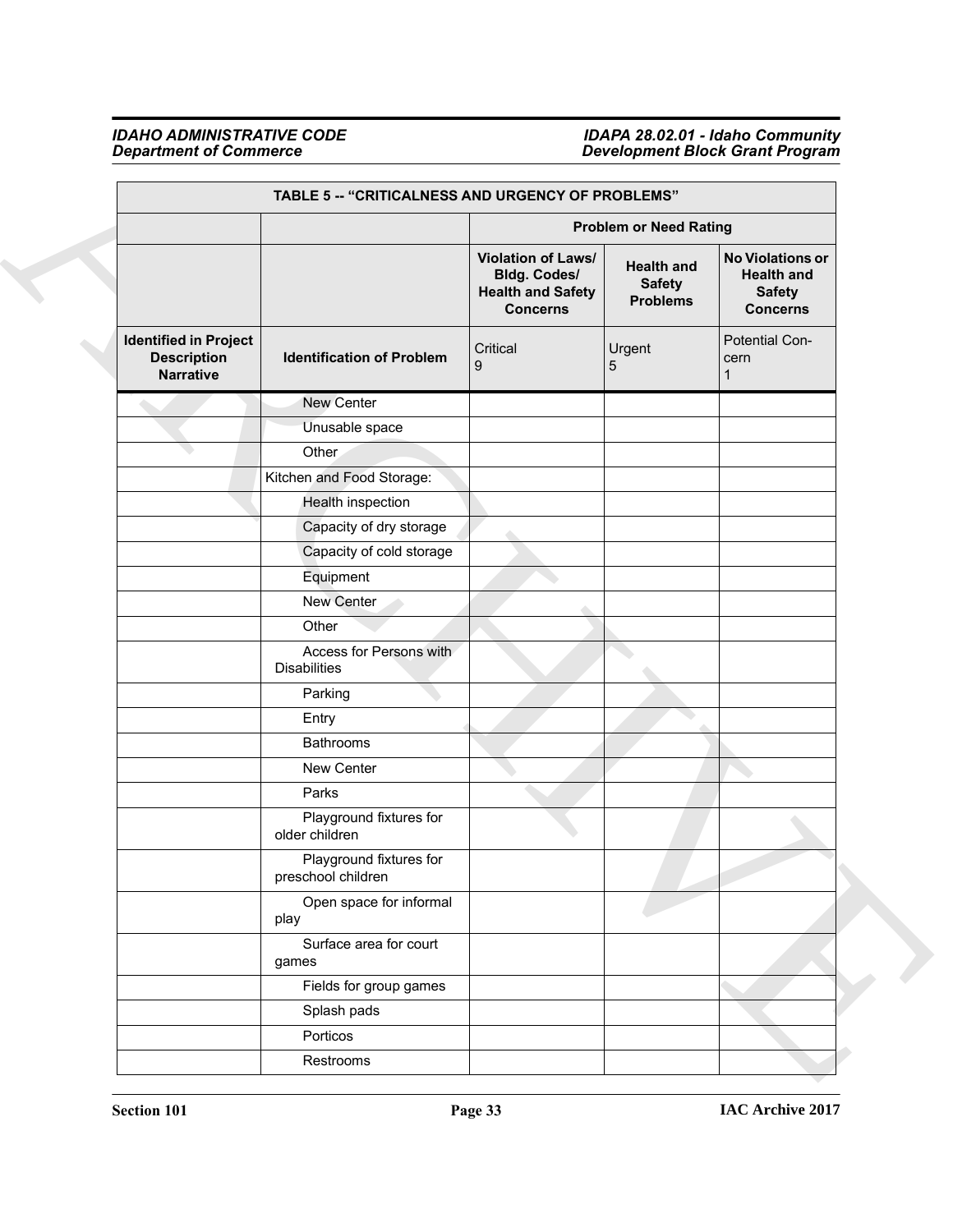<span id="page-33-1"></span>

| <b>TABLE 5 -- "CRITICALNESS AND URGENCY OF PROBLEMS"</b>                                    |                                                                                                                                                                                                                                                                                                                                                                                                                                                      |                                                                                                    |                                                       |                                                                                  |
|---------------------------------------------------------------------------------------------|------------------------------------------------------------------------------------------------------------------------------------------------------------------------------------------------------------------------------------------------------------------------------------------------------------------------------------------------------------------------------------------------------------------------------------------------------|----------------------------------------------------------------------------------------------------|-------------------------------------------------------|----------------------------------------------------------------------------------|
|                                                                                             |                                                                                                                                                                                                                                                                                                                                                                                                                                                      | <b>Problem or Need Rating</b>                                                                      |                                                       |                                                                                  |
|                                                                                             |                                                                                                                                                                                                                                                                                                                                                                                                                                                      | <b>Violation of Laws/</b><br><b>Bldg. Codes/</b><br><b>Health and Safety</b><br><b>Concerns</b>    | <b>Health and</b><br><b>Safety</b><br><b>Problems</b> | <b>No Violations or</b><br><b>Health and</b><br><b>Safety</b><br><b>Concerns</b> |
| <b>Identified in Project</b><br><b>Description</b><br><b>Narrative</b>                      | <b>Identification of Problem</b>                                                                                                                                                                                                                                                                                                                                                                                                                     | Critical<br>9                                                                                      | Urgent<br>5                                           | <b>Potential Con-</b><br>cern                                                    |
|                                                                                             | TOTALS:                                                                                                                                                                                                                                                                                                                                                                                                                                              |                                                                                                    |                                                       |                                                                                  |
|                                                                                             |                                                                                                                                                                                                                                                                                                                                                                                                                                                      | <b>ASSIGNED RANKING</b>                                                                            |                                                       |                                                                                  |
|                                                                                             |                                                                                                                                                                                                                                                                                                                                                                                                                                                      |                                                                                                    |                                                       | $(7-1-16)$                                                                       |
| a.                                                                                          | Planning (forty (40) points). This is a measure of the effort to structure, develop, design, and<br>complete preliminary construction approval steps.                                                                                                                                                                                                                                                                                                |                                                                                                    |                                                       | $(7-1-16)$                                                                       |
| b.<br>suppliers.                                                                            | Design Professional (twenty (20) points). This is a measure of the effort made to issue an RFP and<br>complete a design professional selection process. This process must have met state and federal procurement<br>requirements as described in the most recent ICDBG Administration manual. A copy of the RFP, proof of published<br>notice if applicable, and completed evaluation rating sheets must be submitted. This would include vendors or |                                                                                                    |                                                       | $(7-1-16)$                                                                       |
|                                                                                             | Schedule Grant Administration (twenty (20) points). This is a measure of the effort made to issue<br>an RFP and complete the administrator selection process. The process must have met state and federal procurement<br>requirements as described in the most recent ICDBG Administration manual. A copy of the RFP, solicitation process,<br>and completed evaluation rating sheets must be submitted.                                             |                                                                                                    |                                                       | $(7-1-16)$                                                                       |
|                                                                                             |                                                                                                                                                                                                                                                                                                                                                                                                                                                      |                                                                                                    |                                                       |                                                                                  |
|                                                                                             | including the different grant requirements and contractors that may be involved. This would also include vendors for                                                                                                                                                                                                                                                                                                                                 | Schedule (five (5) points). This is a measure of the effort to schedule all the project activities |                                                       |                                                                                  |
| suppliers.<br>e.<br>various elements of the project.                                        | Costs (twenty (20) points). This is a measure of the effort to determine reasonable cost estimates for                                                                                                                                                                                                                                                                                                                                               |                                                                                                    |                                                       | $(7-1-16)$<br>$(7-1-16)$                                                         |
| f.                                                                                          | Environmental Scoping (ten (10) points). This is a measure of the effort made to complete a Field<br>Notes Checklist as prescribed in the ICDBG Application Handbook and mailed out environmental information                                                                                                                                                                                                                                        |                                                                                                    |                                                       |                                                                                  |
| request letters before submission of Application.<br>g.<br>to achieve project site control. | Property Acquisition (twenty (20) points). A measure of the effort of the applicant or sub-recipient                                                                                                                                                                                                                                                                                                                                                 |                                                                                                    |                                                       | $(7-1-16)$<br>$(7-1-16)$                                                         |

# <span id="page-33-0"></span>**03. Benefits (one hundred fifty (150) points)**. (7-6-94)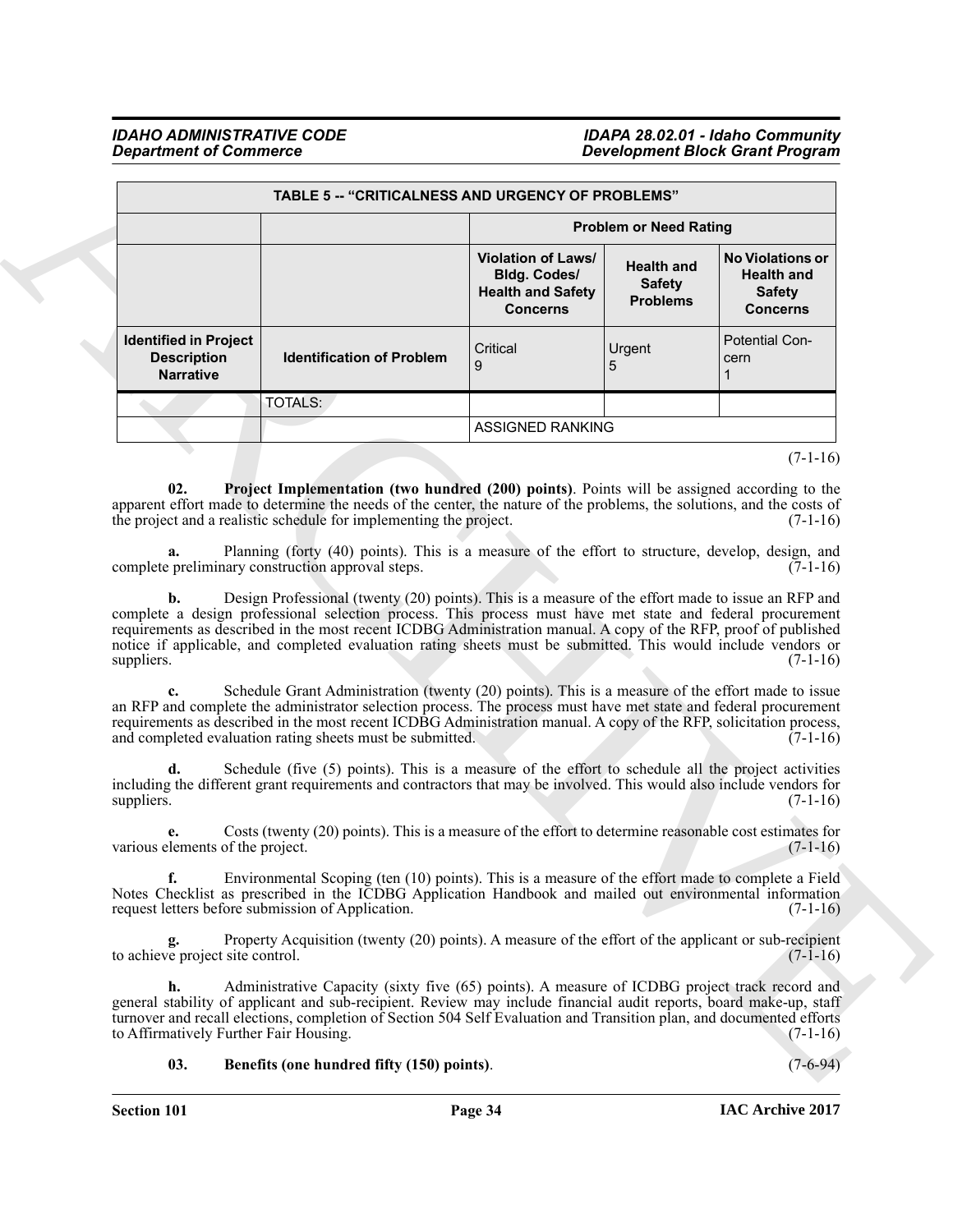| <b>TABLE 6 - "Ranking By Quartiles"</b> |                          |
|-----------------------------------------|--------------------------|
| <b>Highest Quartile</b>                 | One hundred (100) points |
| Second Quartile                         | Sixty (60) points        |
| <b>Third Quartile</b>                   | Thirty (30) points       |
| <b>Fourth Quartile</b>                  | zero $(0)$ points        |
|                                         |                          |

# $(7-1-16)$

<span id="page-34-3"></span>

|      | First Quartile -- sixty (60) points.   | $(3-30-01)$ |
|------|----------------------------------------|-------------|
| ii.  | Second Quartile -- thirty (30) points. | $(3-30-01)$ |
| iii. | Third Quartile -- fifteen (15) points. | $(3-30-01)$ |
| 1V.  | Fourth Quartile -- zero (0) points.    | $(3-30-01)$ |

| area.                    |                                                                          | meeting the needs of its members, neighborhood, or community. It is based upon the number and quality of activities<br>and services the center or park is providing on an annual basis. Service days will be calculated by taking the number<br>of days an activity or service is offered during the course of the month multiplied by twelve (12). Activities can<br>include health, recreational, social, educational, and transportation services. Quartile points may be assigned to this |             |
|--------------------------|--------------------------------------------------------------------------|-----------------------------------------------------------------------------------------------------------------------------------------------------------------------------------------------------------------------------------------------------------------------------------------------------------------------------------------------------------------------------------------------------------------------------------------------------------------------------------------------|-------------|
|                          |                                                                          | <b>TABLE 6 - "Ranking By Quartiles"</b>                                                                                                                                                                                                                                                                                                                                                                                                                                                       |             |
|                          | <b>Highest Quartile</b>                                                  | One hundred (100) points                                                                                                                                                                                                                                                                                                                                                                                                                                                                      |             |
|                          | Second Quartile                                                          | Sixty (60) points                                                                                                                                                                                                                                                                                                                                                                                                                                                                             |             |
|                          | <b>Third Quartile</b>                                                    | Thirty (30) points                                                                                                                                                                                                                                                                                                                                                                                                                                                                            |             |
|                          | <b>Fourth Quartile</b>                                                   | zero (0) points                                                                                                                                                                                                                                                                                                                                                                                                                                                                               |             |
|                          |                                                                          |                                                                                                                                                                                                                                                                                                                                                                                                                                                                                               | $(7-1-16)$  |
| b.<br>park's activities. |                                                                          | Low and Moderate Income and Minority Outreach Activities (fifty (50) points). This is a measure<br>of existing or proposed efforts made to include low and moderate income and minority participation in the center's or                                                                                                                                                                                                                                                                      | $(7-1-16)$  |
| 04.                      |                                                                          | Match (one hundred (100) points). Cash and in-kind donations which are committed to the<br>project shall receive points according to the percentage committed up to the total points in the category of match.                                                                                                                                                                                                                                                                                | $(4-11-06)$ |
|                          | descending order based upon the percentage of cash match in the project. | The sixty (60) points for cash match shall be assigned on a quartile basis by taking the percentage<br>resulting from the division of cash match by the total project. Quartile points will be assigned to this area in a                                                                                                                                                                                                                                                                     | $(3-30-01)$ |
| i.                       | First Quartile -- sixty (60) points.                                     |                                                                                                                                                                                                                                                                                                                                                                                                                                                                                               | $(3-30-01)$ |
| ii.                      | Second Quartile -- thirty (30) points.                                   |                                                                                                                                                                                                                                                                                                                                                                                                                                                                                               | $(3-30-01)$ |
|                          | Third Quartile -- fifteen (15) points.                                   |                                                                                                                                                                                                                                                                                                                                                                                                                                                                                               | $(3-30-01)$ |
| iii.                     |                                                                          |                                                                                                                                                                                                                                                                                                                                                                                                                                                                                               |             |
| iv.                      | Fourth Quartile -- zero (0) points.                                      |                                                                                                                                                                                                                                                                                                                                                                                                                                                                                               | $(3-30-01)$ |
| b.                       | order based upon the percentage of in-kind match in the project.         | The forty (40) points for in-kind match shall be assigned on a quartile basis by taking the<br>percentage in-kind match divided by the total project. Quartile points will be assigned to this area in a descending                                                                                                                                                                                                                                                                           | $(3-30-01)$ |
| $i$ .                    | First Quartile -- forty (40 points.                                      |                                                                                                                                                                                                                                                                                                                                                                                                                                                                                               | $(3-30-01)$ |
| ii.                      | Second Quartile -- twenty (20) points.                                   |                                                                                                                                                                                                                                                                                                                                                                                                                                                                                               | $(3-30-01)$ |
| iii.                     | Third Quartile -- ten (10) points.                                       |                                                                                                                                                                                                                                                                                                                                                                                                                                                                                               | $(3-30-01)$ |
|                          |                                                                          |                                                                                                                                                                                                                                                                                                                                                                                                                                                                                               |             |
| iv.<br>$102. - 105.$     | Fourth Quartile -- zero (0) points.<br>(RESERVED)                        |                                                                                                                                                                                                                                                                                                                                                                                                                                                                                               | $(3-30-01)$ |

# <span id="page-34-0"></span>**102. -- 105. (RESERVED)**

# <span id="page-34-2"></span><span id="page-34-1"></span>**106. ECONOMIC ADVISORY COUNCIL POINTS.**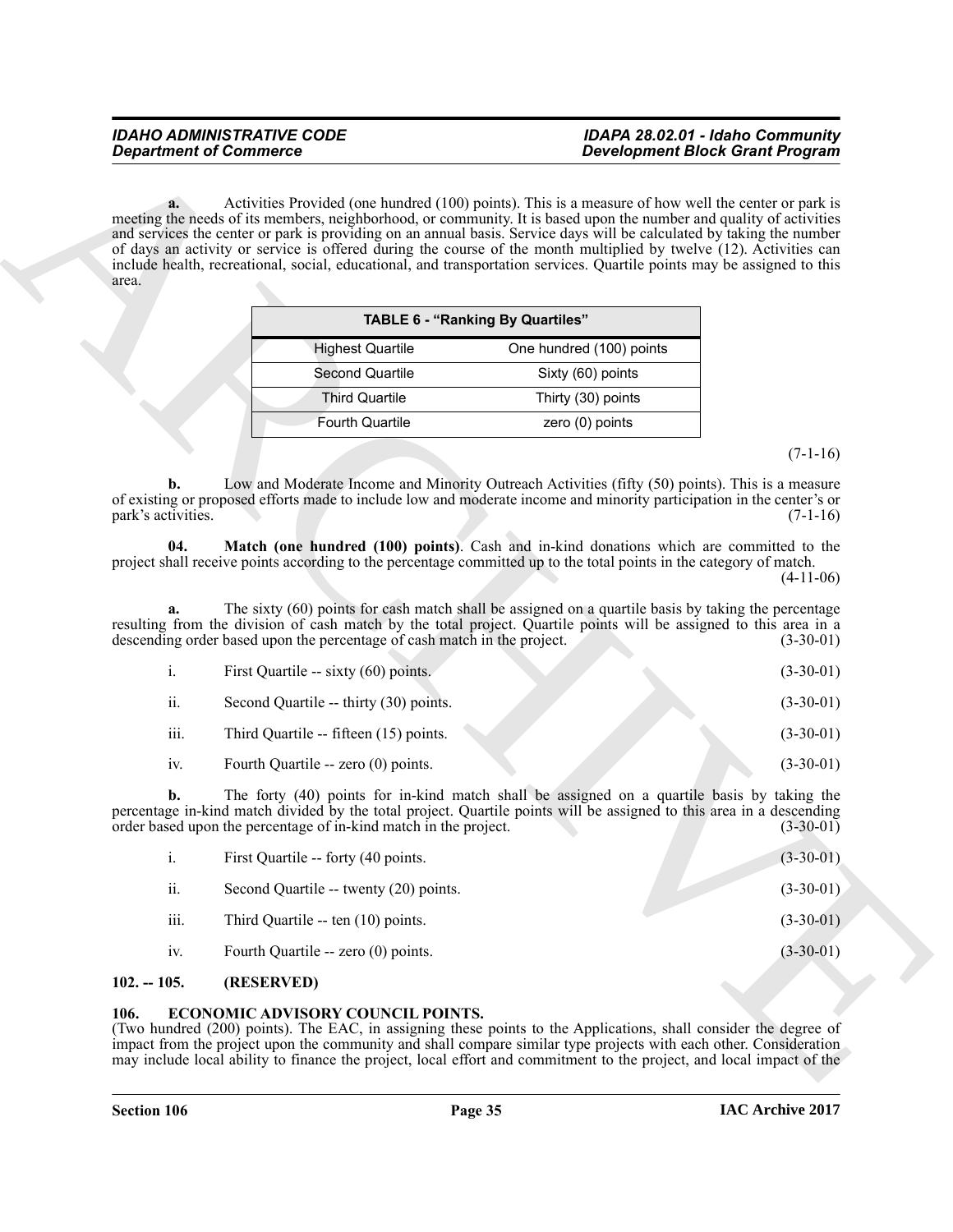shall decide on the amount of points to be assigned to each Application in the EAC's regular meeting for reviewing Applications. (4-11-06)

# <span id="page-35-9"></span><span id="page-35-0"></span>**107. AWARD PROCESS.**

Applications.

The Department shall review the Applications submitted with the EAC during its April, July, or October meeting. The EAC, after reviewing the Applications, and staff recommendations, will assign the points and recommend Applications to the Governor for funding and standby status. (7-1-16)

project. These points shall be assigned to Applications by the EAC after their review of the Applications. The EAC

# <span id="page-35-14"></span><span id="page-35-1"></span>**108. IMMINENT THREAT GRANTS.**

**Strainer of Construction Construction** The hydrodoxic Press (Section Construction Construction Construction Construction Construction Construction Construction Construction Construction Construction Construction Construc Five percent (5%) of the annual CDBG allocation or three hundred thousand dollars (\$300,000), whichever is less, shall be reserved to fund activities which will alleviate an imminent threat to public health or safety which requires immediate resolution. Each grant amount will not exceed one hundred thousand dollars (\$100,000). Only imminent threat grant Applications which meet the criteria in Section 109 will be presented to Economic Advisory Council for funding consideration.

# <span id="page-35-2"></span>**109. APPLICATION.**

<span id="page-35-7"></span><span id="page-35-6"></span><span id="page-35-4"></span>**01.** Notice of Intent. Not necessary. (7-6-94)

**02. Information to Be Included**. An Imminent Threat Grant Application shall contain all the information required in Sections 072 through 074 with the exception of Subsection 074.09. Section 110 entitled Imminent Threat Determination, shall replace Subsection 074.09. (7-6-94) Imminent Threat Determination, shall replace Subsection 074.09.

**03. Deadline**. Imminent Threat Grant requests may be submitted at any time by any eligible applicant even though they have a current grant. The funding for Imminent Threat Grants not applied for will be carried over<br>into the next fiscal year and added to the allocation as carry over funds. into the next fiscal year and added to the allocation as carry over funds.

<span id="page-35-10"></span><span id="page-35-8"></span><span id="page-35-5"></span>**04.** Presentation. According to Section 065. (7-6-94)

# <span id="page-35-3"></span>**110. IMMINENT THREAT DETERMINATION.**

# <span id="page-35-11"></span>**01. An Imminent Threat, as Defined in Section 021**. (7-6-94)

<span id="page-35-12"></span>**02. Documentation**. Communities requesting an imminent threat grant shall document the following:  $(7-6-94)$ 

**a.** The existence of a threat to public health or safety. Describe the nature of the threat; describe the immediacy of the threat; describe what caused the threat to arise; describe what harm will occur to people if the threat becomes an event; identify how the funding will eliminate the threat and protect human health or safety; and provide an official declaration of emergency by the governing body.

**b.** Appropriate agency verification of: the existence of the threat (verified by letter of an appropriate agency); the potential for immediate harm; in their judgment, the need for immediate resolution of the threat to avoid physical harm to people. (7-6-94) physical harm to people.

**c.** Unusual circumstances. Describe how the threat is an unusual circumstance and not a common problem of cities and counties. If the problem is one of long standing (longer than six  $(6)$  months), what changes made it become an imminent threat?  $(7-6-94)$ made it become an imminent threat?

**d.** No other funding sources are available. List the agencies worked with, including persons contacted and phone numbers or letters of response from agencies; list the reason each agency cannot assist; document why local funds cannot be used to relieve the situation; if the problem is of long standing, what local efforts have been made to solve the problem before it became a threat? (7-6-94)

<span id="page-35-13"></span>**03. Review and Recommendation**. The Department shall review the Application and make a recommendation to the Economic Advisory Council which shall review the recommendation and recommend either funding or no funding to the Governor. (7-6-94)

**Section 107 Page 36**

# *IDAHO ADMINISTRATIVE CODE IDAPA 28.02.01 - Idaho Community Development Block Grant Program*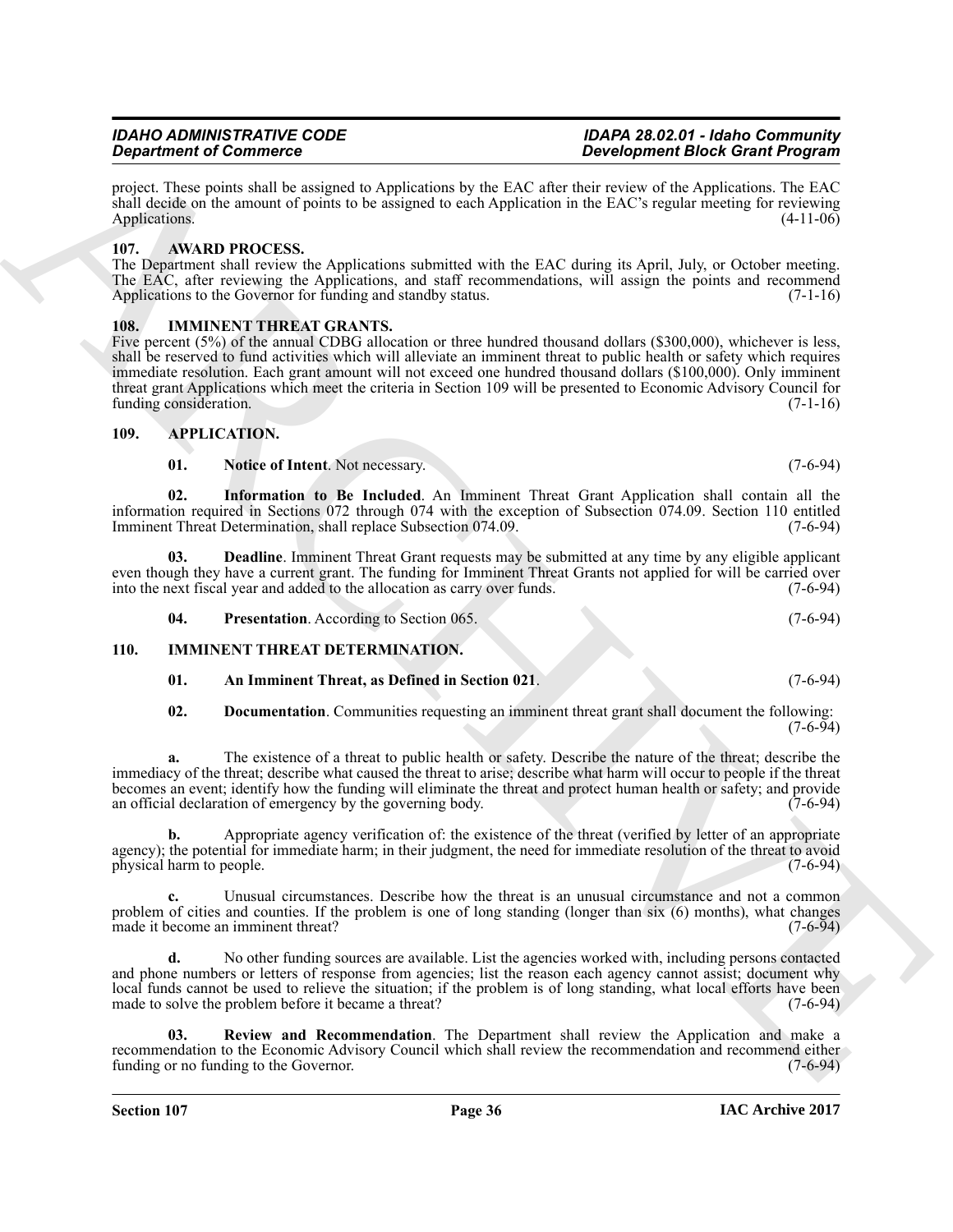**Experiment of Commission**<br> **Experiment the Constraint Constraint Constraint Constraint Constraint Constraint Constraint Constraint Constraint Constraint Constraint Constraint Constraint Constraint Constraint Constraint C 04. Eligible Costs**. In cases where a local government has incurred costs to deal with the imminent threat while the Application is being prepared and reviewed, the Department may authorize those block grant eligible costs to be included in the grant and paid for with grant funds. Those costs must be included in the Application and they must be directly related to the relief of the emergency. By no means shall any such costs create an obligation on, or liability for, the Department to recommend approval of a grant. All costs incurred before grant approval are the responsibility of the local government until approved by the grant award. (7-6-94) responsibility of the local government until approved by the grant award.

# <span id="page-36-20"></span><span id="page-36-12"></span><span id="page-36-0"></span>**111. SPECIAL ALLOCATIONS -- IMMINENT THREAT URGENT NEED.**

<span id="page-36-22"></span>Special Urgent Need Allocations shall be administered by the department when: (3-20-97)

**01. Presidentially Declared Disaster**. The threat is determined to be a Presidentially Declared Disaster; and (3-20-97) (3-20-97)

<span id="page-36-21"></span>**02. Appropriation Allocated**. A special Idaho Community Development Block Grant appropriation allocated to the Department through the HUD Community Development Block Grant Program. (7-1-16) has been allocated to the Department through the HUD Community Development Block Grant Program.

# <span id="page-36-14"></span><span id="page-36-1"></span>**112. SPECIAL ALLOCATIONS - APPLICATION.**

<span id="page-36-15"></span>**01.** Information to Be Included. Information to be included shall be consistent with Subsection (3-20-97) 109.02. (3-20-97)

**02.** Special Urgent Need Grants. Special urgent need grants under this program can be submitted by upplicants when conditions in Section 111 exist. eligible applicants when conditions in Section 111 exist.

# <span id="page-36-2"></span>**113. SPECIAL ALLOCATIONS - IMMINENT THREAT DETERMINATION.**

<span id="page-36-19"></span><span id="page-36-18"></span><span id="page-36-17"></span><span id="page-36-16"></span>**01. An Imminent Threat/Urgent Need**. An Imminent Threat/Urgent Need is defined by HUD.

 $(7-1-16)$ 

**02. Documentation**. Communities requesting an imminent threat grant shall contain all information Subsections 110.02.a., 110.02.b., and 110.02.d., 110.03 to 110.04. shown in Subsections 110.02.a., 110.02.b., and  $110.02$ .d.,  $110.03$  to  $110.04$ .

# <span id="page-36-3"></span>**114. -- 115. (RESERVED)**

# <span id="page-36-13"></span><span id="page-36-4"></span>**116. SPECIAL ALLOCATIONS - REVIEW PROCESS.**

If staff, through reviewing the project, find that the applicant meets the criteria in Section 110, the Application may be recommended to the EAC for review. (7-1-16)

# <span id="page-36-11"></span><span id="page-36-5"></span>**117. AWARD PROCESS.**

The staff shall review the project, the Application, and any additional information requested. The staff shall assist the applicant in the development of the project. If, after the Economic Advisory Council reviews the project and receives the staff's recommendation for funding, it finds that an imminent threat exists, the Council may recommend the project to the Governor for funding. (7-6-94) project to the Governor for funding.

# <span id="page-36-23"></span><span id="page-36-6"></span>**118. TECHNICAL ASSISTANCE.**

To assist communities and applicants in their planning efforts and discourage uncoordinated piecemeal approaches to solving community problems, one percent  $(1%)$  of the annual CDBG allocation shall be set aside for technical assistance.  $(7-1-16)$  $\alpha$ ssistance. (7-1-16)

# <span id="page-36-7"></span>**119. -- 134. (RESERVED)**

# <span id="page-36-9"></span><span id="page-36-8"></span>**135. ACCESSIBILITY TAG-ON FOR PERSONS WITH DISABILITIES FUNDING.**

<span id="page-36-10"></span>**01. Additional Activity**. An applicant may include in their PFH or ED application as additional activity to improve the accessibility of public buildings for persons with disabilities, if the applicant meets all of the following conditions: (3-19-99) following conditions: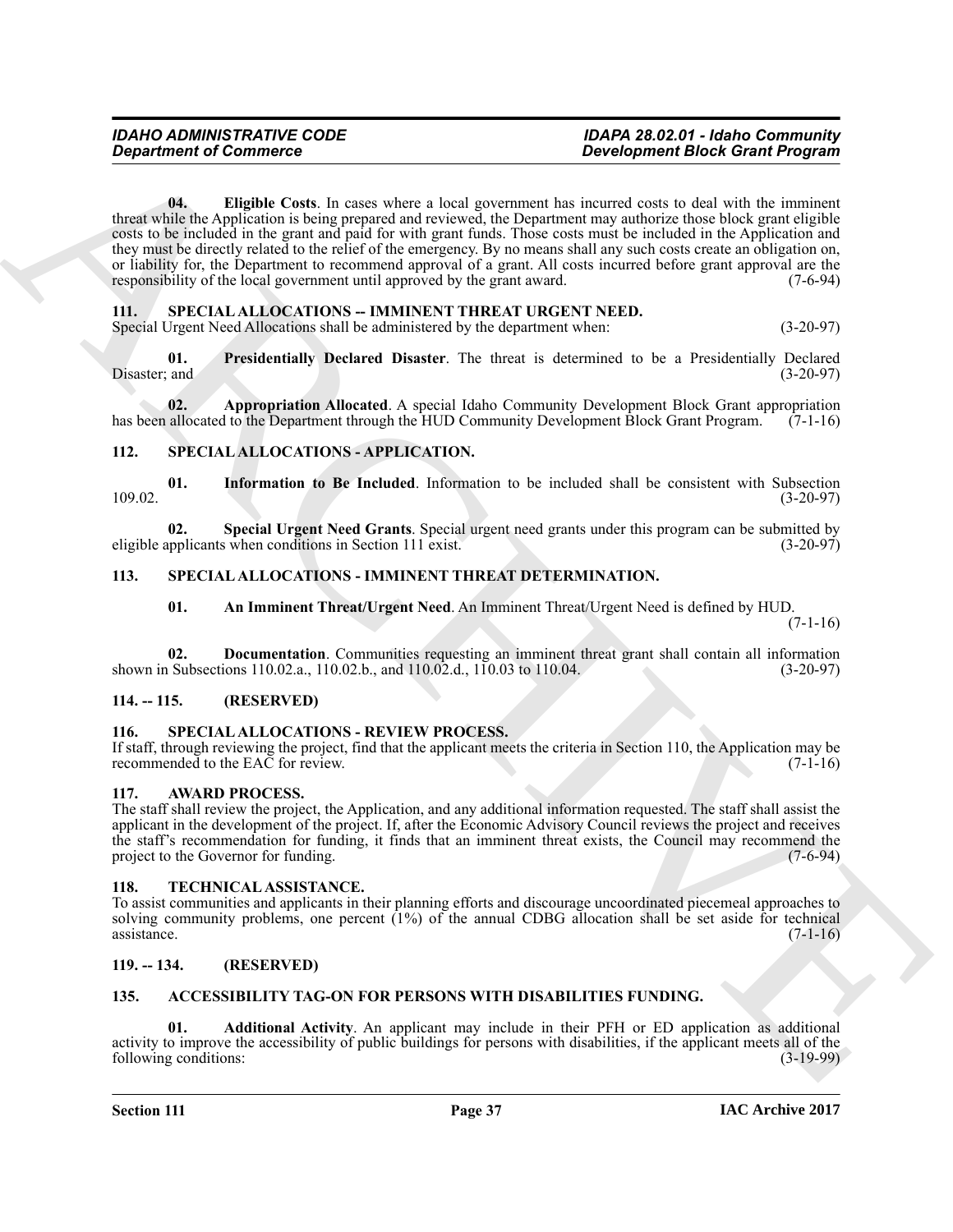**a.** The applicant has adopted a Section 504 Transition Plan; (3-19-99) **b.** The applicant's total grant request does not exceed the maximum grant amount allowed for PFH or ED grants; (3-19-99)

 $ED$  grants;  $(3-19-99)$ 

**c.** The applicant matches the ICDBG access funds requested with local matching funds; (7-1-16)

**d.** The grant funds requested for this activity does not exceed ten thousand dollars (\$10,000);  $(3-19-99)$ 

<span id="page-37-2"></span>**e.** And the applicant can show previous progress in implementing the Transition Plan. (3-19-99)

**02. Separate Description and Cost Estimate**. The applicant shall provide a separate description of the handicapped accessibility items to be improved and a separate cost estimate. The activities shall be included in the general project budget and schedule. (7-6-94)

# <span id="page-37-0"></span>**136. -- 151. (RESERVED)**

# <span id="page-37-4"></span><span id="page-37-3"></span><span id="page-37-1"></span>**152. GRANT AWARD.**

**Experiment of Commission and Supplet above 591 Translation The Residential Coll (1987)<br>
TD grass are not supplet above the most above that measurement above the first supplet of the system of the system of the system of 01. Funding Allocations**. Each year the Department will receive an allocation from the Department of Housing and Urban Development. This allocation is derived from the formula contained in 42 USC, Sec. 5301, the Housing and Community Development Act of 1974, as amended. The allocation shall be generally divided in the following manner to establish target amounts for decision making by the Economic Advisory Council (EAC): first, the amount specified in 24 CFR 570.489 (see Subsection 004.01) shall be reserved for the Department's administrative costs; second, one percent (1%) of the total shall be reserved for Technical Assistance; third, five percent (5%) or three hundred thousand dollars (\$300,000), whichever is less, of the total allocation shall be set aside for Imminent Threat (IT) grants; fourth, ten percent (10%) or nine hundred thousand dollars (\$900,000) whichever is less, of the total allocation, shall be set aside for Community Center (CC), Senior Citizen Center (SR), or Public Parks (PK) grants; fifth, any program income, recaptured funds, or carryover funds from the previous fiscal years shall be added to the remainder; and finally, of the remainder, fifty percent (50%) shall be reserved for Public Facilities or Housing (PFH) grants and fifty percent (50%) for Economic Development (ED) grants. These targeted amounts may be more or less than the actual amount funded in each category depending on the needs and requests identified in the applications submitted and may shift according to Subsection 152.02. (7-1-16) identified in the applications submitted and may shift according to Subsection 152.02.

<span id="page-37-5"></span>**Shifting of Funds**. The above allocation divisions are to establish target amounts for decision making by the Economic Advisory Council (EAC). This division shall be made for the January EAC meeting. These targets may be modified at any time by the Department Director with the advice of the EAC depending on the needs and requests identified in the applications submitted. If in any quarter there are surplus funds in the ED category, the Department Director, with the advice of the EAC, may shift funds back to the PFH, CC, SR, or PK category to fund standby projects. Otherwise, surplus funds not awarded to ED projects in a quarter shall be carried into the succeeding quarter ED set-aside. (7-1-16)

<span id="page-37-6"></span>**03. Standby Applications**. At its quarterly meeting in April of each year, the Economic Advisory Council (EAC) may recommend PFH, CC, SR, or PK Applications for funding even though not enough funds are available to fund the project(s). These Applications become "standby projects." Standby projects shall be eligible for funding should additional funds become available or surplus funds exist in the ED category. At any subsequent quarterly meeting, the Advisory Council may review and recommend a standby project to the Governor for funding. Standby status shall continue through the fourth quarterly meeting. Any standby projects not funded may be invited to submit an Addendum for the next Fiscal Year, thus bypassing the Application stage of the application process. However, the Application must remain eligible and must continue to meet all requirements of the program rules. The standby applicant shall update its Application during the Addendum process. (7-1-16)

# <span id="page-37-7"></span>**04. Termination of Project Selection for Funding**. (7-6-94)

**a.** If, during the period between the award of a grant and signing of a grant contract, a project loses its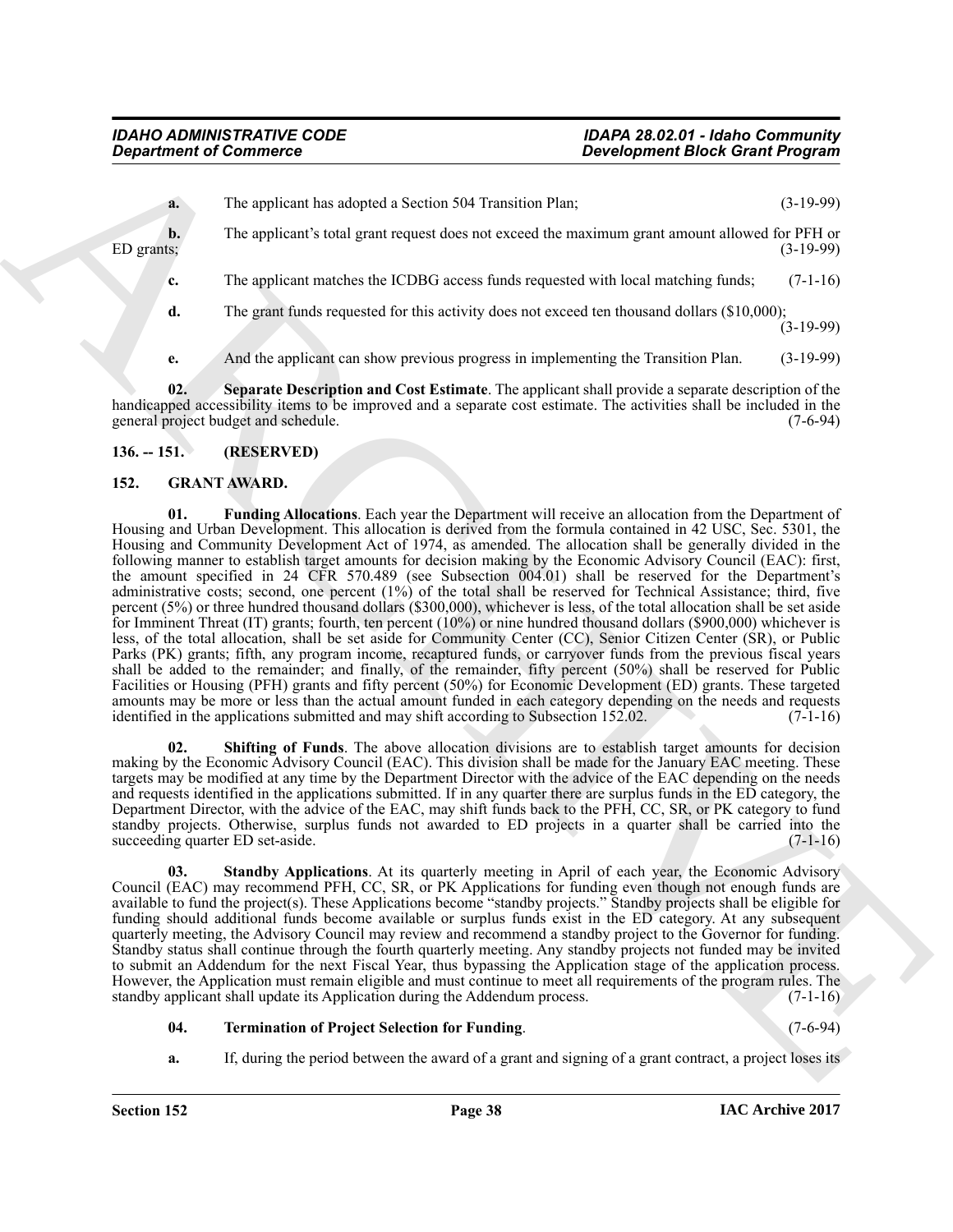viability, its status of being selected for funding may be terminated by the Department. The Department shall, by letter, notify the applicant that in the judgment of the Department, the applicant's project is no longer viable and that the applicant has a clearly stated period of time no less than fourteen (14) days to demonstrate the project's viability. If viability cannot be demonstrated within the stated period of time the award of the grant status shall be considered terminated and the funds be made available for the next standby project. (7-6-94)

**b.** After a grant contract has been executed, the Department shall periodically evaluate the progress of the project. If, at any time, the project loses viability and/or cannot be completed as described in the Application, the Department shall, by letter, notify the grantee that the grant contract shall be terminated within a clearly stated period of time of no less than fourteen (14) days from the date of the letter. The grantee may, within the stated period of time, demonstrate substantial progress on the project and request the Department revoke the termination. If viability cannot be demonstrated within the specified amount of time, the grant shall be considered terminated. (7-6-94) be demonstrated within the specified amount of time, the grant shall be considered terminated.

<span id="page-38-3"></span>Loss of viability will be defined to include: the inability to secure the other project financing; the lack of due diligence to pursue the implementation of project requirements; the lack of local coordination with all funding and regulatory agencies; the inability to develop agreements necessary to manage the cash flow and ownership of the project where several different entities are involved in the project; and the inability to complete a project of the same general size and benefits as presented in the application. (7-6-94) project of the same general size and benefits as presented in the application.

Graduation of Construction 14 a distribution to be a sequence of the Construction of the Construction of the Construction of the Construction 14 a distribution in the Construction of the Construction of the Construction o **05. Excessive Funds**. In the event a project can be completed for less than the grant amount, the difference between actual project costs and the grant amount shall be reserved by the Department for standby projects, or added to the total of the next fiscal year allocation for distribution. The Department shall amend the grant contract to reflect the reduced costs. In extraordinary circumstances the excess funds may be used for an eligible activity which further enhances the project as described in the Application. Before the Department decides to allow the additional activity, the grantee must demonstrate the activity will provide an equal or greater benefit than the original project; it will increase the benefits to low and moderate income persons, it will be completed within the original time frame, and the additional activity will be completed with the excess funds. The grantee must also show completion of the original project, its objectives and benefits. (7-6-94) completion of the original project, its objectives and benefits.

<span id="page-38-2"></span>**06. Amendment of Project**. A funded project as described in the Application shall not be changed without prior approval from the Department Director. Any amendment of the project shall be reviewed to determine if the project will retain its competitive ranking in the Application review and ranking system. Any amendment shall provide equal or greater benefits than the original project. In unusual circumstances, the Department Director may approve a grant amendment increasing the grant amount, provided unobligated funds are available. In unusual circumstances the Department Director may waive the ten percent (10%) limitation on administrative costs when, in the opinion of the Department, the complexity of the project warrants an increase.

<span id="page-38-1"></span>**07. Allowable Costs**. Once an applicant has been invited to submit an Addendum and prior to the effective date of a grant contract an applicant submitting an Addendum may obligate and spend out of local funds for the purpose below. If awarded a grant and after the effective date of the grant contract, the grantee may be reimbursed for these costs provided such locally funded activities are undertaken in compliance with the program requirements (including but not limited to procurement, financial, acquisition, environmental and the ten percent (10%) limitation on administrative costs). Other project costs shall not be incurred until the Special Terms and Conditions of the contract are completed by the grantee and the funds released by the Department (See Section 080). (7-6-94) contract are completed by the grantee and the funds released by the Department (See Section 080).

**a.** Planning, Design and Administration. Procure and proceed with administrative and architectural or engineering services, adopting the Fair Housing Resolution and the Anti-Displacement Plan, and having public hearings. (7-6-94) hearings.  $(7-6-94)$ 

**b.** Project Costs, such as: preliminary and final Engineering Design, preliminary and final Architectural Design, conducting the Environmental Assessment, and completing procedural requirements for acquisition, but not the cost of the property. (7-6-94)

<span id="page-38-0"></span>**08. Audit Requirements**. All ICDBG projects shall be audited annually or biannually in accordance with Sections 50-1010 and 31-1701, Idaho Code, the Single Audit Act of 1984, the implementing regulations in OMB Circular A-133, and all applicable federal audit standards, and other applicable state laws. Audits shall include any management letters associated with the audit. The audit shall be submitted to the Legislative Auditors Office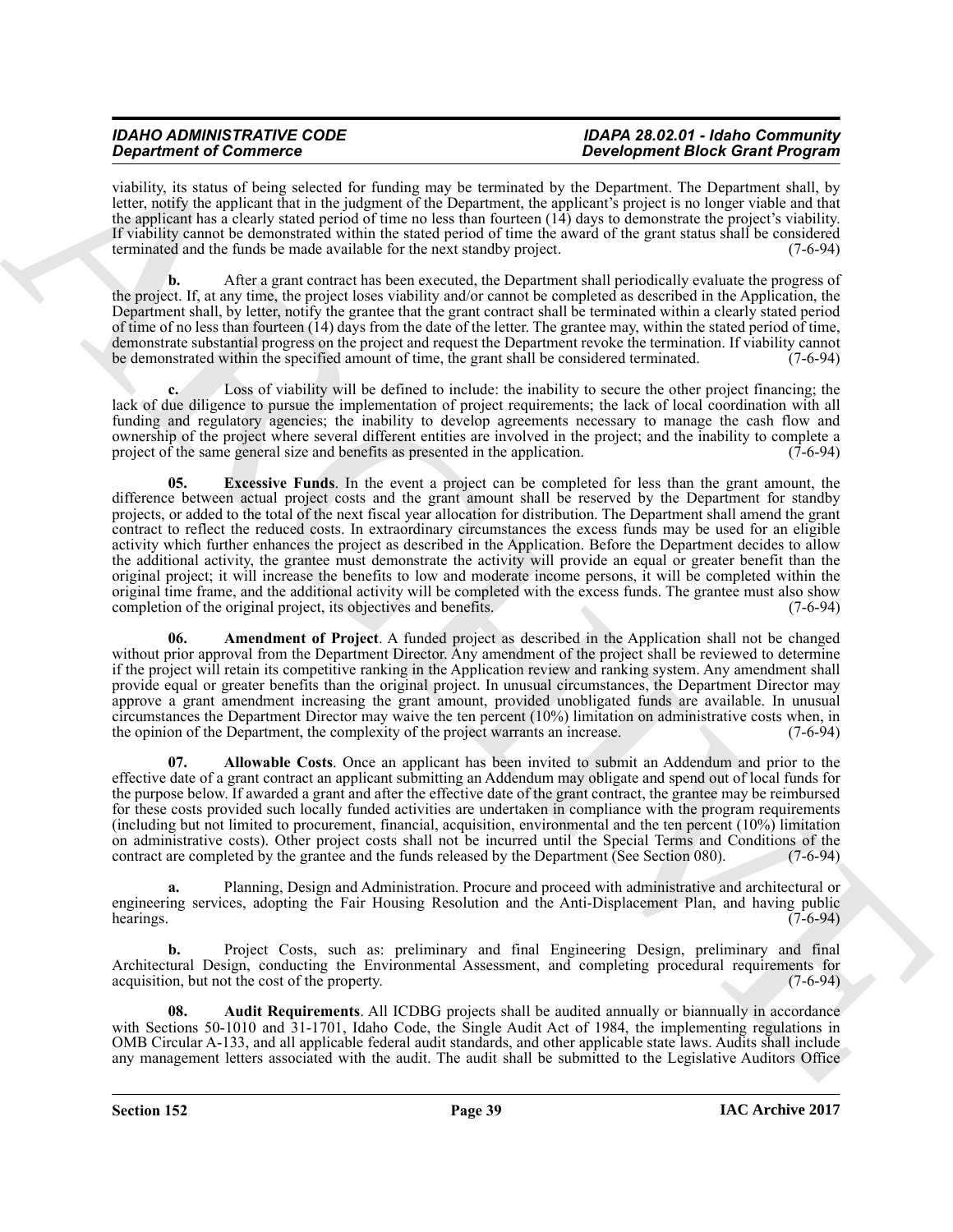within thirty (30) days of completion. Grantees shall require sub-grantees to provide audits conducted according to applicable federal and state laws, regulations and standards. The grantee shall have these audits reviewed as part of the grantee's audit. This review shall be commented and noted in the audit report. This review shall opine that subgrantees are in compliance with the applicable program laws, regulations, contracts, and standards. (3-19-99)

# <span id="page-39-16"></span><span id="page-39-0"></span>**153. PROCUREMENT.**

Grantees and sub-recipients will follow state and federal procurement law as outlined in the most recent ICDBG Grant Administrator's Manual. (4-11-06)

# <span id="page-39-1"></span>**154. -- 163. (RESERVED)**

# <span id="page-39-11"></span><span id="page-39-2"></span>**164. CHANGE OF USE OF REAL PROPERTY.**

<span id="page-39-13"></span><span id="page-39-12"></span>**01. Time Frame**. These standards apply to real property which was acquired or improved (in whole or in part) with more than twenty-five thousand dollars (\$25,000) of ICDBG funds. These standards shall apply from the date of closing on the real property (when title and funds are transferred) until five (5) years after grant closeout.

(7-6-94)

**Strainer of Construction Constrainers** (and suppose the matrix of position in the Constrainers (and the constrainers of the constrainers of the constrainers (and the constrainers of the constrainers (and the constrainers **02. Standards**. A grantee shall not change the use, planned use or beneficiaries of real property acquired or improved with ICDBG funds without consulting with affected citizens and the Department. A grantee may change the use, planned use or beneficiaries of real property acquired or improved with ICDBG funds after consultation with affected citizens and the new proposed use is determined by the Department to meet one of the National Objectives (See Section 015) and is not an Ineligible Activity (See Section 052). The grantee shall follow its Citizen Participation Plan to provide affected citizens reasonable notice and opportunity to comment on any proposed changes. If, after consultation with affected citizens, the grantee determines to change the use of the real property to a use which does not meet a National Objective or is an Ineligible Use; the grantee shall reimburse the Department's ICDBG program the fair market value of the property. The reimbursement shall be the prorated share of the ICDBG funds initially paid for the property plus any ICDBG funding improvements. The fair market value shall be established by an appraisal. After receipt of the reimbursement to the ICDBG program, the real property is no longer subject to ICDBG and any federal requirements. (7-6-94)

# <span id="page-39-3"></span>**165. -- 170. (RESERVED)**

# <span id="page-39-17"></span><span id="page-39-4"></span>**171. PROGRAM INCOME.**

Program income will be administered in accordance with 24 CFR 570.489 (see Subsection 004.01). (3-29-10)

# <span id="page-39-5"></span>**172. -- 190. (RESERVED)**

# <span id="page-39-14"></span><span id="page-39-6"></span>**191. CONFLICT OF INTEREST.**

It is the policy of the ICDBG Program that the grant management shall be conducted in an equitable manner and that public funds shall be expended in a fair, efficient and effective manner. Therefore every effort should be made to assure the public that no conflicts of interest exist in the management of the program funds and that those cases that do occur from time to time shall be disclosed and that appropriate actions have been taken to avoid and abstain from conflict of interest situations. The Conflict of Interest Policy shall be administered in accordance with Sections 59- 701 through 59-705, Idaho Code, "Ethics in Government Act of 1990," and 24 CFR 570.611 (see Subsection 004.02).  $(3-29-10)$ 

# <span id="page-39-7"></span>**192. -- 204. (RESERVED)**

# <span id="page-39-15"></span><span id="page-39-8"></span>**205. GRANT CLOSEOUT.**

Grant closeout will be in accordance with the federal requirements stated in OMB Circular A-102 or as authorized by the U.S. Department of Housing and Urban Development. (7-6-94)

# <span id="page-39-9"></span>**206. -- 210. (RESERVED)**

# <span id="page-39-18"></span><span id="page-39-10"></span>**211. SANCTIONS INVOLVING GRANTEES.**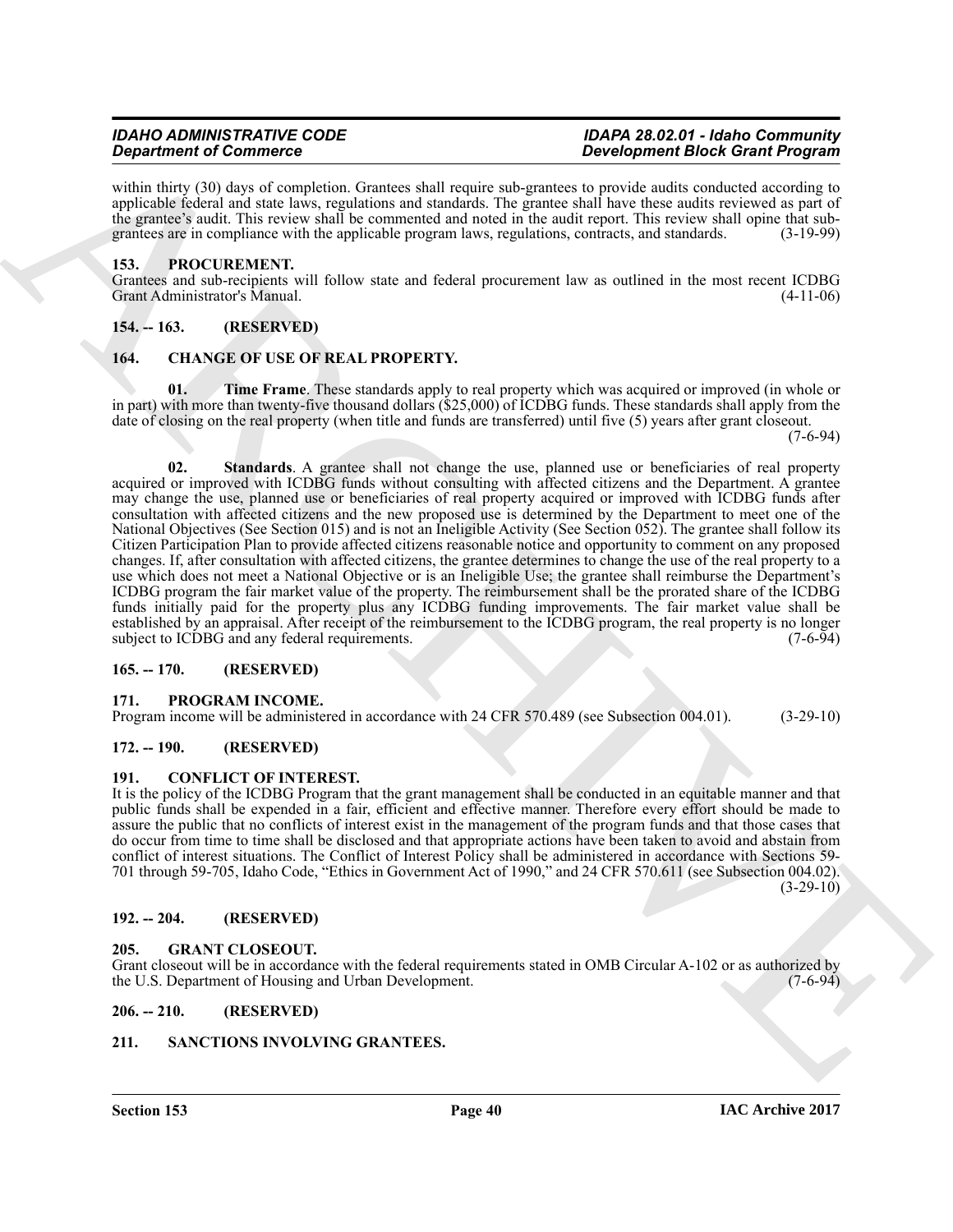<span id="page-40-13"></span><span id="page-40-12"></span>**01. Compliance**. The Department is responsible for determining when an ICDBG grantee has or has not complied with all appropriate requirements of Title I of the Housing and Community Development Act of 1974, as amended, and the ICDBG rules. If, after notice and consultation, the Department determines that the grantee has failed to take proper action to insure compliance or that the grantee's ICDBG project has not met appropriate requirements of Title I of the Housing and Community Development Act of 1974, as amended, the Department may then take appropriate sanctions against the grantee. (7-6-94)

**Department of Construction** 1. L. University in expertation of maximum is a constrained in the United States of the United States and Construction 1. L. United States and Construction 1. L. United States and Construction **02.** Sanctions. The Department will evaluate the appropriateness of sanctions on a case by case basis. However, the Department will endeavor to allow the grantee the opportunity to propose a workable and timely resolution of matters found to be in non-compliance. In determining the level of sanctions, if necessary, appropriate to a particular grantee or a situation, the Department may decide to use any one (1) or a combination of the following sanctions: letter of warning to the grantee requiring immediate corrective actions; withholding of unexpended grant funds until compliance is achieved; cancellation of unexpended grant funds and termination of the grant contract; requiring all accumulated and/or future program income to be reimbursed to the Department; requiring the grantee to pursue appropriate legal remedies; requiring the grantee to reimburse the state an appropriate amount with funds recovered from appropriate legal remedies; requiring all accumulated and/or future program income to be transferred to another approved Title I activity or project; prohibiting a grantee from participating in the ICDBG program for a period of time determined by the Department; prohibiting a grantee from participating in certain activities with ICDBG funds or program income; and requiring a grantee to reimburse the Department the full amount of the ICDBG funds that are not in compliance with Title I of the Housing and Community Development Act of 1974 as amended, ICDBG rules and/or the grant contract and the assurances. (7-6-94)

# <span id="page-40-5"></span><span id="page-40-0"></span>**212. APPROVED GRANT ADMINISTRATORS.**

<span id="page-40-7"></span>**01. List of Approved Administrators**. The Department requires all grantees to use approved grant administrators in all ICDBG projects. The Department will maintain a list of individuals which are approved by the Department to manage block grant projects. Department to manage block grant projects.

<span id="page-40-6"></span>**02. Criteria**. The Department will use the following five (5) criteria to evaluate the qualifications of individuals desiring to become approved grant administrators: past record of experience with all types of grants; local government experience and background; record of past performance (if any) in administering ICDBG projects, including: monitoring findings, complaints, and commendations; timeliness of decision making, and successful coordination of projects; successful completion of a technical examination developed and administered by the Department, which may modify the examination to reflect program changes; and division staff review of a person's ability to successfully administer a grant, communicate, solve problems, apply regulations and requirements, and complete project and program requirements in a timely manner. (3-30-07) complete project and program requirements in a timely manner.

# <span id="page-40-9"></span><span id="page-40-1"></span>**213. GRANT ADMINISTRATOR APPLICATION PROCESS AND ANNUAL REVIEW.**

To apply for grant administrator certification status individuals shall submit an application to the Department. Applicants shall submit a letter requesting approval and a resume describing their experience and performance. The Department will review the application, the examination results and the Department's experience with the individual (Subsection 212.02). This application and review will occur on an as needed basis beginning with the annual grant awards. The Department will determine when an individual has sufficient qualification and experience to be placed<br>on the approved grant administrator list. on the approved grant administrator list.

# <span id="page-40-11"></span><span id="page-40-2"></span>**214. SANCTIONS INVOLVING APPROVED GRANT ADMINISTRATORS.**

The Department, in order to ensure the highest level of performance by approved grant administrators, may require remedial actions be undertaken upon receipt of a valid complaint or finding. Such recommendation will be made only after a timely and impartial investigation process in which the rights of all parties are protected.  $(3-30-07)$ 

# <span id="page-40-8"></span><span id="page-40-3"></span>**215. BASIS OF IMPOSING SANCTIONS.**

The Department may take sanctions against an approved grant administrator as a result of any of the following actions: inability to complete project administration; findings of non-compliance or violation of federal or state rules and regulations; termination by a grantee of an administrative contract for cause; lack of cooperation in completing or complying with program requirements; or gross negligence. (3-30-07) complying with program requirements; or gross negligence.

# <span id="page-40-10"></span><span id="page-40-4"></span>**216. PROCESS TO IMPOSE SANCTIONS.**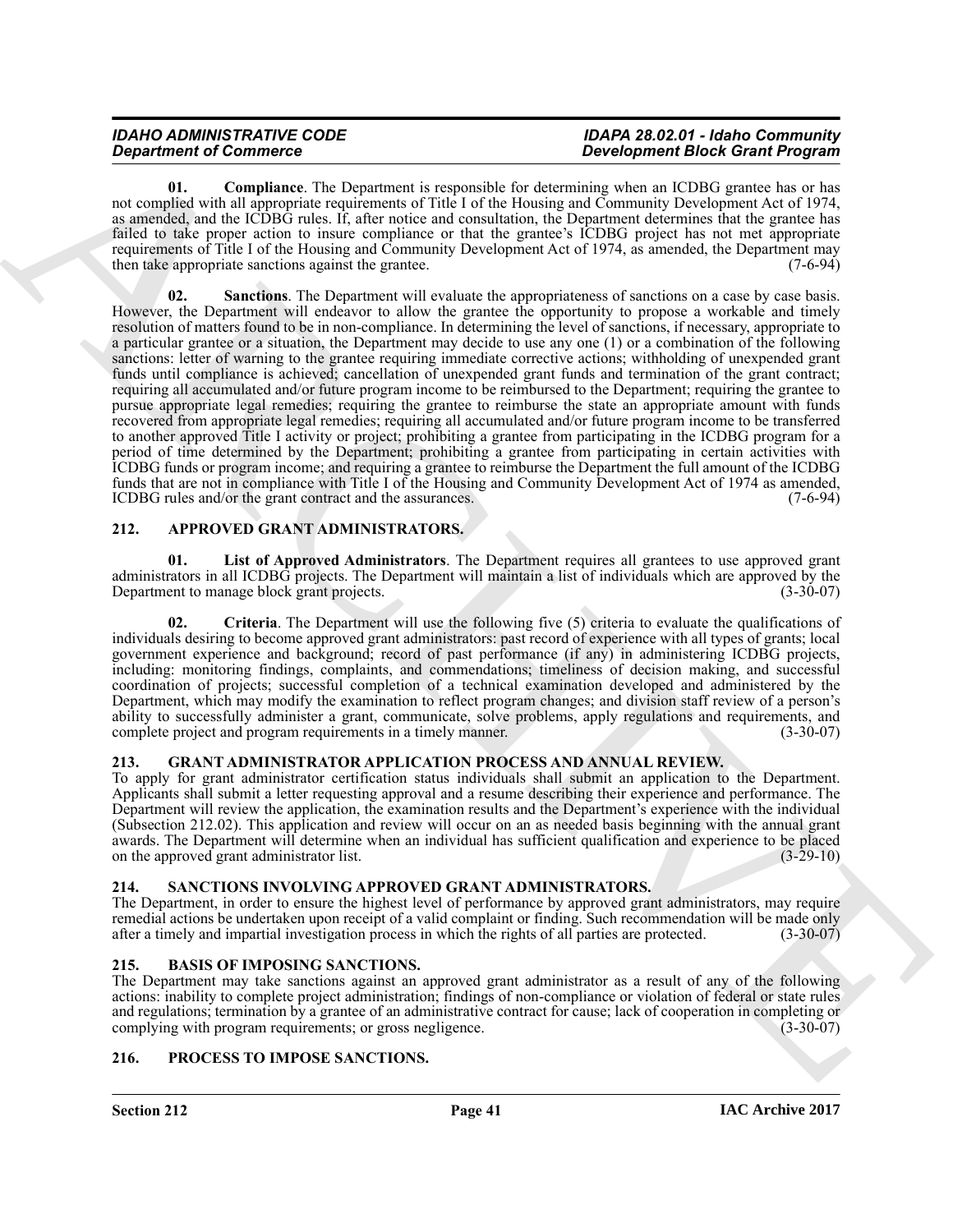<span id="page-41-11"></span>**01. Written Complaint**. Upon receipt of a written complaint alleging conduct in the immediate preceding paragraph, or upon discovery of a problem through project monitoring, the Department shall immediately investigate the circumstances giving rise to such complaint, document the findings, and endeavor to make a determination of action within fifteen (15) days of the receipt of the complaint. The actions in Section 215 will serve as a conduct guide. (7-6-94)

<span id="page-41-10"></span>**02. Response**. The approved grant administrator shall be given a copy of the complaint and the investigation report and have fifteen (15) days to respond to the complaint in writing. The Department shall then review the complaint and the response, and determine the appropriate sanction, if any, to be imposed. All parties to the complaint shall be notified in writing of the determination. (3-30-07)

<span id="page-41-9"></span>**03. Administrative Appeal**. Any person who is aggrieved by a decision regarding the imposition of sanctions shall be entitled to an administrative appeal pursuant to Title 67, Chapter 52, Idaho Code, Idaho Administrative Procedures Act. (7-6-94)

# <span id="page-41-12"></span><span id="page-41-0"></span>**217. REMEDIAL ACTIONS.**

**Department of Communice Transformation**<br>
University of a scalar displacement and the state and the state control of the state of the state of the state of the state of the state of the state of the state of the state of The Department may decide to use any one (1) or all of the following remedial actions appropriate to approved grant administrators: issue a letter of warning to correct deficient actions; require mandatory ICDBG administrative training to maintain approved grant administrator status; remove an individual from the approved grant administrators list for a time period determined by the Department; require that corrective action be taken by the approved grant administrator to resolve the problem or conflict; or recommend initiation of appropriate legal proceedings in egregious situations. (3-30-07) proceedings in egregious situations.

# <span id="page-41-1"></span>**218. -- 224. (RESERVED)**

# <span id="page-41-4"></span><span id="page-41-2"></span>**225. LEAD BASED PAINT.**

<span id="page-41-5"></span>**01. Abatement of Lead Based Paint**. Any applicant or grantee proposing to rehabilitate housing or structures constructed or substantially reconstructed prior to 1978 shall take measures to abate - as far as practicable lead-based paint hazards. Such measures shall be in accordance with the Lead-Based Paint Poisoning and Prevention<br>Act as amended and Title I of the Community Development Act of 1974 as amended. (7-6-94) Act as amended and Title I of the Community Development Act of 1974 as amended.

<span id="page-41-7"></span>**02. Housing**. Housing shall be defined as any structure designed for occupation by or occupied by children of six (6) years old or less. This includes such uses as day care centers, nurseries, playgrounds, pre-schools and residential uses etc.

<span id="page-41-8"></span>**03.** Methodology. Any lead-based paint abatement and disposal shall be by current state-of-the-art approved by the Environmental Protection Agency. (7-1-16) methods approved by the Environmental Protection Agency.

<span id="page-41-6"></span>**04. Environmental Review**. The lead-based paint hazard shall be determined as part of the environmental review. Abatement shall be considered as part of the project and is an eligible grant expense. (7-6-94)

# <span id="page-41-3"></span>**226. -- 999. (RESERVED)**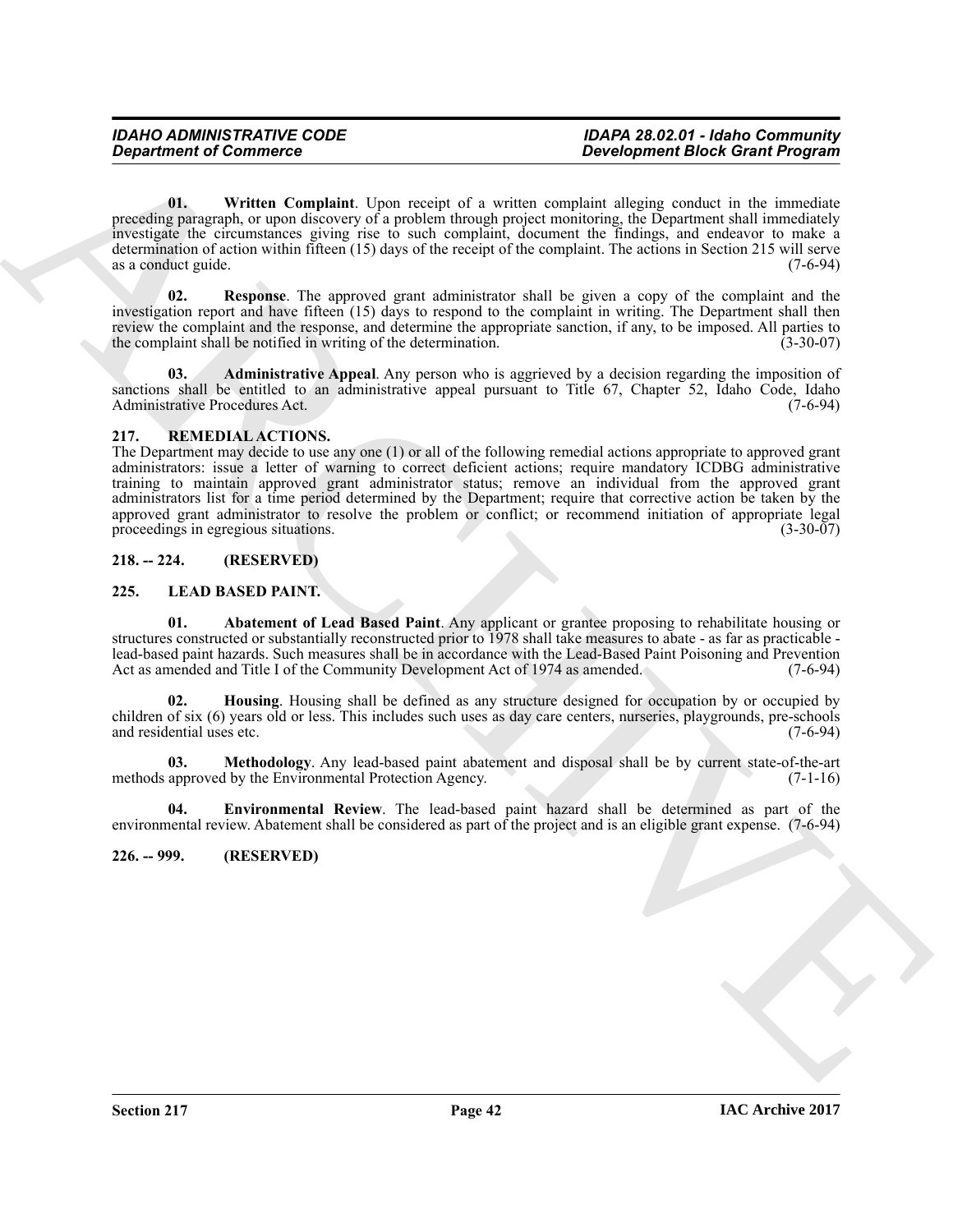# *Subject Index*

# **A**

Anomalog regular bost points of the control of the control of the control of the control of the control of the control of the control of the control of the control of the control of the control of the control of the contr Accessibility Tag-On For Persons With Disabilities Funding 37 Additional Activity 37 Separate Description & Cost Estimate 38 Aid In Meeting Urgent Needs 9 Aid In Prevention/Elimination Of Slums & Blight 9 Definition 9 Elimination of Slum or Blight on a Spot Basis 9 Elimination of Slum or Blight on an Area Basis 9 Allowable Costs In Application 16 Application  $16, 24, 31$ Deadline 16, 24 Deadline Exception 24 Deadline, CC & SR Applications 31 Information to Be Included 24, 31 Information to Be Included in Application 16 Notice of Intent 16, 24, 31 Presentation 16, 24, 31 Restrictions 16, 24 Restrictions, CC or SR Grant 31 The General Project Description Shall Address the Following Information 31 Application Review 13 Application, Imminent Threat Grant 36 Deadline, Imminent Threat Grant 36 Information to Be Included 36 Notice of Intent 36 Presentation 36 Application, Short, Concise Applications Are Encouraged 13 Approved Grant Administrators 41 Criteria 41 List of Approved Administrators 41 Audit Requirements -- Grant Award 39 Award Process 23, 29, 36 Evaluation of Proposal 29 Ranking 29 Award Process, Imminent Threat Grant 37

# **B**

Basis Of Imposing Sanctions 41 Benefit To Low & Moderate Income Persons 7 Area Benefit Activity 7 Definition 7 Housing Activity 7 Job Creation or Retention Activity 8 Limited Clientele Activity 7

# **C**

Change Of Use Of Real Property 40 Standards 40 Time Frame 40 Community Center & Senior Citizen Center Grants 29 Community Center Grants 29 Eligible Uses 30 Local Match Committed to the Project 30 Priorities in Funding 30 Public Parks Grants 30 Senior Citizen Center Grants 30 Conflict Of Interest 40

# **D**

Definitions, IDAPA 28.02.01 Allocation 5 Appropriation 5  $CDBG / 5$ Department 5 Grant 5 ICDBG 5

# **E**

Economic Advisory Council Points 13, 23, 35 Economic Development Grants 23 Provision of Public Infrastructure 23 Rehabilitation of Publicly Owned Commercial or Industrial Real Estate 23 Eligible Activities 9 Administrative Activities 10 Beneficiary Data 10 Cost Principles 10 Environmental Review 9 Mixing Eligible & Ineligible Uses 10 Special Assessments 10 Eligible Applicants 6

Format 14

# **G**

**F**

General Objectives 5 National Objectives 5 State Objectives 5 Grant Administrator Application Process & Annual Review 41 Grant Application Process 11 Documentation 12 Funding 12 Grant Application 11 Project 12 Grant Award, Persons With Disabilities 38 Allowable Costs 39 Amendment of Project 39 Excessive Funds 39 Funding Allocations 38 Shifting of Funds 38 Standby Applications 38 Termination of Project Selection for Funding 38 Grant Closeout 40 Grant Program Center & Park Grants 6 Economic Development Grants 6 General Descriptions 5 Grant Award System 6 Grant Types 5 Imminent Threat Grants 6 Public Facility or Housing Grants 5

# **I**

Imminent Threat Determination 36 An Imminent Threat 36 Documentation 36 Eligible Costs 37 Review & Recommendation 36 Imminent Threat Grants 36 Ineligible Activities 10 Authorization to Use ICDBG Funds 11 The Following Activities May Not be Carried Out Using ICDBG Funds 10 Invitation To Submit Application Addenda 13

**J** Joint Applications 6